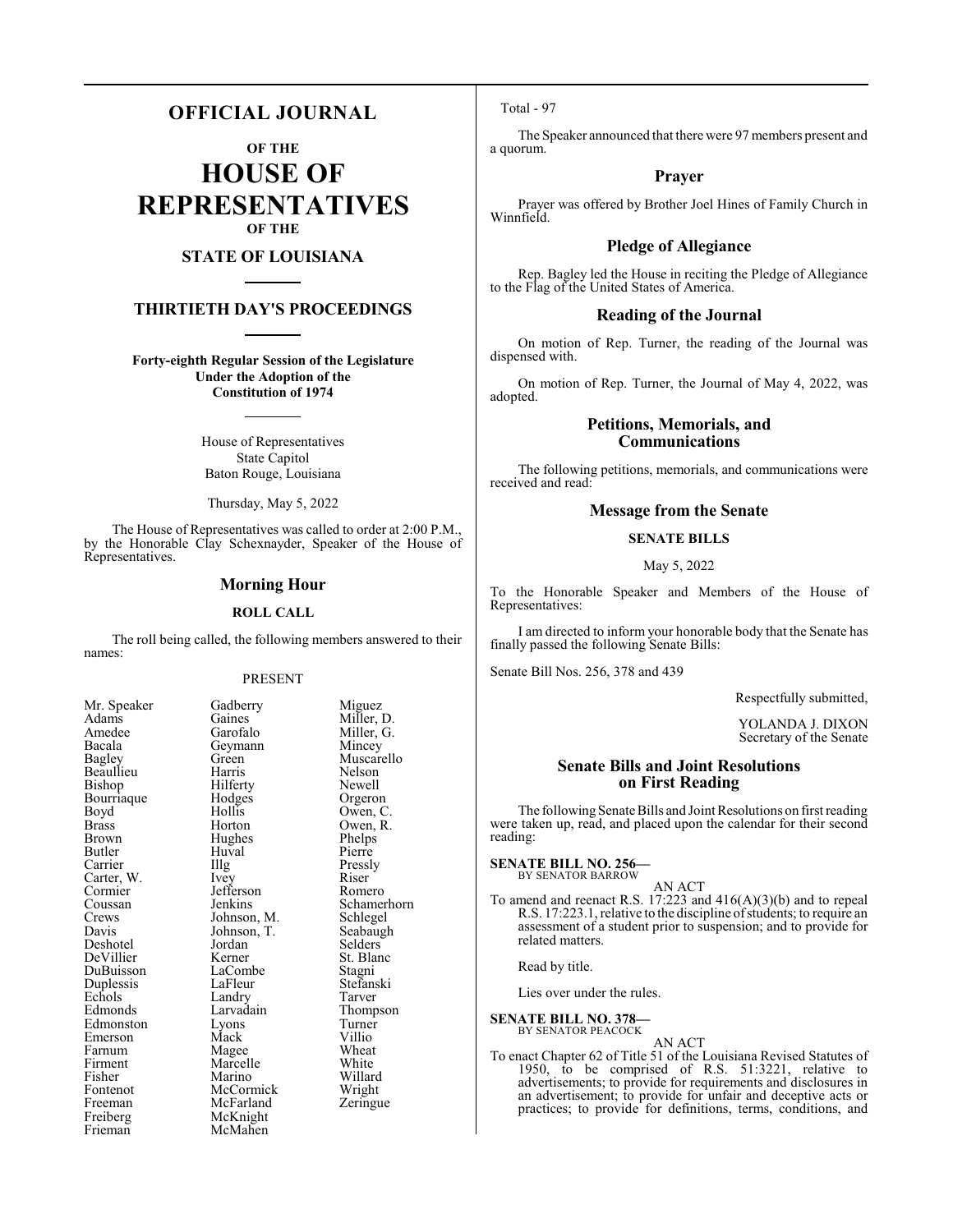# Page 2 HOUSE

30th Day's Proceedings - May 5, 2022

procedures; to provide for penalties; and to provide for related **matters** 

Read by title.

Lies over under the rules.

#### **SENATE BILL NO. 439—** BY SENATOR PEACOCK

AN ACT

To amend and reenact R.S. 37:1271(A) and the introductory paragraph of 1285(A) and to enact R.S. 22:1021.1 and Part I-D of Chapter 15 of Title 37 of the Louisiana Revised Statutes of 1950, to be comprised of R.S. 37:1310.11 through 1310.15, relative to bridge year graduate physicians; to provide for the certification of bridge year graduate physicians; to provide for collaborative practice agreements; to provide for the powers and duties of the Louisiana State Board of Medical Examiners; to provide for insurance reimbursement claims by bridge year graduate physicians; and to provide for related matters.

Read by title.

Lies over under the rules.

# **Suspension of the Rules**

On motion of Rep. Hodges, the rules were suspended in order to take up and consider Introduction of Resolutions, House and House Concurrent at this time.

# **Introduction of Resolutions, House and House Concurrent**

The following members introduced the following entitled House and House Concurrent Resolutions, which were read the first time by their titles and placed upon the calendar for their second reading:

#### **HOUSE RESOLUTION NO. 111—** BY REPRESENTATIVES HODGES AND HILFERTY

A RESOLUTION

To commend and congratulate the modern state of Israel on the occasion of the seventy-fourth anniversary of its establishment, to recognize the contributions ofIsrael to humankind, to express support for the people of Israel for their right to live in freedom and to defend their land and their country, and to extend best wishes to the state of Israel and to the Israeli people for a peaceful and prosperous future.

Read by title.

Lies over under the rules.

# **Acting Speaker Coussan in the Chair**

#### **HOUSE RESOLUTION NO. 112—** BY REPRESENTATIVE FARNUM A RESOLUTION

To commend the members of the Vinton Middle School robotics team on winning the 2022 Louisiana State VEX Robotics Championship and earning the opportunity to compete in the 2022 VEX Robotics World Championship.

Read by title.

On motion of Rep. Farnum, and under a suspension of the rules, the resolution was adopted.

#### **HOUSE RESOLUTION NO. 113—** BY REPRESENTATIVE DAVIS

A RESOLUTION

To commend Diamond Security Services, Inc., on receiving the Louisiana Department of Economic Development 2022 Small and Emerging Business of the Year Award.

Read by title.

On motion of Rep. Davis, and under a suspension of the rules, the resolution was adopted.

#### **HOUSE RESOLUTION NO. 114—**

BY REPRESENTATIVE DAVIS

A RESOLUTION To commend Lincoln Builders on receiving the Louisiana office of the National Federation of Independent Business's 2022 Small Business Champion Award.

Read by title.

On motion of Rep. Davis, and under a suspension of the rules, the resolution was adopted.

### **Reports of Committees**

The following reports of committees were received and read:

Report of the Committee on

Agriculture, Forestry, Aquaculture, and Rural Development

May 5, 2022

To the Speaker and Members of the House of Representatives:

I am directed by your Committee on Agriculture, Forestry, Aquaculture, and Rural Development to submit the following report:

House Resolution No. 89, by Geymann Reported favorably. (14-0)

House Concurrent Resolution No. 100, by McFarland Reported favorably. (13-0)

House Bill No. 373, by Johnson, Travis Reported by substitute. (13-0)

House Bill No. 1049, by Seabaugh Reported by substitute. (14-0)

> JACK G. MCFARLAND Chairman

Report of the Committee on

Judiciary

### May 5, 2022

To the Speaker and Members of the House of Representatives:

I am directed by your Committee on Judiciary to submit the following report:

House Concurrent Resolution No. 10, by Bryant Reported favorably. (11-0)

House Concurrent Resolution No. 87, by Magee Reported with amendments. (11-0)

House Bill No. 366, by Frieman (Joint Resolution)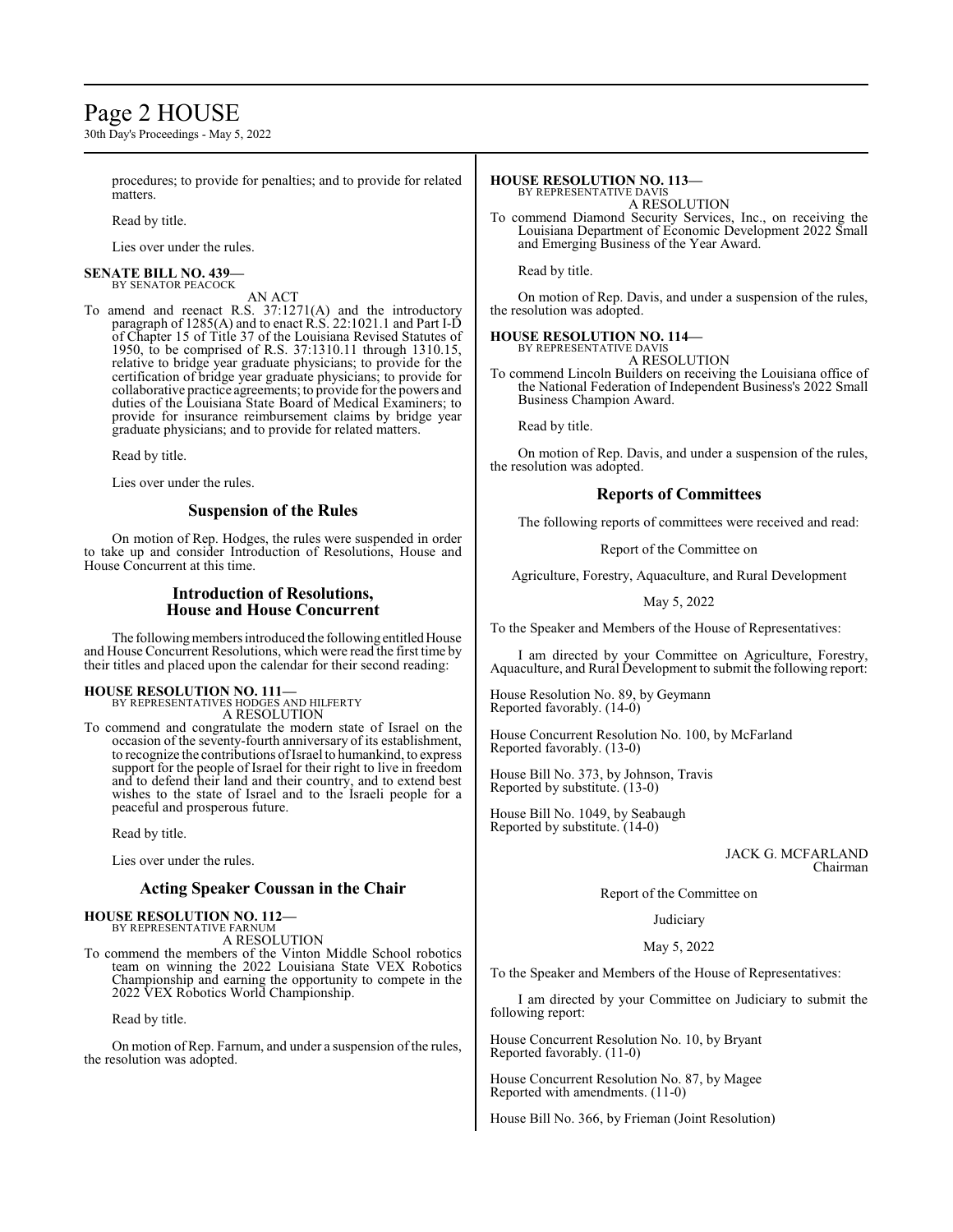# Page 3 HOUSE

30th Day's Proceedings - May 5, 2022

Reported favorably. (8-4)

House Bill No. 370, by Magee Reported with amendments. (9-0)

House Bill No. 744, by Gaines Reported by substitute. (12-0)

House Bill No. 745, by Green Reported with amendments. (12-0)

House Bill No. 915, by Crews Reported favorably.  $(11-0)$ 

House Bill No. 966, by Carrier Reported with amendments. (10-0)

House Bill No. 1009, by Tarver, Phillip Reported favorably. (10-0)

House Bill No. 1057, by Deshotel Reported with amendments. (11-0)

Senate Concurrent Resolution No. 20, by Luneau Reported favorably. (10-0)

Senate Bill No. 132, by Milligan Reported favorably. (11-0)

Senate Bill No. 135, by Boudreaux Reported favorably. (11-0)

Senate Bill No. 171, by Foil Reported favorably. (10-0)

Senate Bill No. 216, by Jackson Reported favorably. (11-0)

Senate Bill No. 219, by Jackson Reported favorably. (10-0)

Senate Bill No. 392, by Boudreaux Reported favorably. (10-0)

> RANDAL L. GAINES Chairman

The above Senate Bills reported favorably or with amendments were referred to the Legislative Bureau.

#### Report of the Committee on

#### Municipal, Parochial and Cultural Affairs

### May 5, 2022

To the Speaker and Members of the House of Representatives:

I am directed by your Committee on Municipal, Parochial and Cultural Affairs to submit the following report:

House Bill No. 193, by Freeman Reported favorably. (12-1)

House Bill No. 355, by Owen, Charles Reported with amendments. (10-0)

House Bill No. 854, by Stagni Reported with amendments. (11-2)

House Bill No. 1042, by Hilferty Reported with amendments. (8-6) Senate Bill No. 237, by Fields Reported favorably. (12-0)

> RICK EDMONDS Chairman

The above Senate Bills reported favorably or with amendments were referred to the Legislative Bureau.

Report of the Committee on

Retirement

May 5, 2022

To the Speaker and Members of the House of Representatives:

I am directed by your Committee on Retirement to submit the following report:

House Bill No. 30, by Frieman Reported with amendments. (8-0)

Senate Bill No. 5, by Price Reported favorably. (8-0)

Senate Bill No. 6, by Price Reported favorably. (12-0)

Senate Bill No. 7, by Price Reported favorably. (9-0)

Senate Bill No. 8, by Price Reported favorably. (9-0)

Senate Bill No. 9, by Mills, Robert Reported favorably. (10-0)

> PHILLIP R. DEVILLIER Chairman

The above Senate Bills reported favorably or with amendments, except Senate Bills Nos. 5, 6, 7, and 8, were referred to the Legislative Bureau.

# **Senate Concurrent Resolutions Lying Over**

The following Senate Concurrent Resolutions lying over were taken up and acted upon as follows:

#### **SENATE CONCURRENT RESOLUTION NO. 6—** BY SENATOR CATHEY

A CONCURRENT RESOLUTION To create and provide for the Task Force on Tenure in Public Postsecondary Education.

Read by title.

Under the rules, the above resolution was referred to the Committee on Education.

#### **SENATE CONCURRENT RESOLUTION NO. 31—** BY SENATOR JACKSON

A CONCURRENT RESOLUTION

To establish the Related Services Advisory Commission, within the state Department of Education, to study the level of supports statewide for students with special needs and exceptionalities through an examination of the ratio of service providers to students and the impact on service implementation.

Read by title.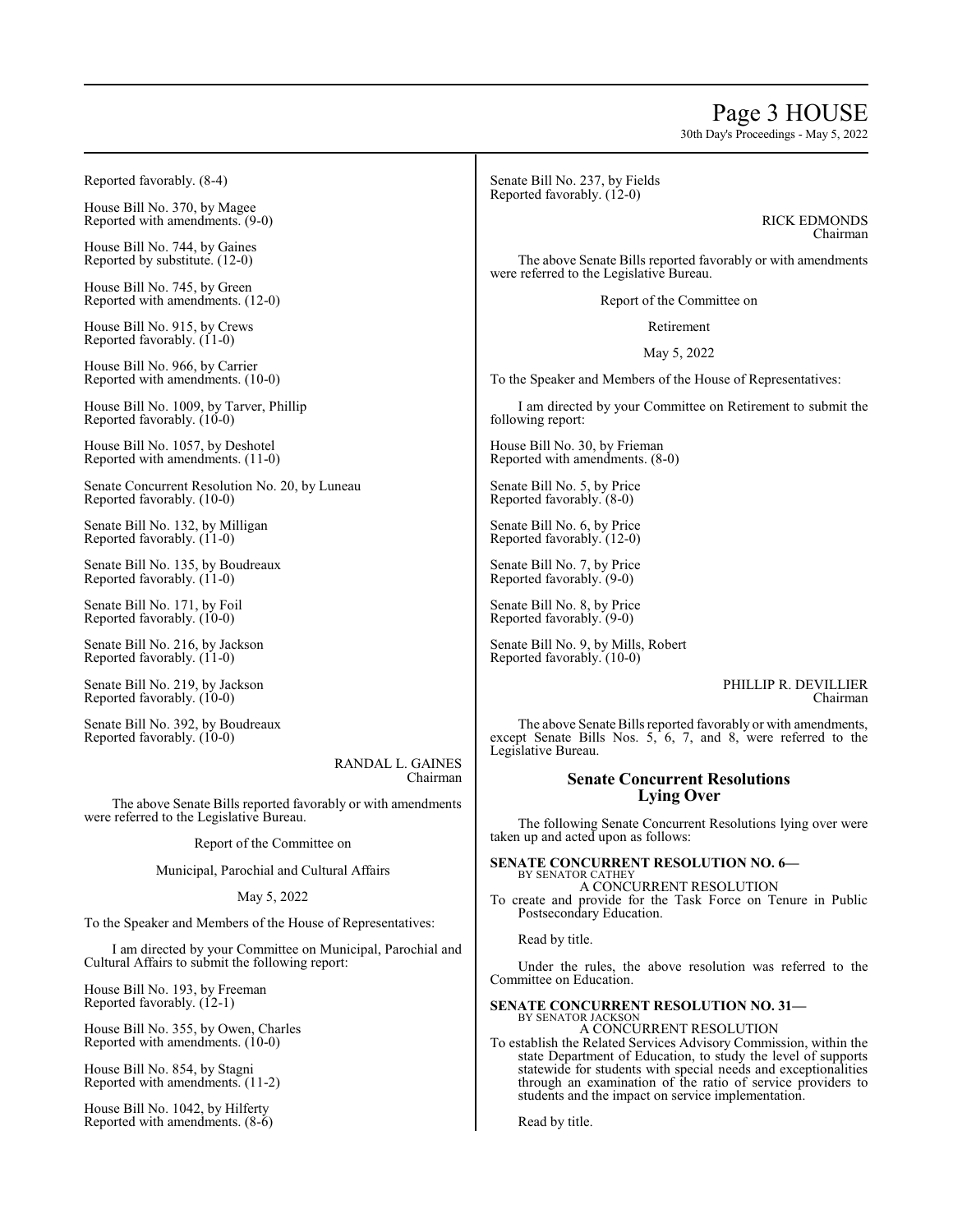# Page 4 HOUSE

30th Day's Proceedings - May 5, 2022

Under the rules, the above resolution was referred to the Committee on Education.

# **Senate Bills and Joint Resolutions on Second Reading to be Referred**

The following Senate Bills and Joint Resolutions on second reading to be referred were taken up, read, and referred to committees, as follows:

#### **SENATE BILL NO. 76—** BY SENATOR FIELDS

AN ACT

To amend and reenact R.S.  $17:3351(A)(5)(a)$  and to enact R.S. 17:3351.1(D), 3351.3(E), 3351.7(E), 3351.8(E), 3351.9(D), 3351.10(D), 3351.12(D), 3351.18(D), 3351.19(E), 3351.20(G), and 3351.21, relative to fees charged to students at public postsecondaryeducation institutions; to exempt certain graduate students from the payment of such fees; to require each public postsecondary education management board to adopt a policy providing for such exemptions; and to provide for related matters.

Read by title.

Under the rules, the above bill was referred to the Committee on Education.

# **SENATE BILL NO. 424—**

BY SENATOR STINE

AN ACT To enact R.S. 34:851.36(B)(3), relative to vessels; to provide for the operation of motorboats; to provide for boating safety classes; to provide for exceptions; to provide for boat liveries; to provide for terms and conditions; and to provide for related matters.

Read by title.

Under the rules, the above bill was referred to theCommittee on Natural Resources and Environment.

**SENATE BILL NO. 426—**<br>BY SENATORS MCMATH, BARROW, BERNARD, BOUDREAUX, BOUIE,<br>CATHEY, CLOUD, FESI, FIELDS, HARRIS, HEWITT, JACKSON,<br>LUNEAU, MILLIGAN, ROBERT MILLS, PRICE, SMITH, STINE, TALBOT, TARVER, WARD AND WOMACK

# AN ACT

To enact Subpart K of Part VIII of Chapter 1 of Title 51 of the Louisiana Revised Statutes of 1950, to be comprised of R.S. 51:470.1 through 470.6, relative to a property right of identity; to provide for definitions; to provide for prohibitions; to provide for termination of the right of identity; to provide for protection from misappropriation; to provide for a cause of action; to provide for a prescriptive period; to provide for remedies; to provide for penalties; to provide for exceptions; to provide for applicability; and to provide for related matters.

Read by title.

Under the rules, the above bill was referred to the Committee on Civil Law and Procedure.

**SENATE BILL NO. 437—**<br>BY SENATOR ROBERT MILLS AND REPRESENTATIVES MCFARLAND<br>AND SEABAUGH

AN ACT

To enact Part IV-A of Chapter 28 of Title 3 of the Louisiana Revised Statutes of 1950, to be comprised of R.S. 3:4345.1 through 3:4345.16, relative to forestry and agriculture; to authorize the creation of the timber and agriculture transportation group selfinsurance fund; to provide with respect to group self-insurance funds; to provide for requirements; to provide for definitions; to provide with respect to the qualifications for membership; to provide for regulatory authority; to provide for excess or

reinsurance insurance; to provide for the management of assets and investments; to provide for liabilities and the payment of claims; to provide for audits, examinations, and investigations; to provide for licensed insurance producers; to provide for insolvencies; to provide for civil actions for enforcement; to provide for reporting; to provide penalties for noncompliance; to provide for due process rights; to provide for dissolution; and to provide for related matters.

Read by title.

Under the rules, the above bill was referred to the Committee on Agriculture, Forestry, Aquaculture, and Rural Development.

**SENATE BILL NO. 465—** BY SENATOR CONNICK

AN ACT

To amend and reenact R.S. 38:330.1(C)(2)(c), (3)(a), (b), and (c), and (4)(a), relative to flood protection authorities; to provide for vacancies on a flood protection authority board; to provide for nominating committees; to provide for the custodian ofrecords; to provide for notifications; and to provide for related matters.

Read by title.

Under the rules, the above bill was referred to the Committee on Transportation, Highways and Public Works.

# **House and House Concurrent Resolutions Reported by Committee**

The following House and House Concurrent Resolutions reported by committee were taken up and acted upon as follows:

# **Speaker Schexnayder in the Chair**

# **HOUSE RESOLUTION NO. 62—**

BY REPRESENTATIVE ECHOLS

A RESOLUTION To urge and request the Louisiana Department of Health to develop a proposal for a statewide hospital coordination plan and patient transfer strategy for use in disasters and other emergency situations and to report the proposal to the House Committee on Health and Welfare and the House Select Committee on Homeland Security.

Read by title.

Reported favorably by the Committee on Health and Welfare.

Onmotion ofRep. Bagley, the resolution was ordered engrossed and passed to its third reading.

#### **HOUSE CONCURRENT RESOLUTION NO. 48—** BY REPRESENTATIVE IVEY

A CONCURRENT RESOLUTION

To urge and request each standing committee of each house of the legislature to meet and function as a joint committee with the standing committee of the other house which has a substantially similar subject matter jurisdiction to study the provisions of the Constitution of Louisiana within the jurisdiction of the joint committee and to make recommendations regarding revisions to those provisions to the legislature no later than March 15, 2023.

Read by title.

Reported favorably by the Committee on House and Governmental Affairs.

On motion of Rep. Stefanski, the resolution was ordered engrossed and passed to its third reading.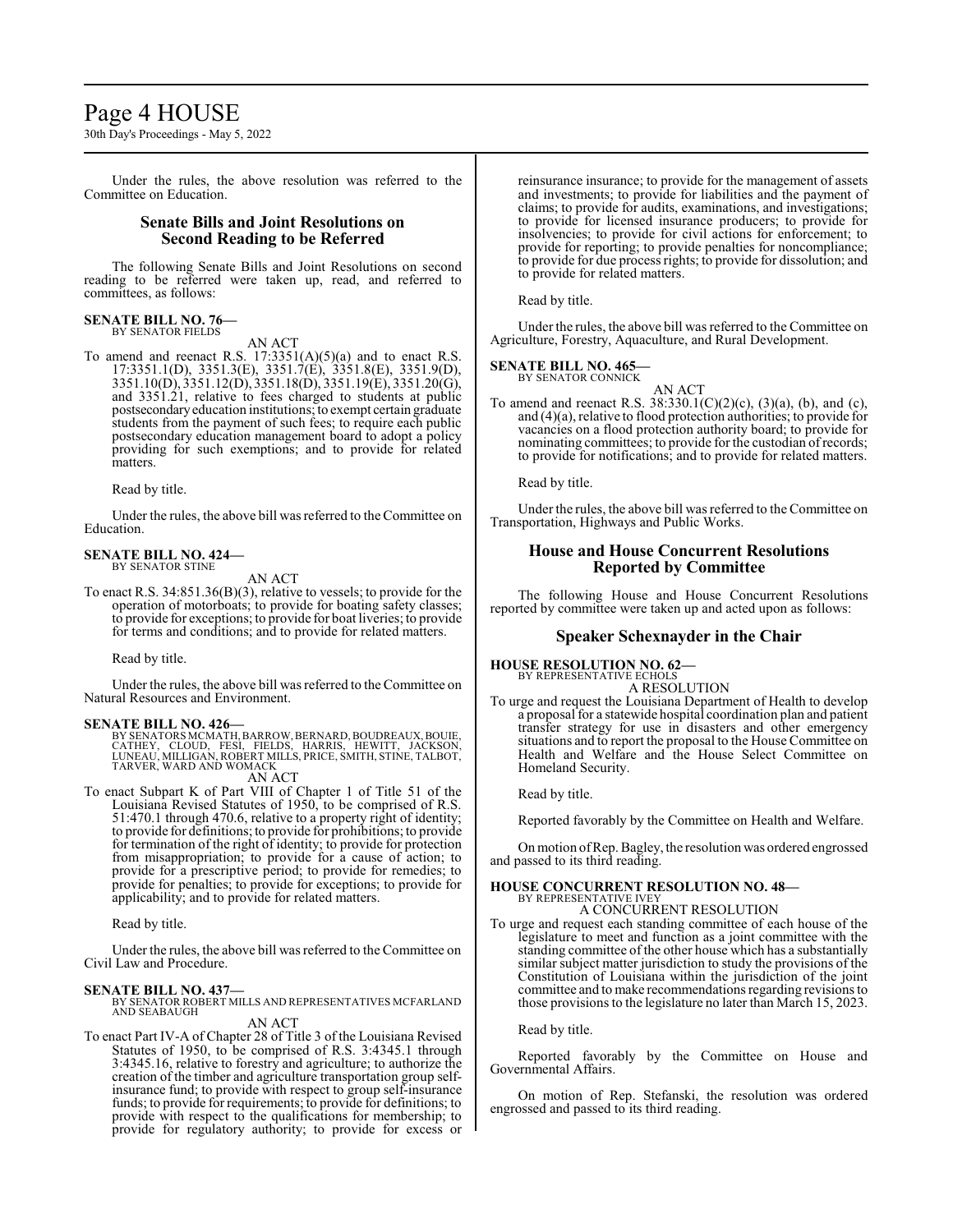# Page 5 HOUSE

30th Day's Proceedings - May 5, 2022

#### **HOUSE CONCURRENT RESOLUTION NO. 78—** BY REPRESENTATIVE KERNER

A CONCURRENT RESOLUTION

To memorialize the United States Congress to support the Illegal Fishing and Forced Labor Prevention Act and to take such actions as are necessary to compel the United States Food and Drug Administration to fulfill its duties regarding inspection and testing of imported seafood.

Read by title.

Reported favorably by the Committee on Natural Resources and Environment.

On motion of Rep. Coussan, the resolution was ordered engrossed and passed to its third reading.

# **HOUSE CONCURRENT RESOLUTION NO. 80—**

BY REPRESENTATIVE CREW A CONCURRENT RESOLUTION

To direct the office of public health of the Louisiana Department of Health to conduct a comprehensive assessment of this state's response and outcomes with respect to the COVID-19 pandemic and to report the findings of the assessment to the legislative committees on health and welfare.

Read by title.

Reported with amendments by the Committee on Health and Welfare.

The committee amendments were read as follows:

#### **HOUSE COMMITTEE AMENDMENTS**

Amendments proposed by House Committee on Health and Welfare to Original House Concurrent Resolution No. 80 by Representative Crews

#### AMENDMENT NO. 1

On page 3, line 7, after "with" and before "COVID-19" insert "incidental"

On motion of Rep. Bagley, the amendments were adopted.

Onmotion ofRep. Bagley, the resolution was ordered engrossed and passed to its third reading.

# **HOUSE CONCURRENT RESOLUTION NO. 83—** BY REPRESENTATIVE GAROFALO

A CONCURRENT RESOLUTION

To create the Louisiana All-Payer Claims Database Task Force to study and make recommendations regarding the implementation of an all-payer claims database to facilitate the aggregation and use of health insurance and government health benefits claims data in Louisiana.

Read by title.

Reported with amendments by the Committee on Insurance.

The committee amendments were read as follows:

# **HOUSE COMMITTEE AMENDMENTS**

Amendments proposed by House Committee on Insurance to Original House Concurrent Resolution No. 83 by Representative Garofalo

#### AMENDMENT NO. 1

On page 2, between lines 16 and 17, insert the following:

"(10) A designee from the Louisiana Independent Pharmacies Association

(11) A designee from the Louisiana Managed Medicaid Association."

#### AMENDMENT NO. 2

On page 3, delete line 12 in its entirety and insert in lieu thereof the following:

"Louisiana State Medical Society, the president of the Louisiana State University System, the chief executive officer of the Louisiana Independent Pharmacies Association, and the executive director of the Louisiana Managed Medicaid Association."

On motion of Rep. Huval, the amendments were adopted.

On motion of Rep. Huval, the resolution, as amended, was ordered engrossed and passed to its third reading.

#### **HOUSE CONCURRENT RESOLUTION NO. 84—** BY REPRESENTATIVES KERNER AND BOURRIAQUE A CONCURRENT RESOLUTION

To memorialize the United States Congress to take such actions as are necessary to review and reform the National Flood Insurance Program's pricing methodology known as Risk Rating 2.0.

Read by title.

Reported favorably by the Committee on Insurance.

On motion of Rep. Huval, the resolution was ordered engrossed and passed to its third reading.

# **HOUSE CONCURRENT RESOLUTION NO. 89—** BY REPRESENTATIVE DUSTIN MILLER

A CONCURRENT RESOLUTION

To urge and request the Louisiana Department of Insurance to conduct a study concerning health insurance coverage for therapies and treatments for pediatric acute-onset neuropsychiatric syndrome (PANS); pediatric autoimmune neuropsychiatric disorders associated with streptococcal (strep) infections (PANDAS); and PANS and PANDAS considered as types of autoimmune encephalitis (AE).

Read by title.

Reported favorably by the Committee on Insurance.

On motion of Rep. Huval, the resolution was ordered engrossed and passed to its third reading.

#### **HOUSE CONCURRENT RESOLUTION NO. 99—** BY REPRESENTATIVE BAGLEY

A CONCURRENT RESOLUTION

To urge and request the Louisiana Department of Health to fully utilize the National Association of State Procurement Officials' ValuePoint process to procure Medicaid management information system components and services.

Read by title.

Reported with amendments by the Committee on Health and Welfare.

The committee amendments were read as follows:

### **HOUSE COMMITTEE AMENDMENTS**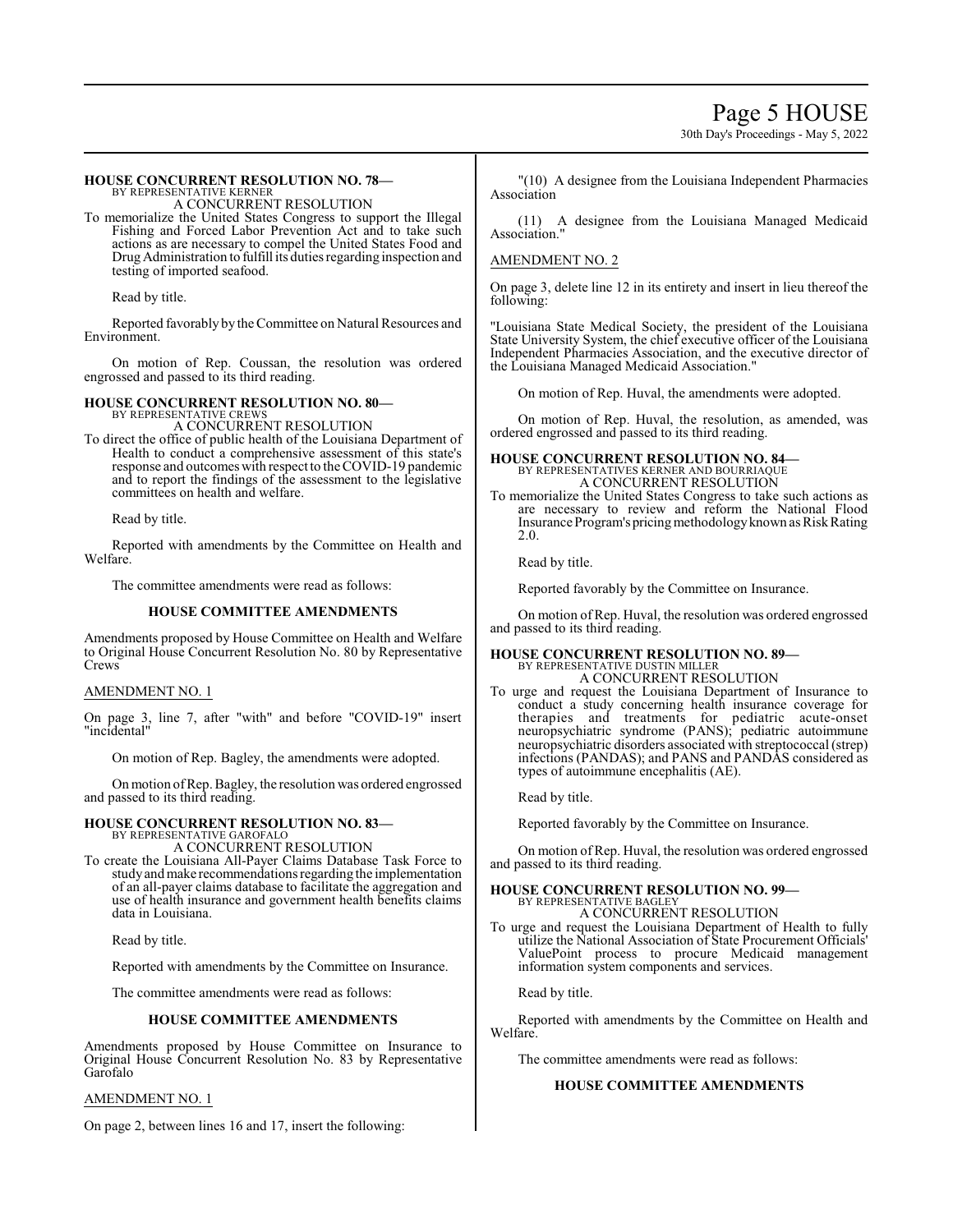# Page 6 HOUSE

30th Day's Proceedings - May 5, 2022

Amendments proposed by House Committee on Health and Welfare to Original House Concurrent Resolution No. 99 by Representative Bagley

#### AMENDMENT NO. 1

On page 1, delete line 4 in its entirety and insert in lieu thereof "management information system components and services."

### AMENDMENT NO. 2

On page 3, line 5, after "Medicaid" delete the remainder of the line and delete line 6 in its entirety and insert in lieu thereof "management information system components and services."

On motion of Rep. Bagley, the amendments were adopted.

On motion of Rep. Bagley, the resolution, as amended, was ordered engrossed and passed to its third reading.

# **House Bills and Joint Resolutions on Second Reading Reported by Committee**

The following House Bills and Joint Resolutions on second reading reported by committee were taken up and acted upon as follows:

**HOUSE BILL NO. 178—** BY REPRESENTATIVE VILLIO AND SENATOR MIZELL A JOINT RESOLUTION

Proposing to amend Article I, Section 10(A) of the Constitution of Louisiana, relative to right to vote; to provide for voter qualifications; to provide for submission of the proposed amendment to the electors; and to provide for related matters.

Read by title.

Reported with amendments by the Committee on House and Governmental Affairs.

The committee amendments were read as follows:

#### **HOUSE COMMITTEE AMENDMENTS**

Amendments proposed by House Committee on House and Governmental Affairs to Original House Bill No. 178 by Representative Villio

#### AMENDMENT NO. 1

On page 2, line 8, delete "expressly limit" and insert "guarantee"

On motion of Rep. Stefanski, the amendments were adopted.

Under the rules, the above bill, as amended, was ordered engrossed and recommitted to the Committee on Civil Law and Procedure.

#### **HOUSE BILL NO. 179—**

BY REPRESENTATIVE WRIGHT A JOINT RESOLUTION

Proposing to repeal Article IV, Section 5(G) of the Constitution of Louisiana, to remove the governor's authority to veto line items; to provide for submission of the proposed amendment to the

electors; and to provide for related matters.

Read by title.

Reported favorably by the Committee on House and Governmental Affairs.

Under the rules, the above bill was ordered engrossed and recommitted to the Committee on Civil Law and Procedure.

# **HOUSE BILL NO. 316—** BY REPRESENTATIVE WILLARD

AN ACT

To enact R.S. 22:1892(A)(6), relative to claims adjustment practices; to provide that in times of a gubernatorially declared disaster, claimants are informed oftheir rights under the policyholder bill of rights; to provide that in times of a gubernatorially declared disaster, insurers shall transmit certain documents to insureds within thirty days of their creation; and to provide for related matters.

Read by title.

Reported with amendments by the Committee on Insurance.

The committee amendments were read as follows:

### **HOUSE COMMITTEE AMENDMENTS**

Amendments proposed by House Committee on Insurance to Original House Bill No. 316 by Representative Willard

AMENDMENT NO. 1

On page 1, line 12, change "A.(1)" to "A."

AMENDMENT NO. 2

On page 1, line 16, change "at" to "as provided for in"

On motion of Rep. Huval, the amendments were adopted.

On motion of Rep. Huval, the bill, as amended, was ordered engrossed and passed to its third reading.

# **HOUSE BILL NO. 317—** BY REPRESENTATIVE WILLARD

AN ACT

To enact R.S. 22:1337(D), relative to homeowners' insurance policies; to provide for policy deductibles as applied to named storm, hurricane, and wind and hail deductibles; to require the execution of a separate form that lists the specific amount for each deductible expressed as a percentage of the insured value of the property or as a specific dollar amount or both; to provide for an effective date; and to provide for related matters.

Read by title.

Reported with amendments by the Committee on Insurance.

The committee amendments were read as follows:

#### **HOUSE COMMITTEE AMENDMENTS**

Amendments proposed by House Committee on Insurance to Original House Bill No. 317 by Representative Willard

AMENDMENT NO. 1

On page 1, line 17, delete "The form" and insert in lieu thereof "For new policies with an effective date after January 1, 2023, the form"

# AMENDMENT NO. 2

On page 1, delete lines 18 through 20 in their entirety and insert in lieu thereof the following:

"or his legal representative. The form signed by the insured or his legal representative shall remain valid for the life of the policy. The completion of a new form shall not be required if a renewal,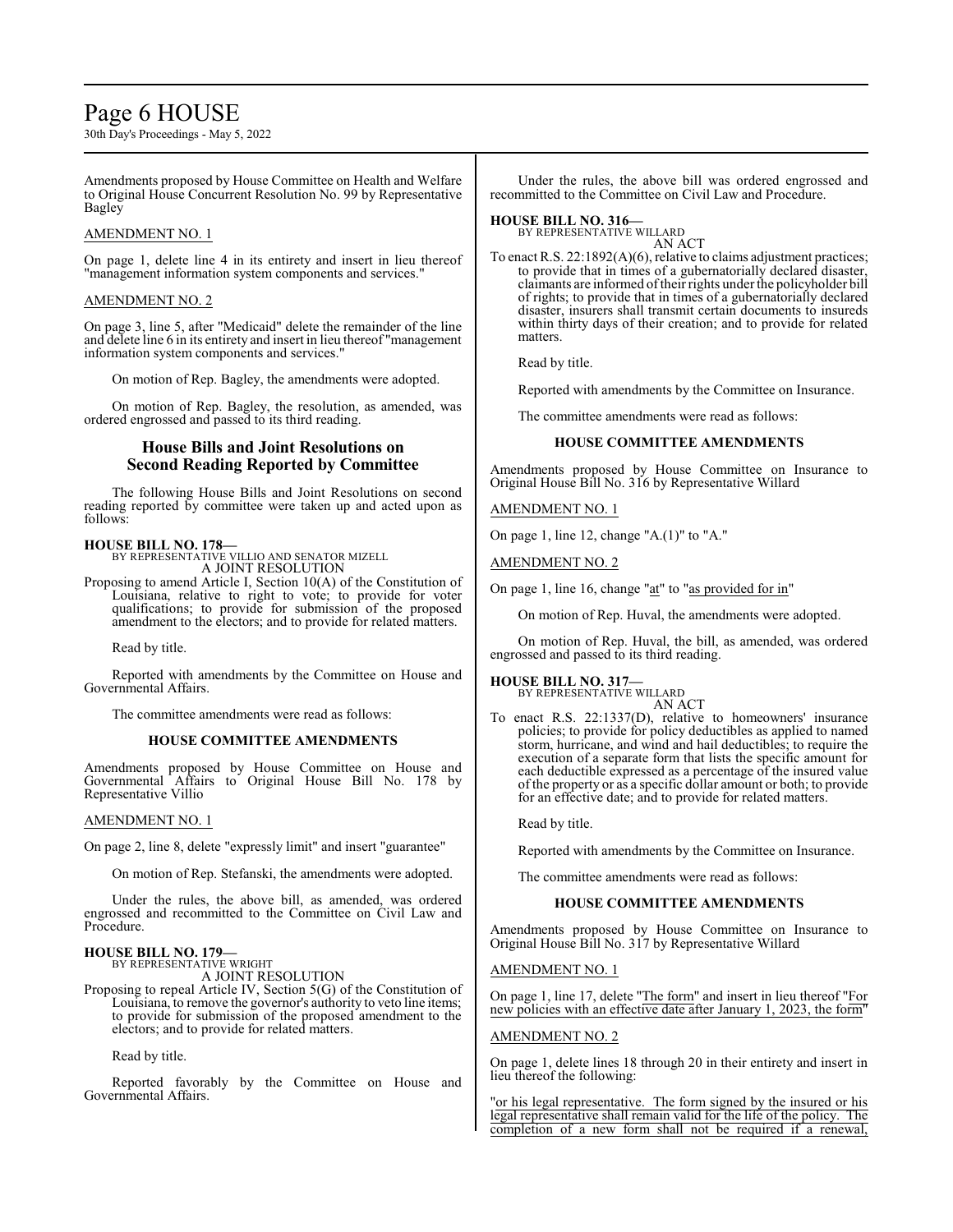reinstatement, substitute, or amended policy is issued to the same named insured by the same insurer or any of its affiliates.

(2) A new form shall be provided to and signed by the insured, if the insurer changes the percentage or specific dollar amount of any named storm, hurricane, or wind and hail deductible listed in the policy. If the policy uses a percentage deductible, a new form shall not be required if the dollar amount of the deductible changes, because of an increase in policy limits; however, a new form shall be required, if the percentage changes.

(3) A new form provided to an insured shall be for the insured's informational purposes only, and it shall not affect the terms and conditions of the policy.

(4) If a policy is purchased using electronic means or the insured elects to receive policy documents electronically, the insurer shall transmit the form, provided for in this Subsection, to the insured electronically and provide a method whereby the insured may sign the form electronically.

(5) Nothing in this Subsection shall be interpreted to create a cause of action not otherwise provided by law.

### AMENDMENT NO. 3

On page 2, delete lines 1 and 2 in their entirety

On motion of Rep. Huval, the amendments were adopted.

On motion of Rep. Huval, the bill, as amended, was ordered engrossed and passed to its third reading.

# **HOUSE BILL NO. 356—**

BY REPRESENTATIVE AMEDEE AN ACT

To amend and reenact R.S. 17:355(D)(1) and 406.9(B)(1), relative to instructional materials; to provide for parental access to instructional materials; to include lessons in the instructional materials to which parents shall have access; to include examination of lessons in the Parents' Bill of Rights; and to provide for related matters.

Read by title.

Reported favorably by the Committee on Education.

On motion of Rep. Harris, the bill was ordered engrossed and passed to its third reading.

# **HOUSE BILL NO. 369—** BY REPRESENTATIVE HARRIS

AN ACT

To enact R.S. 17:354 and 3996(B)(67) and (68), relative to education; to require public school governing authorities and public schools to post information on their websites relative to laws granting parents access to instructional materials and the Parents' Bill of Rights for Public Schools; to require distribution of such information during the first week of school annually; to apply the law relative to parental access to instructional materials to charter schools; and to provide for related matters.

Read by title.

Reported with amendments by the Committee on Education.

The committee amendments were read as follows:

#### **HOUSE COMMITTEE AMENDMENTS**

Amendments proposed by House Committee on Education to Original House Bill No. 369 by Representative Harris

# AMENDMENT NO. 1

On page 1, line 5, after "Schools;" and before "to apply" insert "to require distribution of such information during the first week of school annually;"

### AMENDMENT NO. 2

On page 1, line 11, after "posting" and before "of laws" insert "and distribution'

AMENDMENT NO. 3

On page 1, line 15, after "shall" and before "include" insert "be posted prominently in a location that is readily accessible from the main landing page of the website and shall"

#### AMENDMENT NO. 4

On page 2, line 3, after "information" delete the remainder of the line and delete line 4 and insert "also shall be distributed to parents during the first week of school annually via paperwork sent home or any electronic means through which communication is routinely delivered to parents.

#### AMENDMENT NO. 5

On page 2, line 17, after "Posting" and before "of" insert "and distribution"

On motion of Rep. Harris, the amendments were adopted.

On motion of Rep. Harris, the bill, as amended, was ordered engrossed and passed to its third reading.

**HOUSE BILL NO. 431—** BY REPRESENTATIVE JORDAN

AN ACT

To enact R.S. 15:622.1, relative to the use of DNA in criminal investigations; to provide relative to sexual assault collection kits; to provide relative to the comparison of DNA; to provide relative to criminal investigations; to prohibit the use of DNA in certain circumstances; and to provide for related matters.

Read by title.

Reported with amendments bytheCommittee on Administration of Criminal Justice.

The committee amendments were read as follows:

# **HOUSE COMMITTEE AMENDMENTS**

Amendments proposed by House Committee on Administration of Criminal Justice to Original House Bill No. 431 by Representative Jordan

#### AMENDMENT NO. 1

On page 1, line 13, after "investigating" delete the remainder of the line and delete line 14 in its entirety and insert the following:

the victim of the sexually-oriented criminal offense who submitted the DNA if that victim is charged with or suspected of committing any criminal offense."

On motion of Rep. Marino, the amendments were adopted.

On motion of Rep. Marino, the bill, as amended, was ordered engrossed and passed to its third reading.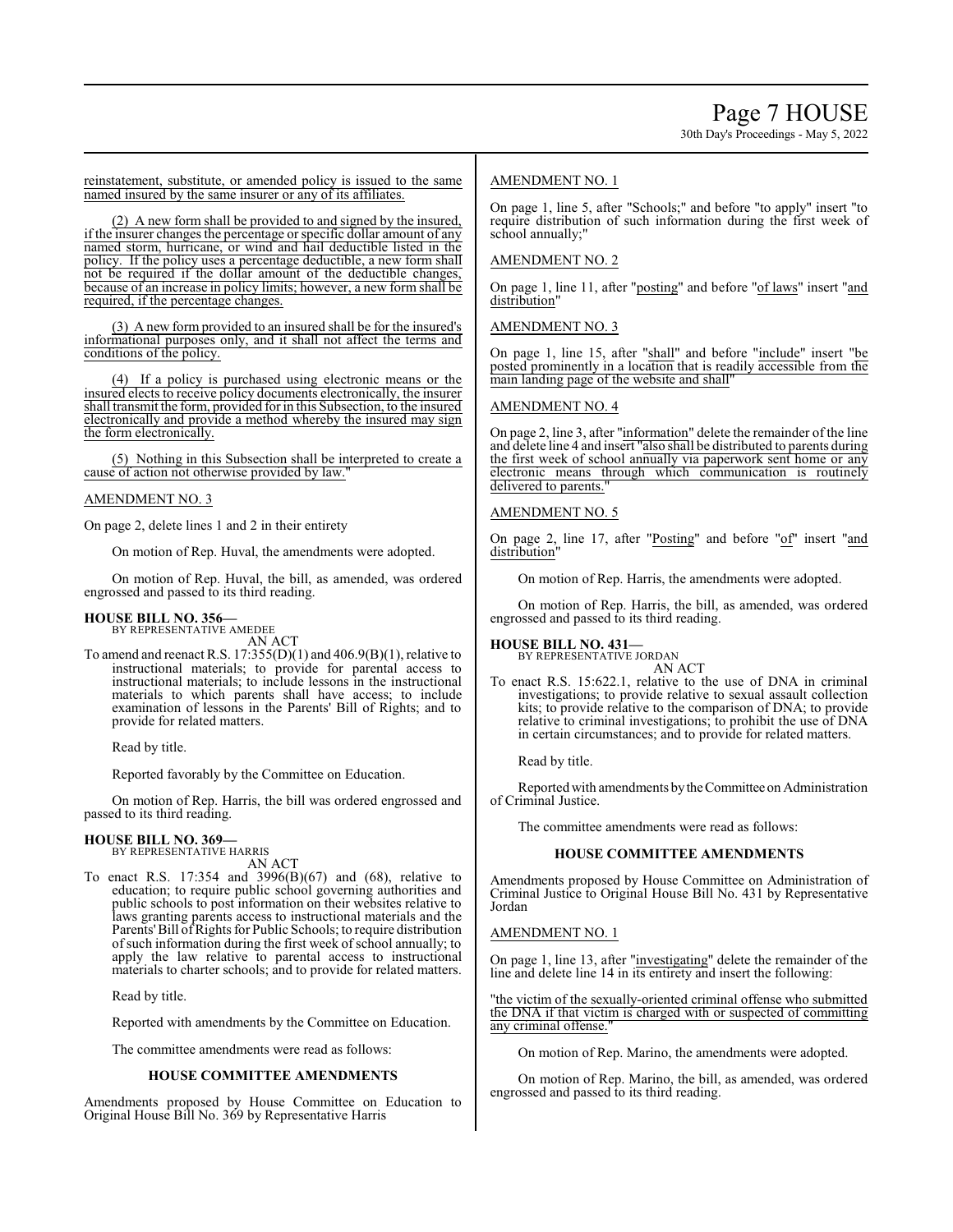# Page 8 HOUSE

30th Day's Proceedings - May 5, 2022

#### **HOUSE BILL NO. 756—** BY REPRESENTATIVE SCHEXNAYDER AN ACT To enact R.S. 49:150.3, relative to the state capitol complex; to provide for the maintenance and care of certain buildings and grounds within the state capitol complex; to establish a special fund for such purposes; to provide for deposits into and use of monies in the fund; to provide for related contracts and agreements; to provide for an effective date; and to provide for related matters. Read by title. Reported with amendments by the Committee on House and Governmental Affairs. The committee amendments were read as follows: **HOUSE COMMITTEE AMENDMENTS** Amendments proposed by House Committee on House and Governmental Affairs to Original House Bill No. 756 by Representative Schexnayder AMENDMENT NO. 1 On page 1, at the end of line 15, after "buildings," insert "including any rental or lease agreements for space within those buildings or on those grounds, all AMENDMENT NO. 2 On page 2, between lines 26 and 27, insert the following: Original House Bill No. 781 by Representative Phelps AMENDMENT NO. 1 17:2119," and insert "R.S. 17:2119.1," AMENDMENT NO. 2 On page 1, line 2, after "voter registration;" delete the remainder of "relative to methods for such registration; AMENDMENT NO. 3 "<u>§2119.1.</u>" AMENDMENT NO. 4 High School Seniors Voter Registration Day." On motion of Rep. Harris, the amendments were adopted. On motion of Rep. Harris, the bill, as amended, was ordered engrossed and passed to its third reading. **HOUSE BILL NO. 813—** BY REPRESENTATIVE MCCORMICK AN ACT

"(d) After June 30, 2023, all monies received from rental and lease agreements for space within the buildings and on the grounds covered by the provisions of this Section shall be deposited into the fund."

#### AMENDMENT NO. 3

On page 3, delete lines 23 through 27 and insert the following:

"(D) For Fiscal Year 2022-2023, until the lieutenant governor is able to submit a plan in accordance with R.S. 49:150.3(C) as enacted by Section 1 of this Act, the office of the lieutenant governor through the Department of Culture, Recreation and Tourism shall coordinate with and work at the direction of the speaker of the House of Representatives and the president of this Senate to accomplish the goals ofR.S. 49:150.3(A) and (B) as enacted by Section 1 ofthis Act.

Section 3. This Act shall become effective on July 1, 2022."

On motion of Rep. Stefanski, the amendments were adopted.

Under the rules, the above bill, as amended, was ordered engrossed and recommitted to the Committee on Appropriations.

# **HOUSE BILL NO. 781—** BY REPRESENTATIVE PHELPS

AN ACT

To enact R.S. 17:2119.1, relative to voter registration; and to provide for related matters.

Read by title.

Reported with amendments by the Committee on Education.

The committee amendments were read as follows:

# **HOUSE COMMITTEE AMENDMENTS**

**HOUSE BILL NO. 924—** BY REPRESENTATIVE EDMONDS AN ACT To enact R.S. 18:1353(C)(5), relative to the powers and duties of the

secretary of state; to provide relative to voting; to provide for a post-election audit; to provide for policies and procedures relative to post-election audits; to provide for effectiveness; and to provide for related matters.

Read by title.

Reported with amendments by the Committee on House and Governmental Affairs.

The committee amendments were read as follows:

# **HOUSE COMMITTEE AMENDMENTS**

Amendments proposed by House Committee on House and Governmental Affairs to Original House Bill No. 924 by Representative Edmonds

Amendments proposed by House Committee on Education to

On page 1, line 2, after "enact" and before "relative" delete "R.S.

the line and delete line 3 and at the beginning of line 4, delete

On page 1, at the beginning of line 9, delete "§2119." and insert

On page 1, delete lines 10 through 15 and insert "The first Tuesday after the first Monday in May annually shall be known as Louisiana

To amend and reenact R.S.  $14:2(A)(7)$  and  $(11)$  and  $18(6)$  and to enact R.S. 14:29.1 and 33.1, relative to abortion; to provide relative to definitions; to amend the definition of "person" and "unborn child"; to provide relative to defenses to prosecution; to provide relative to the enforcement of abortion; to provide for an effective date; to provide for legislative intent; and to provide for related matters.

Read by title.

Reported favorably by the Committee on Administration of Criminal Justice.

On motion of Rep. Marino, the bill was ordered engrossed and passed to its third reading.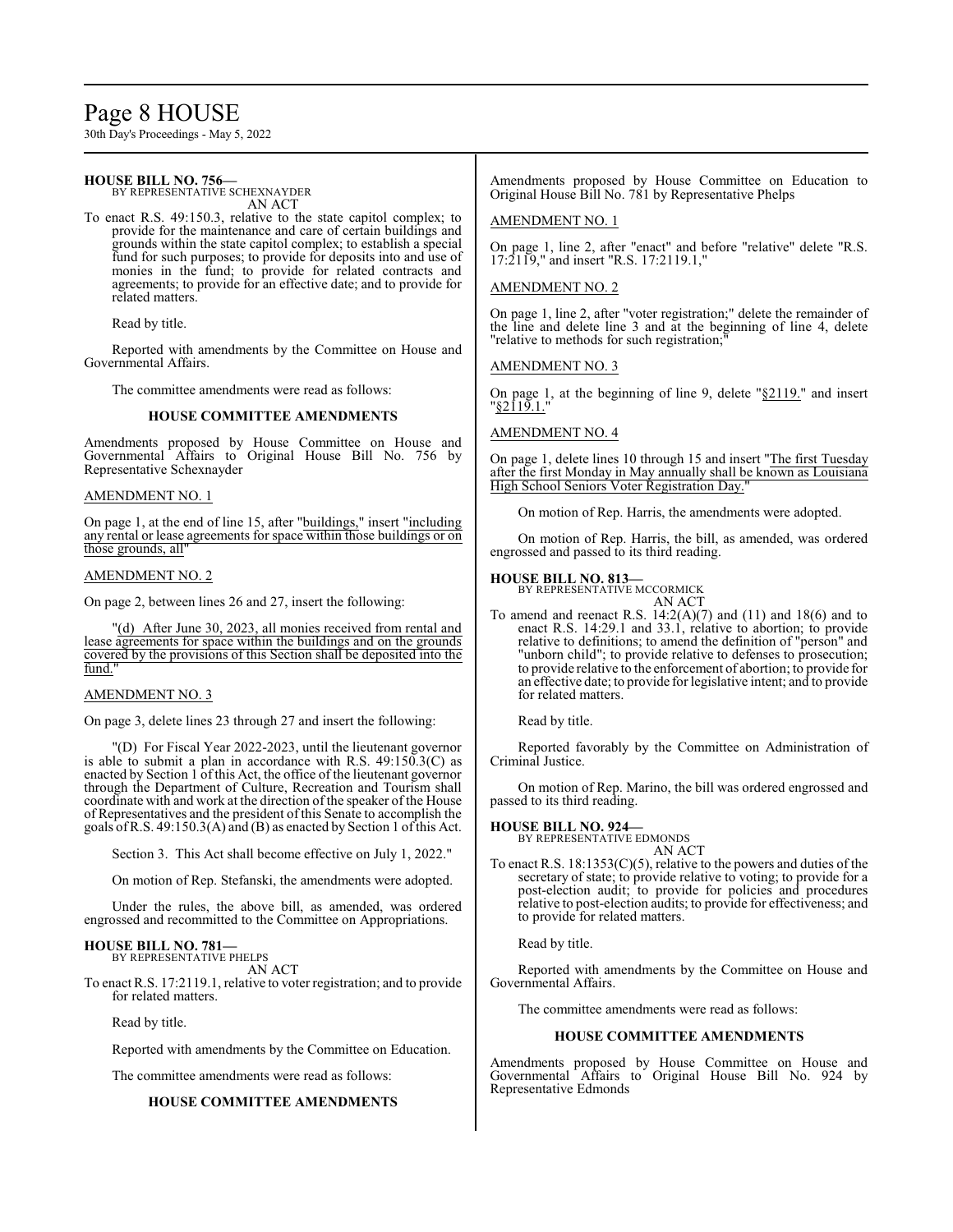# AMENDMENT NO. 1

On page 1, line 4, after "audits;" insert "to provide for effectiveness;"

# AMENDMENT NO. 2

On page 1, line 13, after "Adopt" and before "uniform" insert "and implement"

#### AMENDMENT NO. 3

On page 1, line 14, after "audit of" delete the remainder of the line and insert "paper ballots and records related thereto."

### AMENDMENT NO. 4

On page 1, after line 15, insert the following:

"Section 2. The provisions ofthis Act shall become effective on January 1, 2023, but shall be implemented only after the procurement and implementation of a new voting system by the secretary of state pursuant to R.S. 18:1362.2."

On motion of Rep. Stefanski, the amendments were adopted.

On motion of Rep. Stefanski, the bill, as amended, was ordered engrossed and passed to its third reading.

# **HOUSE BILL NO. 951—** BY REPRESENTATIVE JORDAN

AN ACT

To amend and reenact R.S. 22:1295(1)(a) and (d)(introductory paragraph) and (2), relative to uninsured motorist coverage; to require that all automobile liability insurance policies issued in this state include uninsured motorist coverage; to repeal provisions allowing economic-only uninsured motorist coverage; to repeal provisions allowing uninsured motorist coverage with limits less than bodily injury liability; to make technical changes; and to provide for related matters.

Read by title.

Reported favorably by the Committee on Insurance.

On motion of Rep. Huval, the bill was ordered engrossed and passed to its third reading.

**HOUSE BILL NO. 1074** (Substitute for House Bill No. 559 by Representative Edmonds)**—** BY REPRESENTATIVE EDMONDS

AN ACT

To enact R.S. 18:1317, relative to absentee by mail ballots; to provide for administrative rules for curing and rejection of deficient ballots; to provide for an effective date; and to provide for related matters.

Read by title.

On motion ofRep. Stefanski, the bill was ordered engrossed and passed to its third reading.

**HOUSE BILL NO. 1075** (Substitute for House Bill No. 861 by Representative St. Blanc)**—** BY REPRESENTATIVE ST. BLANC

AN ACT

To amend and reenact R.S. 17:407.62(7), 407.64(B), and 407.66(A)(2) and R.S. 40:1563.2 and to enact R.S. 17:407.62(8) and (9), relative to family and in-home child care providers; to provide relative to the inspection of such providers; to provide relative to the powers and duties of the state Department of Education and the office of state fire marshal with respect to such providers; to provide for the transfer and use of monies; and to provide for related matters.

Read by title.

On motion of Rep. Harris, the bill was ordered engrossed and passed to its third reading.

# **Senate Instruments on Second Reading Returned from the Legislative Bureau**

The following Senate Instruments on second reading, returned from the Legislative Bureau, were taken up and acted upon as follows:

# **SENATE BILL NO. 117—** BY SENATOR LUNEAU

AN ACT

To amend and reenact R.S. 22:1296(A), relative to insurers providing coverage for the temporary use of a motor vehicle not owned by an insured; to provide terms and conditions; and to provide for related matters.

Read by title.

Reported with amendments by the Committee on Insurance.

The committee amendments were read as follows:

#### **HOUSE COMMITTEE AMENDMENTS**

Amendments proposed by House Committee on Insurance to Reengrossed Senate Bill No. 117 by Senator Luneau

#### AMENDMENT NO. 1

On page 1, delete lines 2 through 4 in their entirety and insert in lieu thereof the following:

"To enact R.S. 22:1296.1, relative to automobile insurance; to provide for the application of certain insurance coverages to an insured when operating a vehicle not owned by the insured; to provide certain requirements for such coverages to apply to the insured's conduct; to provide for a determination as to which insurance is primary; to provide legislative intent; and to provide for related matters."

#### AMENDMENT NO. 2

On page 1, delete lines 6 through 17 in their entirety and insert the following:

"Section 1. R.S. 22:1296.1 is hereby enacted to read as follows:

§1296.1. Coverage for drivers of non-owned vehicles; requirements

An approved insurance company, reciprocal or exchange writing automobile liability, uninsured, underinsured, or medical payments coverage shall not exclude the benefits of such coverage under its policy to an insured operating a vehicle not owned by the insured if all of the following requirements are satisfied:

(1) The coverage is in full force and effect.

(2) The insured is operating a vehicle not owned by the insured with the express or implied permission of the vehicle's owner.

(3) The vehicle not owned by the insured that is being operated by the insured is not provided, furnished, or available to the insured on a regular basis.

B. Coverage provided pursuant to this Section shall be secondary to the vehicle owner's insurance policy.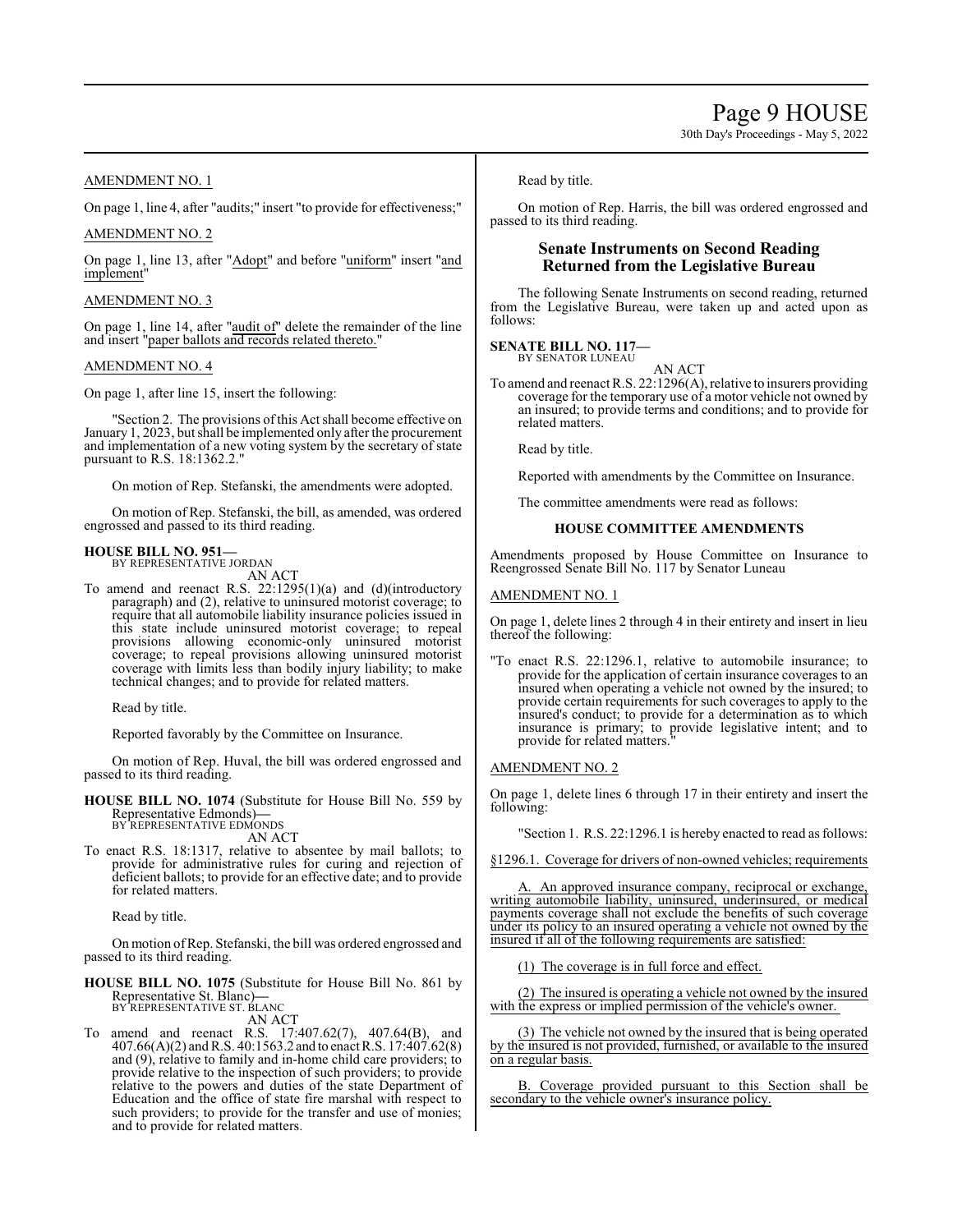# Page 10 HOUSE

30th Day's Proceedings - May 5, 2022

C. If the coverage provided pursuant to this Section is included within the coverage provided pursuant to R.S. 22:1296, the provisions of R.S. 22:1296 shall determine which coverage is primary.

Section 2. R.S. 22:1296.1 as enacted by Section 1 of this Act is enacted in direct response to the Louisiana Supreme Court decision in Calvin Landry & Mary Landry v. Progressive Security Insurance Company, et al, Docket Number 2021-C-00621 (January 28, 2022) to declare that it is the intent of the Legislature of Louisiana in enacting this Act to clearly establish that under Louisiana law, automobile insurance liabilitycoverage related to a defendant driver's negligent operation of a vehicle not owned by the insured is covered under the conditions addressed by R.S. 22:1296.1."

### AMENDMENT NO. 3

Delete page 2 in its entirety

Reported without amendments by the Legislative Bureau.

On motion of Rep. Huval, the amendments were adopted.

On motion of Rep. Huval, the bill, as amended, was ordered passed to its third reading.

#### **SENATE BILL NO. 134—** BY SENATOR TALBOT

AN ACT

To enact R.S. 22:1273, relative to presumption of insurance coverage; to provide a presumption of coverage for civil authority prohibited use regarding a catastrophic event; and to provide for related matters.

Read by title.

Reported with amendments by the Committee on Insurance.

The committee amendments were read as follows:

#### **HOUSE COMMITTEE AMENDMENTS**

Amendments proposed by House Committee on Insurance to Engrossed Senate Bill No. 134 by Senator Talbot

#### AMENDMENT NO. 1

On page 2, line 3, after "For" and before "purposes" insert "the"

#### AMENDMENT NO. 2

On page 2, line 4, after the comma "," and before "without" insert "relating to the declaration of emergency,"

Reported without amendments by the Legislative Bureau.

On motion of Rep. Huval, the amendments were adopted.

On motion of Rep. Huval, the bill, as amended, was ordered passed to its third reading.

#### **SENATE BILL NO. 146—** BY SENATOR TALBOT

AN ACT

To amend and reenact R.S. 22:1054.1(A), relative to insurance coverage for cancer treatments; to prohibit denial of coverage in certain circumstances; and to provide for related matters.

Read by title.

Reported with amendments by the Committee on Insurance.

The committee amendments were read as follows:

### **HOUSE COMMITTEE AMENDMENTS**

Amendments proposed by House Committee on Insurance to Engrossed Senate Bill No. 146 by Senator Talbot

#### AMENDMENT NO. 1

On page 1, line 15, delete "may" and insert "shall"

Reported without amendments by the Legislative Bureau.

On motion of Rep. Huval, the amendments were adopted.

On motion of Rep. Huval, the bill, as amended, was ordered passed to its third reading.

**SENATE BILL NO. 154—**<br>BY SENATORS TALBOT, BERNARD, BOUDREAUX, BOUIE, CARTER,<br>CONNICK, CORTEZ, FÉSI, HARRIS, JACKSON, MIZELL, MORRIS,<br>PEACOCK, POPE, SMITH, STINE, WARD AND WOMACK AN ACT

To enact R.S. 22:1028.4 relative to health insurance coverage of genetic testing for critically ill infants with no diagnosis; to require health insurance coverage of genetic testing for critically ill infants with no diagnosis; to provide for definitions; and to provide for related matters.

Read by title.

Reported with amendments by the Committee on Insurance.

The committee amendments were read as follows:

#### **HOUSE COMMITTEE AMENDMENTS**

Amendments proposed by House Committee on Insurance to Reengrossed Senate Bill No. 154 by Senator Talbot

AMENDMENT NO. 1

On page 1, line 2, after "R.S. 22:1028.4" insert a comma ","

AMENDMENT NO. 2

On page 1, at the end of line 16, insert a comma ","

AMENDMENT NO. 3

On page 2, line 1, change "four to six weeks standard" to "standard four to six weeks"

### AMENDMENT NO. 4

On page 2, line 3, delete the comma "," and "and rapid" and insert a period "." and "Rapid whole"

### AMENDMENT NO. 5

On page 2, line 4, after "decisions" delete the remainder of the line and insert "and"

#### AMENDMENT NO. 6

On page 2, at the beginning of line 5, delete "sequencing"

#### AMENDMENT NO. 7

On page 2, at the end of line 12, delete "who"

#### AMENDMENT NO. 8

On page 2, line 14, delete "the infant"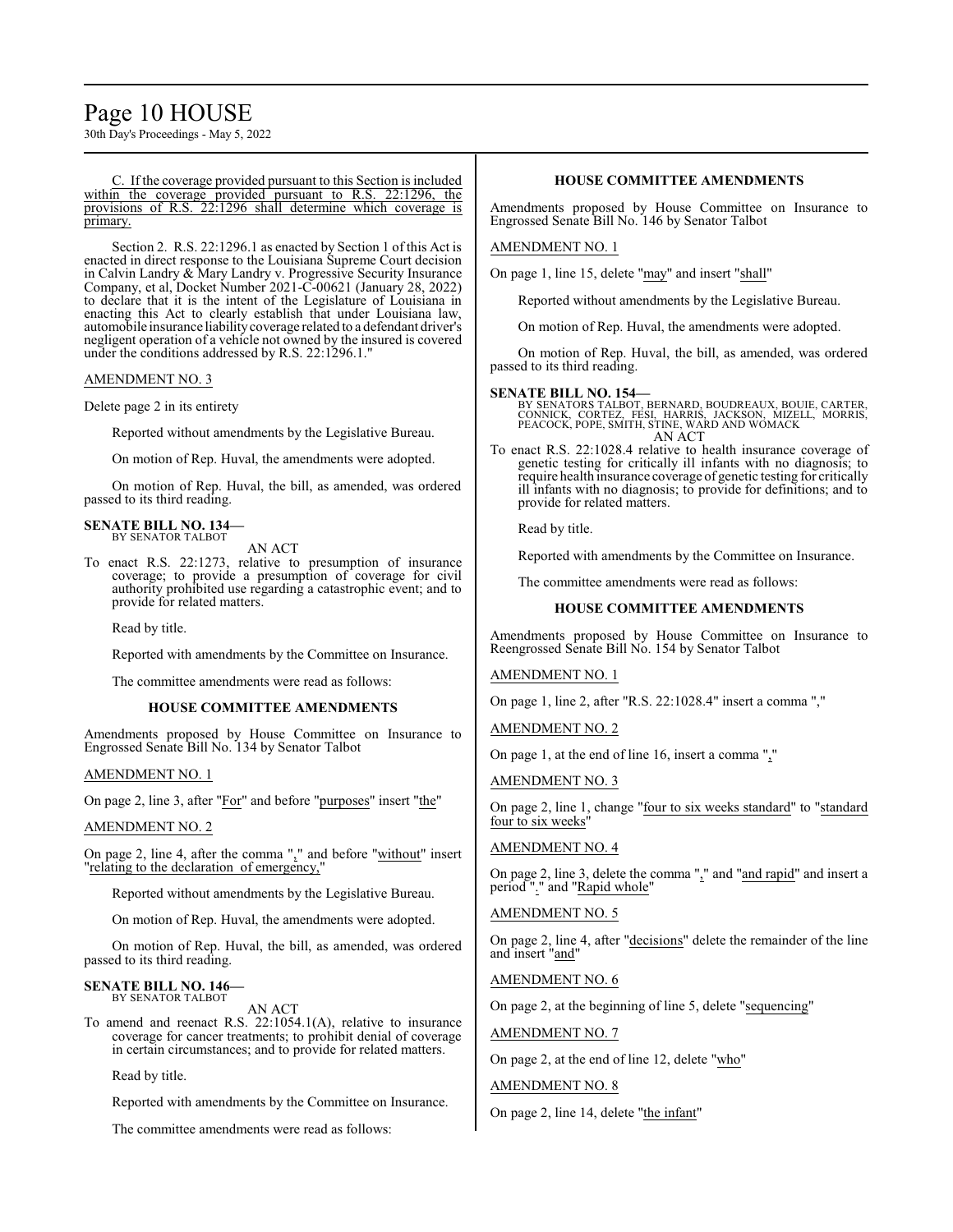# Page 11 HOUSE

30th Day's Proceedings - May 5, 2022

AMENDMENT NO. 9

On page 2, line 17, change "provided under" to "provided pursuant to"

AMENDMENT NO. 10

On page 2, line 19, delete "items"

AMENDMENT NO. 11

On page 4, line 4, delete "shall" and insert "does"

Reported with amendments by the Legislative Bureau.

The Legislative Bureau amendments were read as follows:

#### **LEGISLATIVE BUREAU AMENDMENTS**

Amendments proposed byLegislative Bureau to Reengrossed Senate Bill No. 154 by Senator Talbot

#### AMENDMENT NO. 1

In House Committee Amendment No. 5 proposed by the House Committee on Insurance to Reengrossed Senate Bill No. 154 by Senator Talbot, on page 1, line 11, following "insert" change "and" to ","

On motion of Rep. Huval, the amendments were adopted.

On motion of Rep. Huval, the bill, as amended, was ordered passed to its third reading.

**SENATE BILL NO. 163—** BY SENATORS TALBOT, BERNARD, FESI, JACKSON, ROBERT MILLS, PEACOCK, SMITH AND STINE AN ACT

To enact R.S. 22:1897, relative to the insurance claims process; to provide a policyholder a catastrophe claim process disclosure form; to provide for rules and regulations; and to provide for related matters.

Read by title.

Reported with amendments by the Committee on Insurance.

The committee amendments were read as follows:

#### **HOUSE COMMITTEE AMENDMENTS**

Amendments proposed by House Committee on Insurance to Reengrossed Senate Bill No. 163 by Senator Talbot

### AMENDMENT NO. 1

On page 1, line 8, delete "of insurance"

#### AMENDMENT NO. 2

On page 1, line 9, change "concerning" to "for"

#### AMENDMENT NO. 3

On page 1, delete line 11 in its entirety and insert in lieu thereof the following:

"(1) An explanation of the claims process, and the manner through which the insurer

### AMENDMENT NO. 4

On page 1, delete line 14 in its entirety and insert in lieu thereof the following:

"(2) An explanation of the supplemental claims process and the manner through which"

#### AMENDMENT NO. 5

On page 1, line 15, delete "how the"

AMENDMENT NO. 6

On page 1, line 17, change "on how" to "of the methodology used"

AMENDMENT NO. 7

On page 2, line 1, change "for a" to "applicable to the insured's"

AMENDMENT NO. 8

On page 2, line 2, change "on" to "of"

AMENDMENT NO. 9

On page 2, line 5, change "on" to "of"

AMENDMENT NO. 10

On page 2, line 7, change "what a policyholder needs" to "the items necessary"

AMENDMENT NO. 11

On page 2, line 9, change "a policyholder must follow to file" to "for filing"

#### AMENDMENT NO. 12

On page 2, delete lines 12 through 22 in their entirety and insert in lieu thereof the following:

(9) A statement that informs the policyholder that if he files a claim for damage to a property subject to a mortgage, he may be required to notify the lender or mortgage servicer of the claim.

(10) A statement that informs the policyholder that if he receives proceeds from an insurance settlement for damage to a property subject to a mortgage, the policyholder may be required to contact the lender or mortgage servicer, as the lender or mortgage servicer may be a named payee whose endorsement may be required prior to depositing the insurance proceeds.

# AMENDMENT NO. 13

On page 2, line 23, change "The process" to "An explanation of the procedure"

AMENDMENT NO. 14

On page 2, line 26, change "when" to "if"

AMENDMENT NO. 15

On page 2, line 29, change "a" to "the"

# AMENDMENT NO. 16

On page 3, line 2, after "commissioner" and before the period "." insert "pursuant to Subsection A of this Section"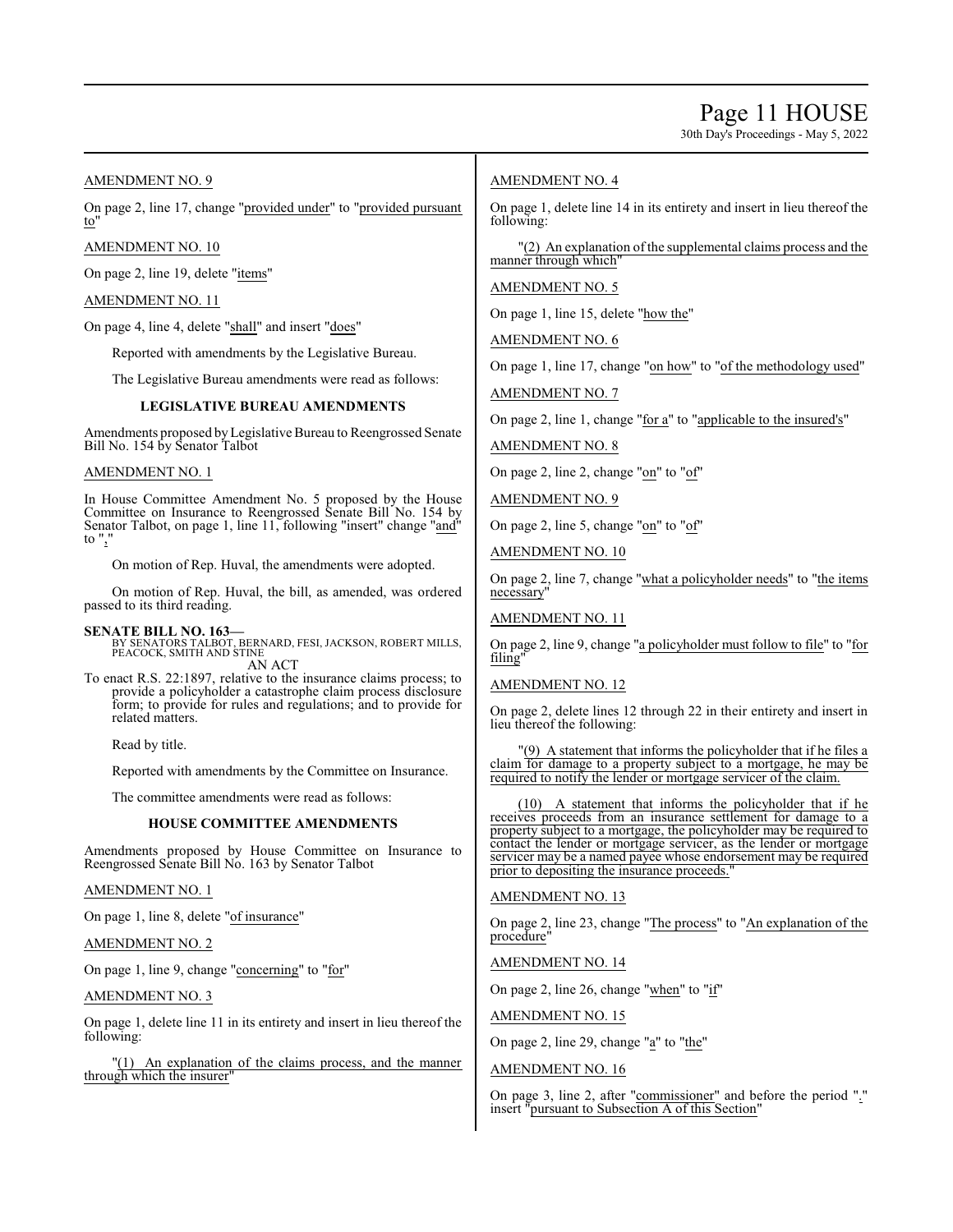# Page 12 HOUSE

30th Day's Proceedings - May 5, 2022

# AMENDMENT NO. 17

On page 3, line 4, after "than" and before "the" insert "the date of"

### AMENDMENT NO. 18

On page 3, line 7, change "any" to "a"

Reported with amendments by the Legislative Bureau.

The Legislative Bureau amendments were read as follows:

# **LEGISLATIVE BUREAU AMENDMENTS**

Amendments proposed by Legislative Bureau to Reengrossed Senate Bill No. 163 by Senator Talbot

## AMENDMENT NO. 1

In House Committee Amendment No. 15 proposed by the House Committee on Insurance to Reengrossed Senate Bill No. 163 by Senator Talbot, on page 2, line 16, delete "change "a" to "the"" and insert "following "of" and before "state" change "a" to "the ""

On motion of Rep. Huval, the amendments were adopted.

On motion of Rep. Huval, the bill, as amended, was ordered passed to its third reading.

#### **SENATE BILL NO. 165—** BY SENATOR TALBOT

AN ACT

To amend and reenact R.S. 22:2436(C)(2)(a), and (D)(2), (D)(3), and (E)(2), and R.S. 22:2437(C), to enact R.S. 22:2436(D)(4) and  $R.S. 22:2439(D)$  and to repeal R.S. 22:2436(E)(3) relative to an internal claims and appeals process and external procedures for health insurance issuers; to provide requirements for certain processes and procedures; and to provide for related matters.

Read by title.

Reported with amendments by the Committee on Insurance.

The committee amendments were read as follows:

#### **HOUSE COMMITTEE AMENDMENTS**

Amendments proposed by House Committee on Insurance to Reengrossed Senate Bill No. 165 by Senator Talbot

#### AMENDMENT NO. 1

On page 1, line 2, after "reenact" delete the remainder of the line and delete line 3 in its entirety and insert "R.S.  $22:2436(C)(2)(a)$ ,  $(D)(2)$ , (D)(3), and (E)(2) and 2437(C), to enact R.S. 22:2436(D)(4) and  $2439(D)$ , and to repeal R.S."

### AMENDMENT NO. 2

On page 1, line 4, after "22:2436(E)(3)" insert a comma ","

#### AMENDMENT NO. 3

On page 1, delete lines 8 and 9 in their entirety and insert:

"Section 1. R.S. 22:2436(C)(2)(a), (D)(2), (D)(3), and (E)(2) and 2437(C) are hereby amended and reenacted and R.S.  $22:2436(D)(4)$  and  $2439(D)$  are hereby

#### AMENDMENT NO. 4

On page 3, line 7, change "insurer" to "issuer"

# AMENDMENT NO. 5

On page 3, at the end of line 10, change "under" to "pursuant to"

AMENDMENT NO. 6

On page 3, line 25, change "Subparagraph (1) of this Paragraph" to "Paragraph (1) of this Subsection"

## AMENDMENT NO. 7

On page 3, line 27, change "Paragraph E" to "Subsection E"

AMENDMENT NO. 8

On page 3, line 29, change "Paragraph E" to "Subsection E"

Reported with amendments by the Legislative Bureau.

The Legislative Bureau amendments were read as follows:

# **LEGISLATIVE BUREAU AMENDMENTS**

Amendments proposed by Legislative Bureau to Reengrossed Senate Bill No. 165 by Senator Talbot

AMENDMENT NO. 1

On page 2, between lines 1 and 2, insert "\* \* \*"

On motion of Rep. Huval, the amendments were adopted.

On motion of Rep. Huval, the bill, as amended, was ordered passed to its third reading.

# **Senate Bills on Second Reading Reported by Committee**

The following Senate Bills and Joint Resolutions on second reading reported by committee were taken up and acted upon as follows:

**SENATE BILL NO. 116—** BY SENATORS BARROW, BOUDREAUX, MCMATH, MIZELL AND POPE AND REPRESENTATIVES LANDRY, MOORE AND SCHLEGEL AN ACT

To amend and reenact R.S.  $36:251(C)(1)$  and to enact R.S.  $36:258(E)$ and R.S. 46:2527, relative to the office on women's health; to establish and provide for the office on women's health within the Louisiana Department of Health; to provide for an assistant secretary and staff of the office on women's health; to provide for the purposes, duties, and functions of the office on women's health; to provide for an effective date; and to provide for related matters.

Read by title.

Reported with amendments by the Committee on Health and Welfare.

The committee amendments were read as follows:

#### **HOUSE COMMITTEE AMENDMENTS**

Amendments proposed by House Committee on Health and Welfare to Reengrossed Senate Bill No. 116 by Senator Barrow

#### AMENDMENT NO. 1

On page 3, line 8, change "the activities" to "its activities"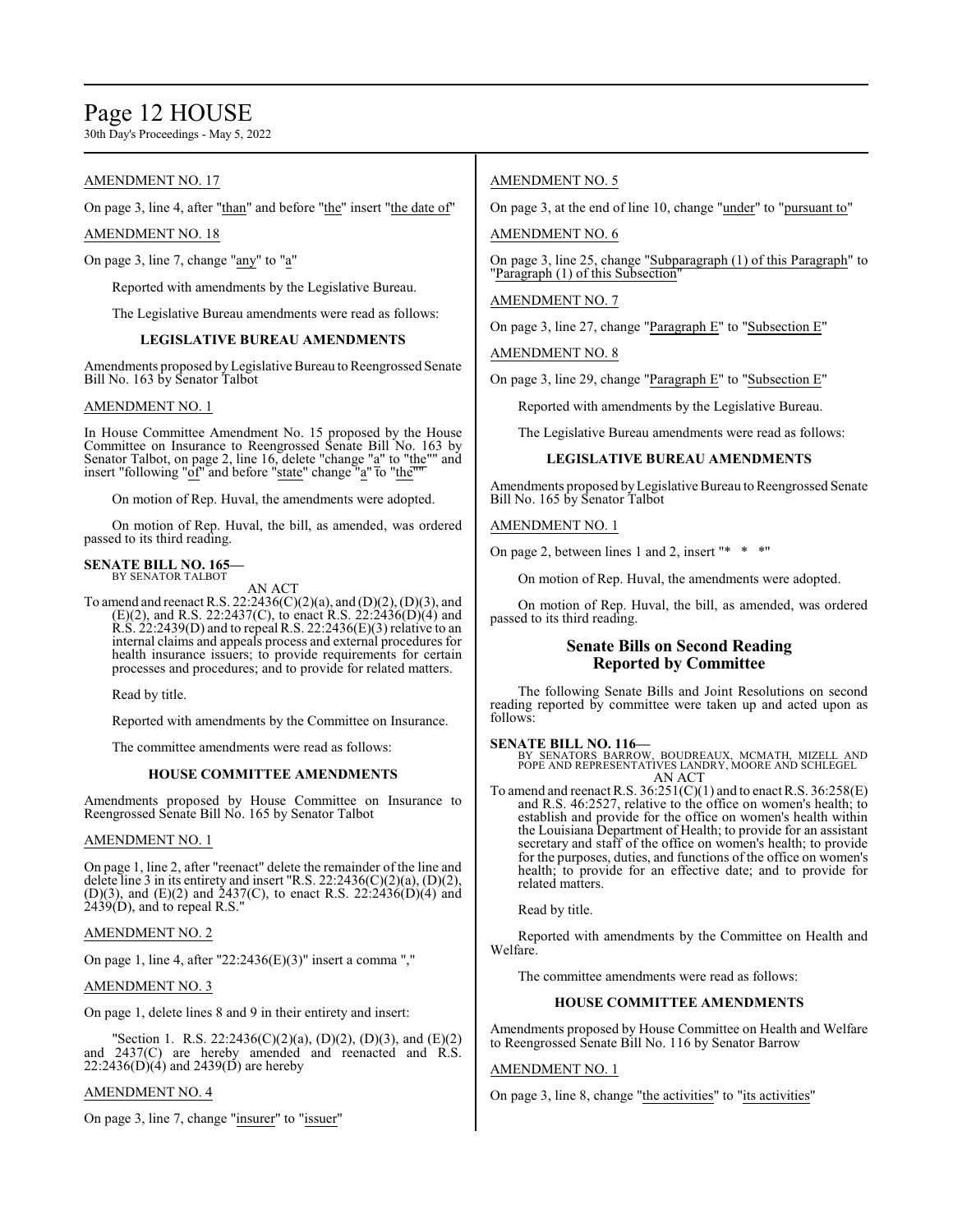# Page 13 HOUSE

30th Day's Proceedings - May 5, 2022

# AMENDMENT NO. 2

On page 3, line 9, after "programs" delete the remainder of the line and insert in lieu thereof "with those of other entities that focus on"

# AMENDMENT NO. 3

On page 3, line 14, change "The report shall be issued" to "The office shall issue the report"

# AMENDMENT NO. 4

On page 3, line 16, delete "of women's health"

### AMENDMENT NO. 5

On page 3, line 18, change "paragraph" to "Subsection"

# AMENDMENT NO. 6

On page 3, line 21, change "office of women's health" to "office on women's health"

# AMENDMENT NO. 7

On page 3, at the end of line 22, change "office of women's health," to "office on women's health,

On motion of Rep. Bagley, the amendments were adopted.

Under the rules, the bill, as amended, was recommitted to the Committee on Appropriations.

#### **SENATE BILL NO. 394—** BY SENATOR BERNARD

AN ACT

To enact R.S. 22:1060.8, relative to coverage of drugs under certain conditions when the drug is approved by the United States Food and Drug Administration; to require a health benefit plan to cover drugs for off-label use with certain terms and conditions; to require a health benefit plan to cover drugs for minors under certain terms and conditions; to provide exclusions and limitations; to provide definitions; and to provide for related matters.

Read by title.

Reported with amendments by the Committee on Insurance.

The committee amendments were read as follows:

### **HOUSE COMMITTEE AMENDMENTS**

Amendments proposed by House Committee on Insurance to Reengrossed Senate Bill No. 394 by Senator Bernard

#### AMENDMENT NO. 1

On page 1, line 4, change "benefit" to "coverage"

# AMENDMENT NO. 2

On page 1, line 5, change "benefit" to "coverage"

# AMENDMENT NO. 3

On page 1, line 6, delete "to provide exclusions and limitations; to provide definitions;" and insert "to provide for exclusions and limitations; to provide for definitions; to provide for effectiveness;"

### AMENDMENT NO. 4

On page 1, line 16, delete "items"

## AMENDMENT NO. 5

On page 2, line 2, change "health care" to "healthcare"

AMENDMENT NO. 6

On page 2, line 16, change "peer reviewed" to "peer-reviewed"

AMENDMENT NO. 7

On page 3, line 1, change "plan" to "plan's"

AMENDMENT NO. 8

On page 3, at the end of line 12, change "shall" to "does"

On motion of Rep. Huval, the amendments were adopted.

Under the rules, the bill, as amended, was recommitted to the Committee on Appropriations.

# **Reconsideration**

The following legislative instruments on reconsideration were taken up and acted upon as follows:

# **HOUSE BILL NO. 424—**

BY REPRESENTATIVE TURNER AN ACT

To amend and reenact R.S. 37:1218 and 1218.1(A), relative to administration of immunizations and vaccines by pharmacists and other licensees of the Louisiana Board of Pharmacy; to decrease the minimum age at which a person may receive an immunization or vaccine from certain licensees of the Louisiana Board of Pharmacy; to establish requirements and standards for certain licensees of the Louisiana Board of Pharmacy relative to administration of immunizations and vaccines; to make technical changes and corrections; and to provide for related matters.

Read by title.

Returned to the calendar in the same order of business.

**HOUSE BILL NO. 376—** BY REPRESENTATIVES HUVAL, GREEN, AND WRIGHT AND SENATORS TALBOT AND MCMATH AN ACT

To amend and reenact R.S. 32:300.5 and to repeal R.S. 32:300.6, 300.7, and 300.8, relative to the prohibition of the use of certain wireless telecommunications devices while operating a motor vehicle; to provide for definitions; to provide for exceptions and penalties; to provide for enforcement and reporting; and to provide for related matters.

Read by title.

On motion of Rep. Huval, the vote by which the above House Bill failed to pass on the previous legislative day was reconsidered.

Returned to the calendar under the rules.

# **House Bills and Joint Resolutions on Third Reading and Final Passage**

The following House Bills and Joint Resolutions on third reading and final passage were taken up and acted upon as follows: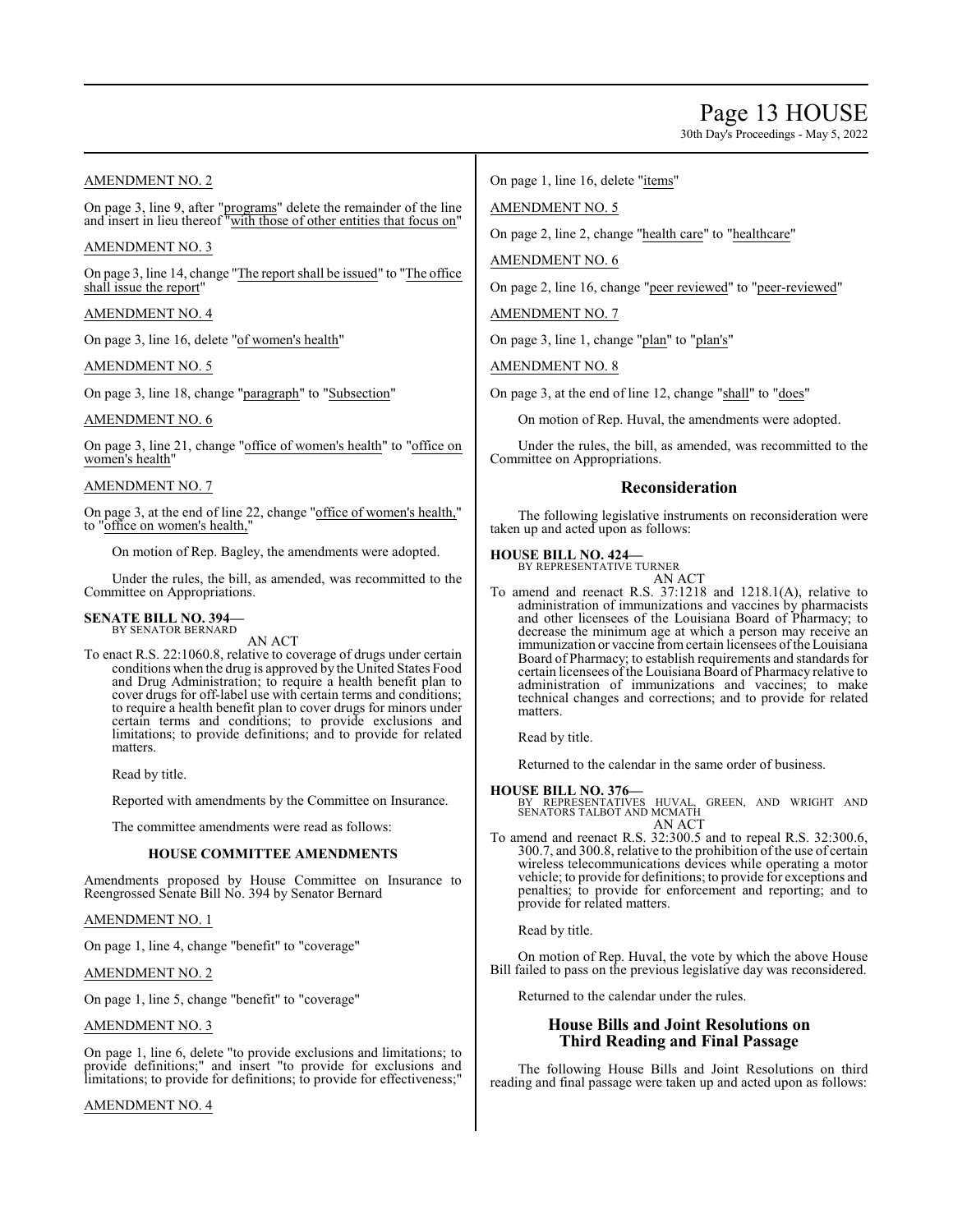# Page 14 HOUSE

30th Day's Proceedings - May 5, 2022

# **HOUSE BILL NO. 47—**

BY REPRESENTATIVE EDMONSTON AN ACT

To amend and reenact R.S. 17:170(E), relative to student immunization requirements; to require that any communication issued to students or parents relative to immunization requirements include information relative to exemption from such requirements; to require schools to accept each written statement or dissent provided pursuant to such exemption; to provide that exemptions apply to those attending schools in addition to those seeking to enter schools; and to provide for related matters.

Read by title.

Rep. Edmonston sent up floor amendments which were read as follows:

#### **HOUSE FLOOR AMENDMENTS**

Amendments proposed by Representative Edmonston to Engrossed House Bill No. 47 by Representative Edmonston

#### AMENDMENT NO. 1

On page 1, line 3, after "or" and before "relative" delete "parents" and insert "their parents or guardians"

#### AMENDMENT NO. 2

On page 2, line 6, after "or" and before "relative" delete "parents" and insert "their parents or guardians"

On motion of Rep. Edmonston, the amendments were adopted.

Rep. Edmonston moved the final passage of the bill, as amended.

#### **ROLL CALL**

The roll was called with the following result:

#### YEAS

| Mr. Speaker  | Freiberg    | Migue   |
|--------------|-------------|---------|
| Adams        | Frieman     | Miller, |
| Amedee       | Gadberry    | Miller, |
| Bacala       | Gaines      | Mince   |
| Bagley       | Garofalo    | Musca   |
| Beaullieu    | Green       | Nelsor  |
| Bishop       | Harris      | Newel   |
| Bourriaque   | Hilferty    | Orgero  |
| Boyd         | Hodges      | Owen,   |
| <b>Brass</b> | Hollis      | Owen,   |
| Brown        | Horton      | Phelps  |
| Butler       | Huval       | Pierre  |
| Carpenter    | Illg        | Pressly |
| Carrier      | Ivey        | Riser   |
| Carter, W.   | Jefferson   | Romer   |
| Cormier      | Jenkins     | Scham   |
| Coussan      | Johnson, M. | Schleg  |
| Crews        | Johnson, T. | Seabau  |
| Davis        | Jordan      | Selder  |
| Deshotel     | Kerner      | St. Bla |
| DeVillier    | LaCombe     | Stagni  |
| DuBuisson    | LaFleur     | Stefan  |
| Duplessis    | Landry      | Tarver  |
| Echols       | Larvadain   | Thomp   |
| Edmonds      | Lyons       | Turner  |
| Edmonston    | Mack        | Villio  |
| Emerson      | Magee       | Wheat   |
| Farnum       | Marino      | White   |
|              |             |         |

Miguez Miller, D. Miller, G. Mincey Muscarello Nelson Newell Orgeron Owen, C. Owen, R. Phelps Pierre Pressly<br>Riser Romero Schamerhorn<br>
M. Schlegel M. Schlegel<br>T. Seabaugh Seabaugh Selders<sup>1</sup> St. Blanc Stagni Stefanski n Thompson Turner<br>Villio

| Firment<br>Fisher<br>Fontenot<br>Freeman<br>Total - 95 | McCormick<br>McFarland<br>McKnight<br>McMahen | Willard<br>Wright<br>Zeringue |
|--------------------------------------------------------|-----------------------------------------------|-------------------------------|
|                                                        | <b>NAYS</b>                                   |                               |
| Total $-0$                                             | <b>ABSENT</b>                                 |                               |
| <b>Bryant</b><br>Carter, R.<br>$\cos$<br>Geymann       | Glover<br>Goudeau<br>Hughes<br>Marcelle       | Moore<br>Thomas               |

The Chair declared the above bill was finally passed.

The title of the above bill was read and adopted.

Rep. Edmonston moved to reconsider the vote by which the above bill was finally passed, and, on her own motion, the motion to reconsider was laid on the table.

Geymann Total - 10

**HOUSE BILL NO. 195—** BY REPRESENTATIVES FREEMAN, BOYD, FREIBERG, HUGHES, LANDRY, MOORE, AND NEWELL AN ACT

To enact R.S. 17:182 and 3996(B)(67), relative to students; to require public school governing authorities to provide free menstrual products for students; and to provide for related matters.

Read by title.

Rep. Freeman sent up floor amendments which were read as follows:

# **HOUSE FLOOR AMENDMENTS**

Amendments proposed by Representative Freeman to Engrossed House Bill No. 195 by Representative Freeman

#### AMENDMENT NO. 1

On page 1, line 9, after "in" and before "easily" delete "student restrooms or other"

### AMENDMENT NO. 2

On page 2, line 8, after "Section 2." and before "provisions" delete "The" and insert "Subject to the appropriation of funds by the legislature for this purpose, the"

On motion of Rep. Freeman, the amendments were adopted.

Rep. Amedee sent up floor amendments which were read as follows:

#### **HOUSE FLOOR AMENDMENTS**

Amendments proposed by Representative Amedee to Engrossed House Bill No. 195 by Representative Freeman

### AMENDMENT NO. 1

On page 1, line 9, after "in" and before "student" insert "female"

On motion of Rep. Amedee, the amendments were withdrawn.

Rep. Freeman moved the final passage of the bill, as amended.

#### **ROLL CALL**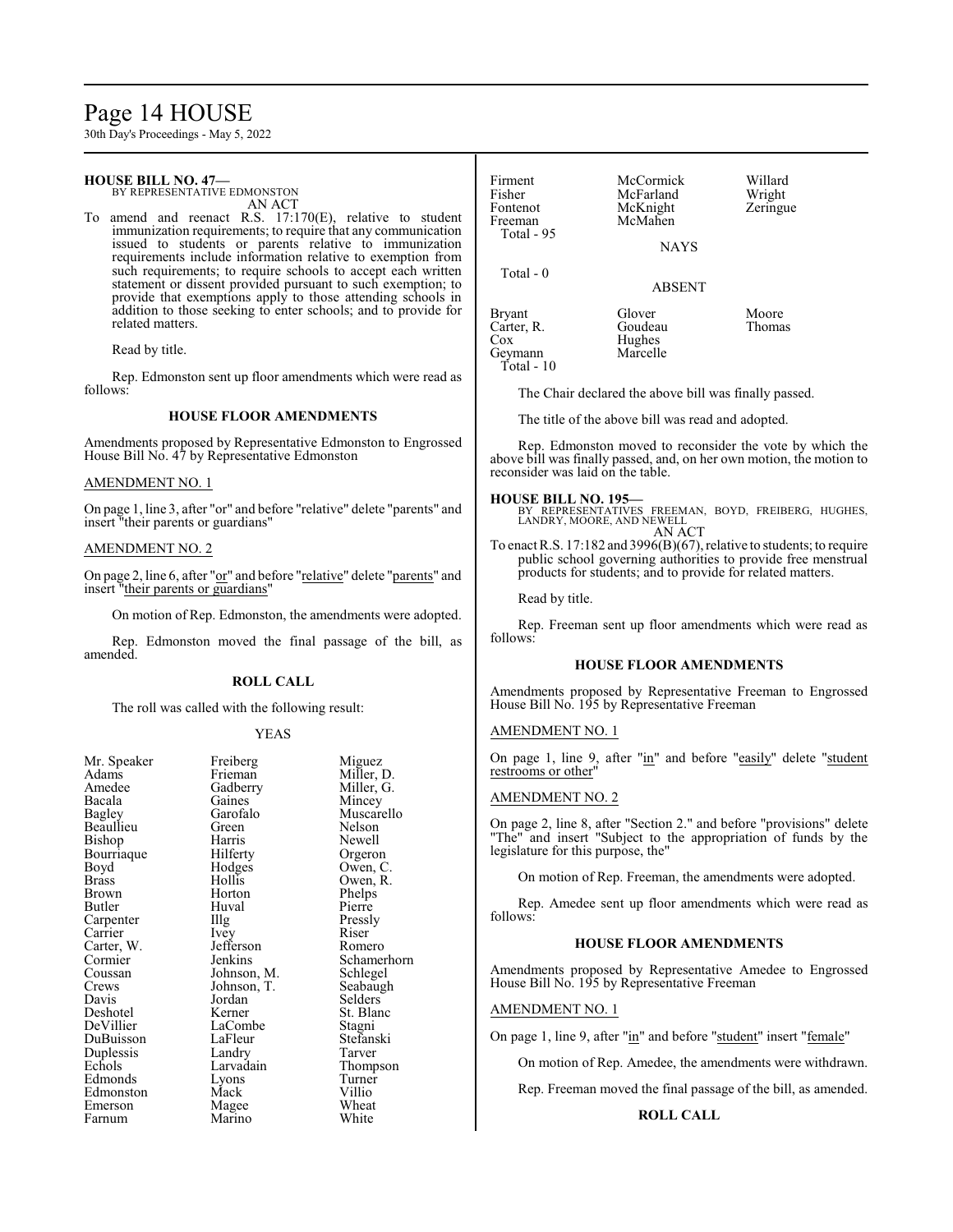30th Day's Proceedings - May 5, 2022

The roll was called with the following result:

YEAS

| Mr. Speaker   |
|---------------|
| Adams         |
| Bacala        |
| <b>Bagley</b> |
| <b>Bishop</b> |
| Boyd          |
| <b>Brass</b>  |
| Brown         |
| Butler        |
| Carpenter     |
| Carter, W.    |
| Cormier       |
| Davis         |
| DeVillier     |
| Duplessis     |
| Edmonston     |
| Emerson       |
| Fisher        |
| Freeman       |
| Freiberg      |
| Gadberry      |
| Total $-61$   |
|               |
|               |
| Amedee        |

Total - 30

Geymann Total - 14

Gaines Miller, G.<br>Green Mincey Mincey Hilferty Nelson<br>Hughes Newell Hughes Ivey Phelps<br>Pierre Jefferson Pierre<br>Jenkins Riser Jenkins Riser<br>Johnson, T. Schlegel Johnson, T.<br>Jordan Jordan Selders<br>Kerner St. Blar St. Blanc<br>Stagni LaCombe<br>LaFleur Stefanski<br>Tarver Landry<br>Larvadain Thompson<br>Turner Lyons Turner<br>Marcelle Wheat Marcelle Wheat<br>
Marino White Marino White<br>
McFarland Willard McFarland Willard<br>
McKnight Zeringue McKnight McMahen Miller, D. **NAYS** Firment McCormick<br>Fontenot Miguez Beaullieu Fontenot Miguez<br>Bourriaque Frieman Muscarello Bourriaque Frieman<br>Carrier Garofalo Carrier Garofalo Owen, C.<br>Crews Hodges Owen, R. Hodges Owen, R.<br>Hollis Romero Deshotel Hollis<br>DuBuisson Horton DuBuisson Horton Schamerhorn Echols Illg Seabaugh<br>Edmonds Johnson, M. Villio Johnson, M. Farnum Mack Wright ABSENT Bryant Glover Moore<br>Carter, R. Goudeau Orgeron Carter, R. Goudeau Coussan<br>
Coussan Harris Pressly Coussan Harris<br>Cox Huval Huval Thomas<br>Magee

The Chair declared the above bill was finally passed.

The title of the above bill was read and adopted.

Rep. Freeman moved to reconsider the vote by which the above bill was finally passed, and, on her own motion, the motion to reconsider was laid on the table.

#### **HOUSE BILL NO. 214—** BY REPRESENTATIVE NELSON

AN ACT

To enact R.S. 17:7.1(G), relative to teacher certification; to provide with respect to requirements for such certification; to provide for an effective date; and to provide for related matters.

Read by title.

Rep. Mincey sent up floor amendments which were read as follows:

#### **HOUSE FLOOR AMENDMENTS**

Amendments proposed by Representative Mincey to Engrossed House Bill No. 214 by Representative Nelson

#### AMENDMENT NO. 1

On page 1, at the end of line 13, delete "State" and at the beginning of line 14, delete "Board of Elementary and Secondary Education." and insert "Department of Education."

On motion of Rep. Mincey, the amendments were adopted.

Rep. Nelson moved the final passage of the bill, as amended.

### **ROLL CALL**

The roll was called with the following result:

YEAS

| Mr. Speaker<br>Adams<br>Amedee<br>Bacala<br>Bagley<br>Beaullieu<br>Bishop<br>Bourriaque<br>Boyd<br><b>Brass</b><br><b>Brown</b><br>Butler<br>Carpenter<br>Carrier<br>Carter, W.<br>Cormier<br>Coussan<br>Crews<br>Davis<br>Deshotel<br>DeVillier<br>DuBuisson<br>Duplessis<br>Echols<br>Edmonds<br>Edmonston<br>Emerson<br>Farnum<br>Firment<br>Fisher<br>Fontenot<br>Freeman<br>Total - 95 | Freiberg<br>Frieman<br>Gadberry<br>Gaines<br>Garofalo<br>Green<br>Harris<br>Hilferty<br>Hodges<br>Hollis<br>Horton<br>Hughes<br>Huval<br>Illg<br>Ivey<br>Jefferson<br>Jenkins<br>Johnson, M.<br>Johnson, T.<br>Jordan<br>Kerner<br>LaCombe<br>LaFleur<br>Landry<br>Larvadain<br>Lyons<br>Mack<br>Magee<br>Marcelle<br>Marino<br>McCormick<br>McFarland<br><b>NAYS</b> | McKnight<br>McMahen<br>Miguez<br>Miller, D.<br>Miller, G.<br>Mincey<br>Muscarello<br>Nelson<br>Newell<br>Owen, C.<br>Owen, R.<br>Phelps<br>Pierre<br>Pressly<br>Riser<br>Romero<br>Schamerhorn<br>Schlegel<br>Seabaugh<br>Selders<br>St. Blanc<br>Stagni<br>Stefanski<br>Thompson<br>Turner<br>Villio<br>Wheat<br>White<br>Willard<br>Wright<br>Zeringue |
|---------------------------------------------------------------------------------------------------------------------------------------------------------------------------------------------------------------------------------------------------------------------------------------------------------------------------------------------------------------------------------------------|-----------------------------------------------------------------------------------------------------------------------------------------------------------------------------------------------------------------------------------------------------------------------------------------------------------------------------------------------------------------------|----------------------------------------------------------------------------------------------------------------------------------------------------------------------------------------------------------------------------------------------------------------------------------------------------------------------------------------------------------|
| $Total - 0$                                                                                                                                                                                                                                                                                                                                                                                 | <b>ABSENT</b>                                                                                                                                                                                                                                                                                                                                                         |                                                                                                                                                                                                                                                                                                                                                          |
| Bryant<br>Carter, R.<br>Cox                                                                                                                                                                                                                                                                                                                                                                 | Glover<br>Goudeau<br>Moore                                                                                                                                                                                                                                                                                                                                            | Tarver<br>Thomas                                                                                                                                                                                                                                                                                                                                         |

Geymann Orgeron Total - 10

The Chair declared the above bill was finally passed.

The title of the above bill was read and adopted.

Rep. Nelson moved to reconsider the vote by which the above bill was finally passed, and, on his own motion, the motion to reconsider was laid on the table.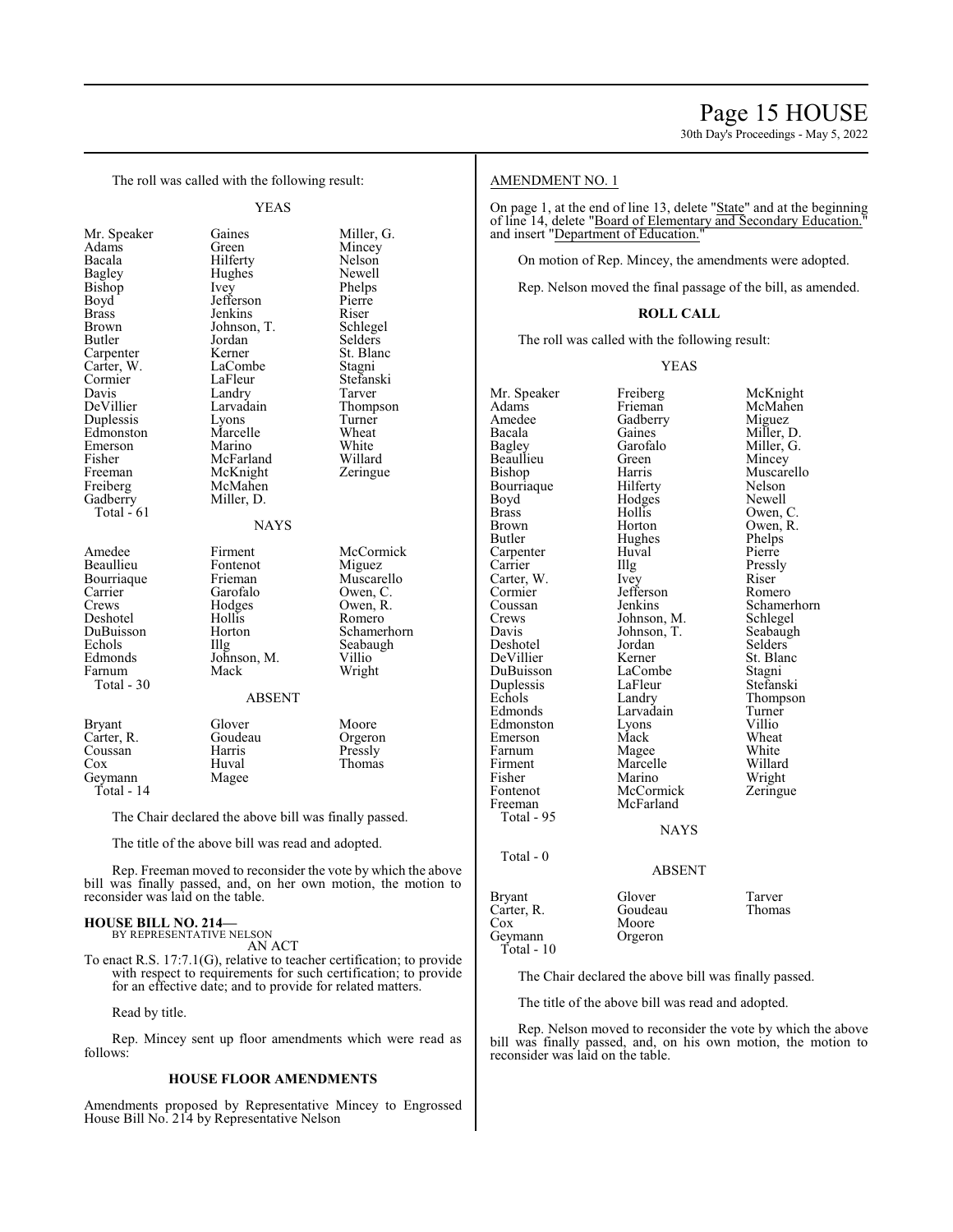# Page 16 HOUSE

30th Day's Proceedings - May 5, 2022

# **HOUSE BILL NO. 244—**

BY REPRESENTATIVE MINCEY AN ACT

To enact R.S. 17:154.1(C) and 1945.3 and to repeal Subpart H of Part III of Chapter 1 of Title 17, comprised of R.S. 17:341 through 348; relative to public school calendars, to require public school governing authorities to determine school calendars; to provide relative to the powers and duties of the State Board of Elementary and Secondary Education and the state Department of Education with respect to school calendars; and to provide for related matters.

Read by title.

Rep. Mincey sent up floor amendments which were read as follows:

#### **HOUSE FLOOR AMENDMENTS**

Amendments proposed by Representative Mincey to Engrossed House Bill No. 244 by Representative Mincey

### AMENDMENT NO. 1

On page 1, line 3, after "348" and before "relative" change the semicolon ";" to a comma ","

#### AMENDMENT NO. 2

On page 1, at the end of line 3, change the comma "," to a semicolon ";"

On motion of Rep. Mincey, the amendments were adopted.

Rep. Mincey moved the final passage of the bill, as amended.

#### **ROLL CALL**

The roll was called with the following result:

#### YEAS

| Mr. Speaker | Freiberg    | McKnight    |
|-------------|-------------|-------------|
| Adams       | Frieman     | McMahen     |
| Amedee      | Gadberry    | Miguez      |
| Bacala      | Gaines      | Miller, D.  |
| Bagley      | Garofalo    | Miller, G.  |
| Beaullieu   | Green       | Mincey      |
| Bishop      | Harris      | Muscarello  |
| Bourriaque  | Hilferty    | Nelson      |
| Boyd        | Hodges      | Newell      |
| Brass       | Hollis      | Orgeron     |
| Brown       | Horton      | Owen, C.    |
| Butler      | Hughes      | Owen, R.    |
| Carpenter   | Huval       | Phelps      |
| Carrier     | Illg        | Pierre      |
| Carter, W.  | <i>lvey</i> | Pressly     |
| Cormier     | Jefferson   | Riser       |
| Coussan     | Jenkins     | Romero      |
| Crews       | Johnson, M. | Schamerhorn |
| Davis       | Johnson, T. | Schlegel    |
| Deshotel    | Jordan      | Seabaugh    |
| DeVillier   | Kerner      | Selders     |
| DuBuisson   | LaCombe     | St. Blanc   |
| Duplessis   | LaFleur     | Stagni      |
| Echols      | Landry      | Stefanski   |
| Edmonds     | Larvadain   | Tarver      |
| Edmonston   | Lyons       | Thompson    |
| Emerson     | Mack        | Turner      |
| Farnum      | Magee       | Villio      |
| Firment     | Marcelle    | Wheat       |
| Fisher      | Marino      | White       |
|             |             |             |

| Fontenot<br>Freeman<br>Total - $96$ | McCormick<br>McFarland       | Willard<br>Zeringue              |
|-------------------------------------|------------------------------|----------------------------------|
|                                     | <b>NAYS</b>                  |                                  |
| Total $-0$                          | <b>ABSENT</b>                |                                  |
| <b>Bryant</b><br>Carter, R.<br>Cox  | Geymann<br>Glover<br>Goudeau | Moore<br><b>Thomas</b><br>Wright |

The Chair declared the above bill was finally passed.

The title of the above bill was read and adopted.

Rep. Mincey moved to reconsider the vote by which the above bill was finally passed, and, on his own motion, the motion to reconsider was laid on the table.

# **HOUSE BILL NO. 269—**

Total - 9

BY REPRESENTATIVES NELSON, AMEDEE, AND CHARLES OWEN AN ACT

To enact R.S. 17:24.11, relative to pupil progression; to prohibit the promotion of certain third graders with reading deficiencies to the fourth grade; to require certain instructional services for retained students; to provide exceptions for students who meet certain criteria; to require certain instructional services for students granted an exception; and to provide for related matters.

Read by title.

Rep. Horton, on behalf of the Legislative Bureau, sent up floor amendments which were read as follows:

#### **HOUSE FLOOR AMENDMENTS**

Amendments proposed by Representative Horton on behalf of the Legislative Bureau to Engrossed House Bill No. 269 by Representative Nelson

#### AMENDMENT NO. 1

On page 2, line 3, following "authority" and before "including" delete ","

#### AMENDMENT NO. 2

On page 3, line 5, following "Plan" and before "reflects" insert "of The Rehabilitation Act of 1973, Public Law No. 93-112'

On motion of Rep. Horton, the amendments were adopted.

#### **Suspension of the Rules**

On motion of Rep. Pressly, the rules were suspended to limit the author or proponent handling the legislative instrument to three minutes for opening remarks and all subsequent speakers on the instrument to five minutes.

Rep. Nelson moved the final passage of the bill, as amended.

#### **ROLL CALL**

The roll was called with the following result:

Freiberg

#### YEAS

Mr. Speaker Freeman Miguez<br>Adams Freiberg Miller. G.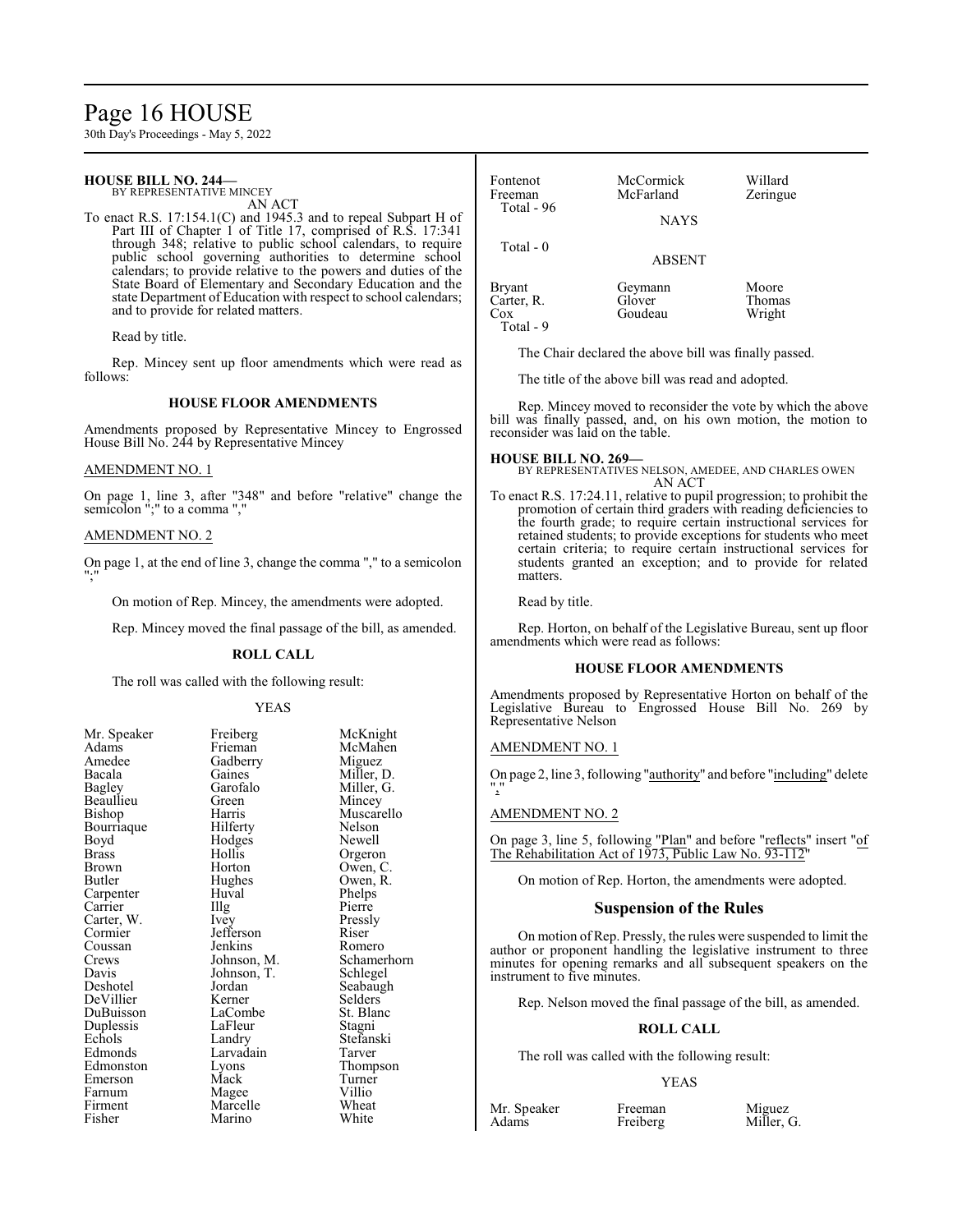# Page 17 HOUSE

30th Day's Proceedings - May 5, 2022

Beaullieu Green<br>Bishop Harris Bourriaque Carter, W. Hughe<br>Cormier Huval Deshotel Johnson, M.<br>DeVillier Johnson. T. Duplessis LaCombe<br>Echols Landry Total - 84 Gaines Larvadain<br>Jenkins Lyons Total - 12

Amedee Frieman Mincey<br>Bacala Gadberry Muscar Bacala Gadberry Muscarello Garofalo Nelson<br>Green Orgeron Harris Owen, C.<br>Hilferty Owen, R. Brown Hodges Pierre<br>Butler Hollis Pressl Butler Hollis Pressly Horton Riser<br>
Hughes Romero Cormier Huval Schamerhorn<br>
Coussan Illg Schlegel Coussan Illg Schlegel<br>Crews Ivey Seabaugl Crews Ivey Seabaugh<br>
Davis Jefferson Selders Davis Jefferson Selders Johnson, T. Stagni<br>Kerner Stefanski DuBuisson Kerner Stefans<br>Duplessis LaCombe Tarver Example 12 Landry Thompson<br>
Mack Turner Edmonds Mack Turner<br>Edmonston Magee Villio Edmonston Magee Villio<br>
Emerson Marino Wheat Emerson Marino Wheat<br>
Farnum McCormick White Farnum McCormick White<br>Firment McFarland Willard Firment McFarland Willard<br>Fisher McKnight Wright Fisher McKnight Wright<br>Fontenot McMahen Zeringue McMahen **NAYS** Boyd Jordan Marcelle<br>Brass LaFleur Miller. D Brass LaFleur Miller, D.<br>Gaines Larvadain Newell Phelps ABSENT

| Bryant     | Cox     | Goudeau |
|------------|---------|---------|
| Carpenter  | Geymann | Moore   |
| Carter, R. | Glover  | Thomas  |
| Total - 9  |         |         |

The Chair declared the above bill was finally passed.

The title of the above bill was read and adopted.

Rep. Nelson moved to reconsider the vote by which the above bill was finally passed, and, on his own motion, the motion to reconsider was laid on the table.

#### **Consent to Correct a Vote Record**

Rep. Duplessis requested the House consent to record his vote on final passage of House Bill No. 269 as yea, which consent was unanimously granted.

# **HOUSE BILL NO. 364—** BY REPRESENTATIVE MCKNIGHT

AN ACT

To enact R.S. 17:3394, relative to the powers and duties of public postsecondary education management boards; to require a disciplinary hearing process for students and student organizations accused of committing non-academic offenses; and to provide for related matters.

Read by title.

Rep. McKnight sent up floor amendments which were read as follows:

### **HOUSE FLOOR AMENDMENTS**

Amendments proposed by Representative McKnight to Engrossed House Bill No. 364 by Representative McKnight

#### AMENDMENT NO. 1

On page 1, line 15, after "board" and before "has the" insert "and accused of a violation of the disciplinary or conduct rules that carries a potential penalty of suspension of ten or more days or expulsion"

### AMENDMENT NO. 2

On page 1, line 20, after "is the" and before "victim" delete "accuser or" and insert "alleged"

#### AMENDMENT NO. 3

On page 2, line 9, after "and the" and before "victim" delete "accuser or" and insert "alleged"

### AMENDMENT NO. 4

On page 2, delete lines 17 through 24 and insert the following:

"E. When a violation is punishable by suspension of ten or more days or expulsion, or when a violation by a student organization is punishable by suspension or removal of the organization from the institution, the disciplinary procedures contained in the code of student conduct shall include but need not be limited to the following:

(1) Afford the accused student or organization the express presumption of innocense and set forth that he or the organization may not be deemed guilty of the violation until he or the organization formally acknowledges responsibility or the conclusion of a hearing where the institution has established every element of the alleged violation.

(2) Require the institution to maintain an administrative file of the disciplinary proceedings. The file shall include all documents and evidence in the institution's possession or control relevant to the alleged violation and the institution's investigation including but not limited to exculpatory evidence, documents submitted by any participant, and the institution's choice of a video recording, audio recording, or transcript of any disciplinary hearing ultimately held in the matter. The file shall not include privileged documents or internal memorandums that the institution does not intend to introduce as evidence at any hearing on the matter.

(3) Provide both the accused student or organization and the alleged victim reasonable continuing access to the administrative file and the ability to make copies of all evidence or documents in the file beginning at least seven business days prior to any disciplinary hearing, or sooner if otherwise specified under federal law, except that individual portions of the administrative file shall be redacted if disclosure of the evidence is required by law.

(4) Ensure that all disciplinary proceedings are carried out free from conflicts of interest by ensuring that there is no commingling of administrative or adjudicative roles. For purposes of this Paragraph, an institution shall be considered to commingle such roles if any individual carries out more than one of the following roles with respect to any disciplinary proceeding:

(a) Victim counselor and victim advocate.

(b) Investigator.

(c) Institutional prosecutor.

- (d) Adjudicator.
- (e) Appellate adjudicator."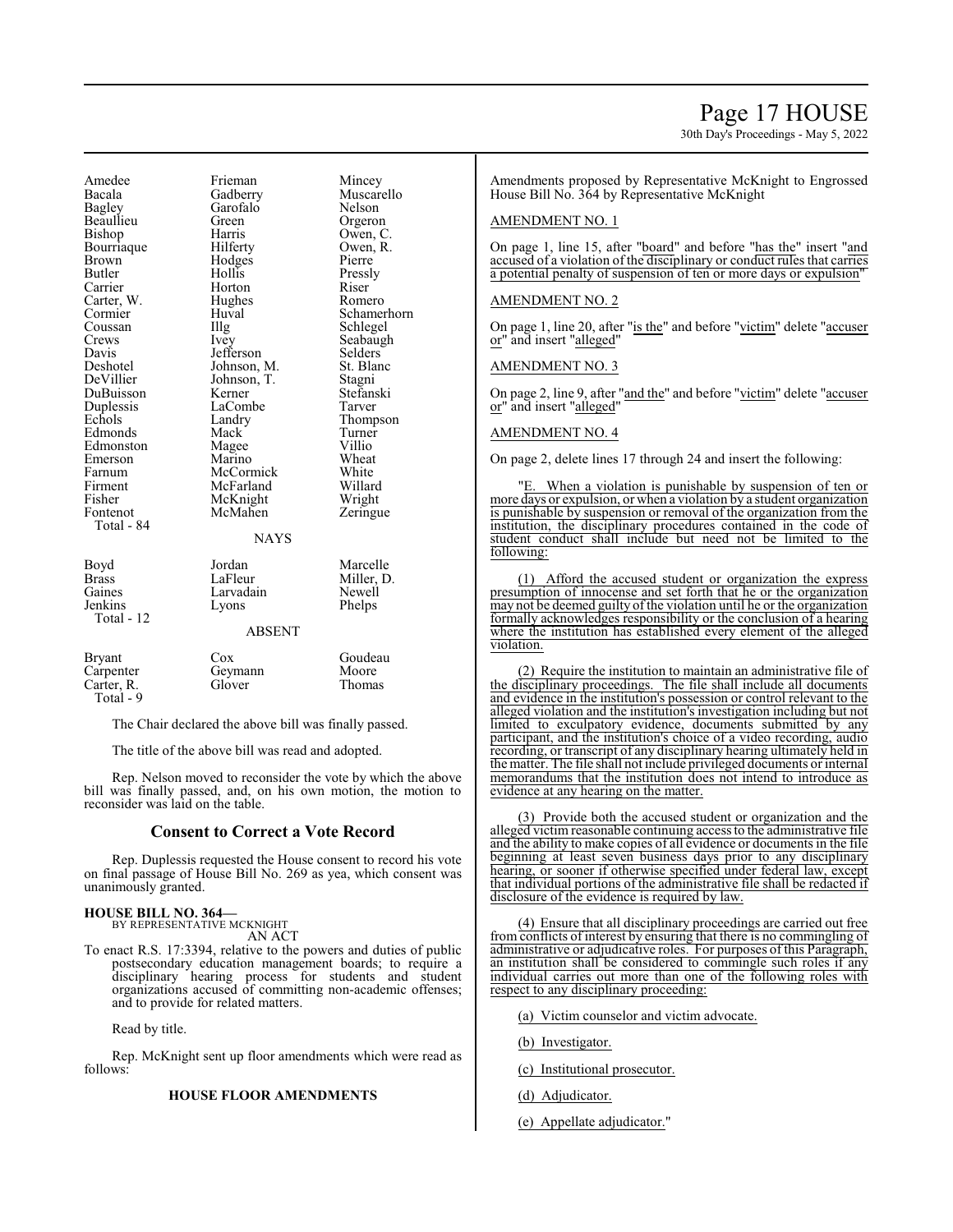# Page 18 HOUSE

30th Day's Proceedings - May 5, 2022

# AMENDMENT NO. 5

On page 3, at the beginning of line 2, delete "accuser or" and insert "alleged"

# AMENDMENT NO. 6

On page 3, line 20, after "provide the" and before "or accused" delete "accuser" and insert "alleged victim"

# AMENDMENT NO. 7

On page 3, line 26, after "is the" and before "victim" delete "accuser or" and insert "alleged"

### AMENDMENT NO. 8

On page 4, at the beginning of line 2, after "the" and before "victim" delete "accuser or" and insert "alleged"

# AMENDMENT NO. 9

On page 4, at the end of line 2, between "proceeding" and the period "." insert a comma "," and "if applicable"

# AMENDMENT NO. 10

On page 4, at the beginning of line 3, change " $J(1)$ " to " $J''$ ."

# AMENDMENT NO. 11

On page 4, line 4, after "action" and before "to recover" insert "against the institution and its agents acting in their official capacities"

#### AMENDMENT NO. 12

On page 4, line 6, after "violated," and before "the court" delete "after being put on notice by the attorney general,"

# AMENDMENT NO. 13

On page 4, delete lines 10 through 18 and insert the following:

"K. Nothing in this Section shall be construed to impair an institution's ability to take reasonable interim measures necessary to ensure the physical safety of members of the campus community during a timely investigation and adjudication of a student disciplinary issue including but not limited to the ability to make adjustments in student housing arrangements, impose conditions of mutual no-contact between the accused student and the alleged victim, temporarily suspend a student, or ban a student from campus. Such reasonable interim measures shall require the following:

(1) Within twenty-four hours of the alleged violation being deemed an immediate threat, written notice of the interim measure that explains the institution's reasons for enacting the measures.

(2) Within three business days of the written notice pursuant to Paragraph (1) of this Subsection, unless otherwise waived by the accused student, an interim measure hearing to determine whether there is substantial evidence that the student poses a risk to the physical safety of a member of the campus community and that the interim measure is appropriate to mitigate that risk. At the hearing, both the accused student and the alleged victim shall have the right to be represented as provided in Subsection B of this Section. An accused student's waiver of the right to an interim measure hearing shall not constitute an admission of guilt or a waiver of any additional rights provided for in this Section.

On motion of Rep. McKnight, the amendments were adopted.

Rep. McKnight moved the final passage of the bill, as amended.

#### **ROLL CALL**

The roll was called with the following result:

### YEAS

Mr. Speaker Freiberg McKnight<br>
Adams Frieman McMahen Adams Frieman McMahen Amedee Gadberry<br>Bacala Gaines Bacala Gaines Miller, D. Garofalo Miller, G.<br>Green Mincey Beaullieu Green Mincey<br>Bishon Harris Nelson Bishop Harris<br>Bourriaque Hilferty Bourriaque Hilferty Orgeron<br>Boyd Hodges Owen, C Boyd Hodges Owen, C.<br>Brass Hollis Owen, R. Brass Hollis Owen, R. Brown Horton Phelps<br>Butler Hughes Pierre Butler Hughes<br>Carrier Huval Huval Pressly<br>Illg Riser Carter, W. Illg<br>Cormier Ivev Cormier Ivey Romero<br>Coussan Jefferson Schamer Coussan Jefferson Schamerhorn<br>Crews Jenkins Schlegel Crews Jenkins Schlegel<br>
Davis Johnson, M. Seabaugh Davis Johnson, M. Seabaughter Seabaughter Seabaughter Seabaughter Seabaughter Seabaughter Seabaughter Seabaughter<br>
1990 - Johnson, T. Selders Johnson, T. Selders<br>Jordan St. Blanc DeVillier Jordan St. Blanck<br>DuBuisson Kerner Stagni DuBuisson Kerner Stagni<br>
Duplessis LaCombe Stefanski Duplessis LaCombe Stefans<br>Echols LaFleur Tarver Echols LaFleur<br>Edmonds Landry Landry Thompson<br>
Larvadain Turner Edmonston Larvadain Turner<br>Emerson Lyons Villio Emerson Lyons Villio Farnum Mack Wheat<br>Firment Marcelle White Firment Marcelle White<br>
Fisher Marino Willard Fisher Marino Willard<br>Fontenot McCormick Wright Fontenot McCormick Wright<br>
Freeman McFarland Zeringue McFarland Total - 93 **NAYS**  Total - 0 ABSENT Bryant Geymann Moore<br>Carpenter Glover Musca Carpenter Glover Muscarello<br>Carter, R. Goudeau Newell Carter, R. Goudeau Newell<br>
Cox Magee Thomas

The Chair declared the above bill was finally passed.

The title of the above bill was read and adopted.

Magee

Rep. McKnight moved to reconsider the vote by which the above bill was finally passed, and, on his own motion, the motion to reconsider was laid on the table.

# **HOUSE BILL NO. 367—** BY REPRESENTATIVE BRASS

Total - 12

AN ACT

To enact R.S. 17:443.1, relative to teachers and other school employees; to provide relative to administrative leave for teachers and other school employees under investigation by a state or local law enforcement agency; to require that they remain on leave at least until the law enforcement agency has completed its investigation and submitted the investigation results to the employing school district; and to provide for related matters.

Read by title.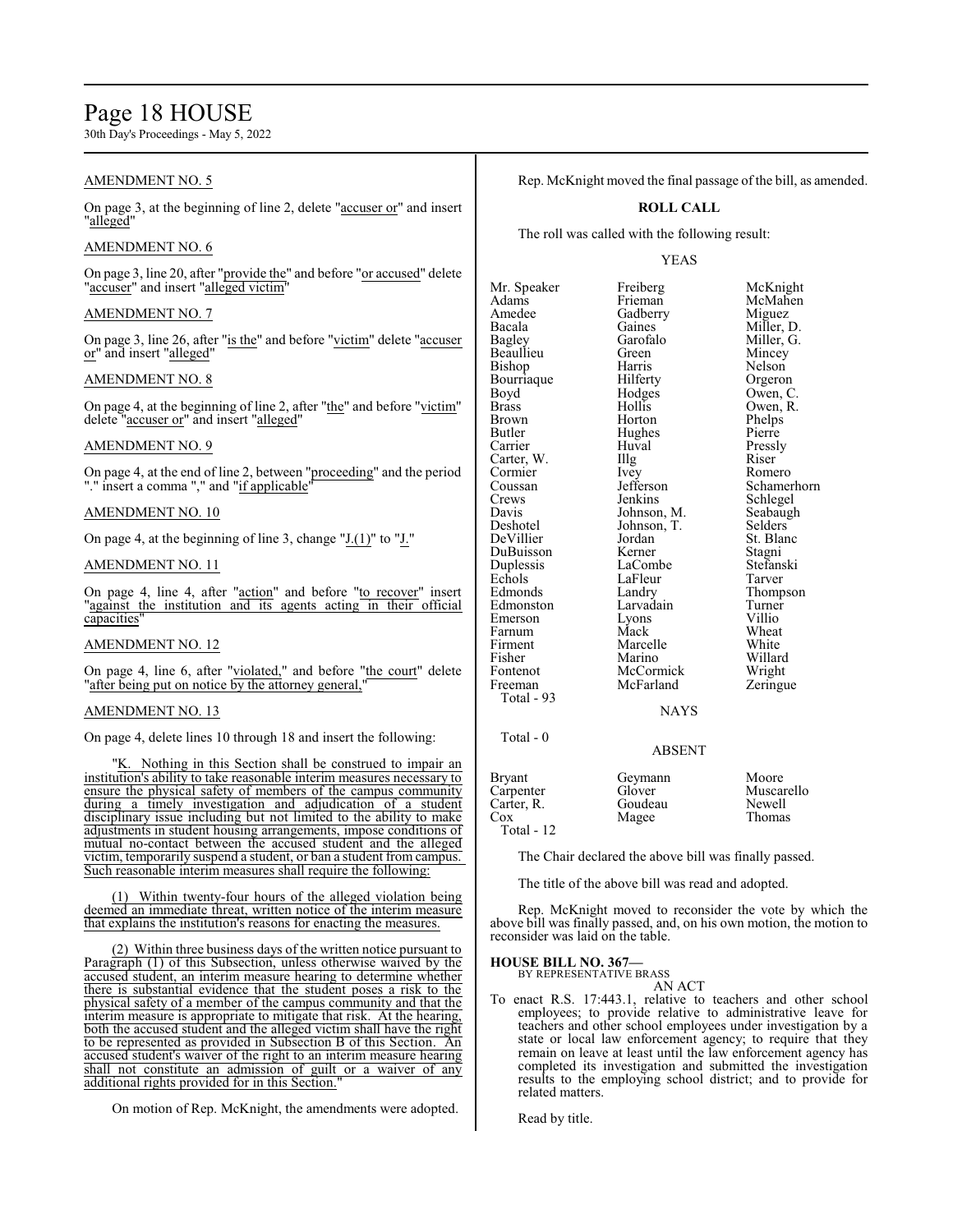# Page 19 HOUSE

30th Day's Proceedings - May 5, 2022

# **Motion**

On motion of Rep. Brass, the bill was returned to the calendar.

# **Notice of Intention to Call**

Pursuant to House Rule No. 8.20(A), Rep. Brass gave notice of his intention to call House Bill No. 367 from the calendar on Thursday, May 12, 2022.

# **HOUSE BILL NO. 384—** BY REPRESENTATIVE WHEAT

AN ACT

To amend and reenact R.S. 44:4.1(B)(26) and to enact R.S. 40:2193.6, relative to pediatric dayhealth care facilities licensed by the Louisiana Department of Health; to require that such facilities install cameras at their licensed premises; to require such facilities to develop and disseminate policies concerning cameras installed at their premises; to provide requirements and limitations with respect to the location and placement of such cameras; to provide authorizations and restrictions with respect to video and audio recordings made by such cameras; to exempt such video and audio recordings from the provisions of the Public Records Law; to provide for an effective date; and to provide for related matters.

Read by title.

Rep. Wheat sent up floor amendments which were read as follows:

#### **HOUSE FLOOR AMENDMENTS**

Amendments proposed by Representative Wheat to Reengrossed House Bill No. 384 by Representative Wheat

# AMENDMENT NO. 1

On page 2, line 8, after "a child's" delete the remainder of the line and insert in lieu thereof "bare body is normally exposed."

### AMENDMENT NO. 2

On page 2, line 24, change "pursuant to" to "while investigating, in his official capacity,"

On motion of Rep. Wheat, the amendments were adopted.

Rep. Wheat moved the final passage of the bill, as amended.

#### **ROLL CALL**

The roll was called with the following result:

#### YEAS

| Mr. Speaker  | Frieman   | Miguez    |
|--------------|-----------|-----------|
| Adams        | Gadberry  | Miller, l |
| Amedee       | Gaines    | Miller,   |
| Bacala       | Garofalo  | Mincey    |
| Bagley       | Green     | Muscar    |
| Beaullieu    | Harris    | Nelson    |
| Bishop       | Hilferty  | Newell    |
| Bourriaque   | Hodges    | Orgeror   |
| Boyd         | Hollis    | Owen, O   |
| <b>Brass</b> | Horton    | Owen, I   |
| Brown        | Hughes    | Phelps    |
| Butler       | Huval     | Pierre    |
| Carpenter    | Illg      | Pressly   |
| Carrier      | Ivey      | Riser     |
| Carter, W.   | Jefferson | Romero    |
| Cormier      | Jenkins   | Schame    |

Gadberry Miller, D.<br>Gaines Miller, G. Green Muscarello<br>
Harris Nelson Hodges Orgeron<br>Hollis Owen Hollis Owen, C.<br>Horton Owen, R. Hughes Phelps<br>Huval Pierre The Pressly<br>
Ivey Riser Jefferson Romero<br>Jenkins Schamer

Miller, G.<br>Mincey

Owen, R.<br>Phelps

Schamerhorn

Coussan Johnson, M. Schlegel<br>Crews Johnson T. Seabaugh Crews Johnson, T. Seabaugh Davis Jordan Selders<br>Deshotel Kerner St. Blan Deshotel Kerner St. Blanc<br>DeVillier LaCombe Stagni Duplessis Landry Tarver<br>
Echols Larvadain Thomp Edmonds Lyons Turner<br>
Edmonston Mack Villio Edmonston Mack Villio<br>Emerson Magee Wheat Emerson Magee Wheat<br>
Farnum Marcelle White Firment Marino Willard<br>Fisher McCormick Wright Fisher McCormick Wright<br>Fontenot McFarland Zeringue Fontenot McFarland<br>Freeman McKnight Freeman McKnight<br>Freiberg McMahen McMahen

DuBuisson

Total  $-97$ 

Total - 0

Carter, R.<br>Cox

Total - 8

LaCombe<br>
LaFleur Stefanski Larvadain Thompson<br>Lyons Turner Marcelle White<br>
Marino Willard

NAYS

ABSENT

| Moore<br>Thomas |
|-----------------|
|                 |

The Chair declared the above bill was finally passed.

The title of the above bill was read and adopted.

**Goudeau** 

Rep. Wheat moved to reconsider the vote by which the above bill was finally passed, and, on his own motion, the motion to reconsider was laid on the table.

# **HOUSE BILL NO. 398—**

Bryant Geymann<br>Carter, R. Glover

BY REPRESENTATIVE DUPLESSIS AN ACT

To amend and reenact R.S.  $30:2025(E)(1)(a)$  and (2), relative to civil penalties assessed by the Department of Environmental Quality or the courts; to increase the daily penalty allowable for each violation; and to provide for related matters.

Read by title.

Rep. Duplessis moved the final passage of the bill.

#### **ROLL CALL**

The roll was called with the following result:

Miller, D.

#### YEAS

Mr. Speaker Hughes Miller, G.<br>Adams Huval Mincey Adams Huval Huval Mince Gaines Marcelle<br>Green Marino Hilferty McKnight<br>
Hollis Miller, D.

Bishop Ivey Muscarello<br>Boyd Jefferson Nelson Boyd Jefferson Nelson<br>Brass Jenkins Newell Brass Jenkins Newell<br>Butler Johnson, T. Orgeron Johnson, T. Orgeron<br>
Jordan Phelps Carpenter Jordan Phelps<br>Carter, W. Kerner Pierre Carter, W. Kerner Pierre LaCombe<br>
LaFleur Selders Coussan LaFleur Selders<br>
Duplessis Landry St. Blanc Duplessis Landry St. Bla<br>
Fisher Larvadain Stagni Fisher Larvadain Stagni Freeman Lyons Turner<br>
Freiberg Magee White Freiberg Magee White<br>Gaines Marcelle Willard Green Marino Zeringue<br>Hilferty McKnight Zeringue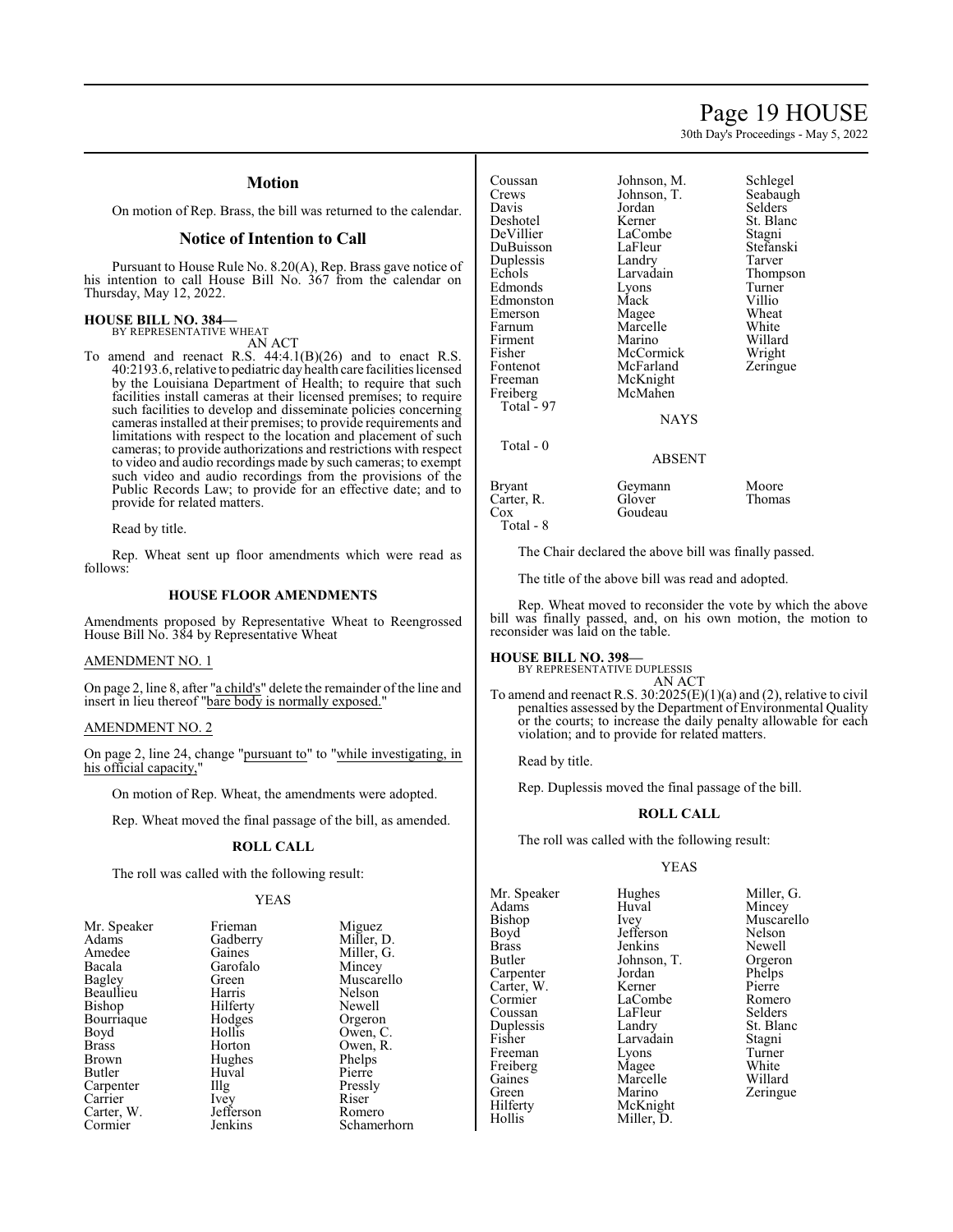# Page 20 HOUSE

30th Day's Proceedings - May 5, 2022

| Total - 52    |                   |             | Cormier       | Jordan        | Selders     |
|---------------|-------------------|-------------|---------------|---------------|-------------|
|               | <b>NAYS</b>       |             | Coussan       | Kerner        | St. Blanc   |
|               |                   |             | Davis         | LaCombe       | Stagni      |
| Amedee        | Emerson           | McMahen     | Deshotel      | LaFleur       | Stefanski   |
| Bacala        | Farnum            | Miguez      | DuBuisson     | Landry        | Tarver      |
| <b>Bagley</b> | Firment           | Owen, C.    | Duplessis     | Larvadain     | Turner      |
| Beaullieu     | Fontenot          | Owen, R.    | Echols        | Lyons         | Villio      |
| Bourriaque    | Frieman           | Pressly     | Edmonds       | Magee         | Wheat       |
| Brown         | Gadberry          | Riser       | Farnum        | Marcelle      | White       |
| Carrier       | Garofalo          | Schamerhorn | Fisher        | Marino        | Willard     |
| Crews         | Harris            | Schlegel    | Fontenot      | McFarland     | Wright      |
| Davis         | Hodges            | Seabaugh    | Freeman       | McKnight      | Zeringue    |
| Deshotel      | Horton            | Tarver      | Total - 78    |               |             |
| DeVillier     | $\prod_{i=1}^{n}$ | Villio      |               | <b>NAYS</b>   |             |
| DuBuisson     | Johnson, M.       | Wheat       |               |               |             |
| Echols        | Mack              | Wright      | Amedee        | Frieman       | McCormick   |
| Edmonds       | McCormick         |             | Crews         | Gadberry      | Miguez      |
| Edmonston     | McFarland         |             | DeVillier     | Garofalo      | Owen, C.    |
| Total - 43    |                   |             | Edmonston     | Hodges        | Schamerhorn |
|               | <b>ABSENT</b>     |             | Emerson       | Horton        | Schlegel    |
|               |                   |             | Firment       | Mack          | Seabaugh    |
| <b>Bryant</b> | Glover            | Thomas      | Total - 18    |               |             |
| Carter, R.    | Goudeau           | Thompson    |               | <b>ABSENT</b> |             |
| Cox           | Moore             |             |               |               |             |
| Geymann       | Stefanski         |             | <b>Bryant</b> | Geymann       | Moore       |
| Total - 10    |                   |             | Carter, R.    | Glover        | Thomas      |
|               |                   |             | $\cos$        | Goudeau       | Thompson    |

The Chair declared the above bill, not having received a twothirds vote of the elected members, failed to pass.

Motion to reconsider pending.

### **Consent to Correct a Vote Record**

Rep. Bacala requested the House consent to correct his vote on final passage of House Bill No. 398 from yea to nay, which consent was unanimously granted.

# **HOUSE BILL NO. 423—**

BY REPRESENTATIVE MINCEY AN ACT

To enact R.S. 17:2119 and 3996(B)(67), relative to voter registration; to require public school governing authorities to provide an opportunity for certain high school seniors to register to vote; to provide relative to methods for such registration; to prohibit the involvement of certain organizations; to provide for policies; and to provide for related matters.

Read by title.

Rep. Mincey moved the final passage of the bill.

# **ROLL CALL**

The roll was called with the following result:

#### YEAS

| Mr. Speaker  | Freiberg    | McMahen    |
|--------------|-------------|------------|
| Adams        | Gaines      | Miller, D. |
| Bacala       | Green       | Miller, G. |
| Bagley       | Harris      | Mincey     |
| Beaullieu    | Hilferty    | Muscarello |
| Bishop       | Hollis      | Nelson     |
| Bourriaque   | Hughes      | Newell     |
| Boyd         | Huval       | Orgeron    |
| <b>Brass</b> | Illg        | Owen, R.   |
| Brown        | <i>lvey</i> | Phelps     |
| Butler       | Jefferson   | Pierre     |
| Carpenter    | Jenkins     | Pressly    |
| Carrier      | Johnson, M. | Riser      |
| Carter, W.   | Johnson, T. | Romero     |

The Chair declared the above bill was finally passed. The title of the above bill was read and adopted.

Rep. Mincey moved to reconsider the vote by which the above bill was finally passed, and, on his own motion, the motion to reconsider was laid on the table.

#### **Consent to Correct a Vote Record**

Rep. Pressly requested the House consent to correct his vote on final passage of House Bill No. 423 from nay to yea, which consent was unanimously granted.

#### **HOUSE BILL NO. 516—**

Total - 9

BY REPRESENTATIVES LANDRY AND FREEMAN AN ACT

To enact R.S. 17:221.8 and 3996(B)(67), relative to students; to require the governing authority of each public high school to adopt policies relative to students who are pregnant or parenting; to provide that policies shall address attendance, breastfeeding, and child care; and to provide for related matters.

Read by title.

Rep. Landry sent up floor amendments which were read as follows:

#### **HOUSE FLOOR AMENDMENTS**

Amendments proposed by Representative Landry to Engrossed House Bill No. 516 by Representative Landry

#### AMENDMENT NO. 1

On page 2, delete lines 9 and 10 and insert the following:

"(3) Provide that for absences or checkouts for reasons provided in Paragraph (1) ofthis Subsection, a school shall accept either of the following:"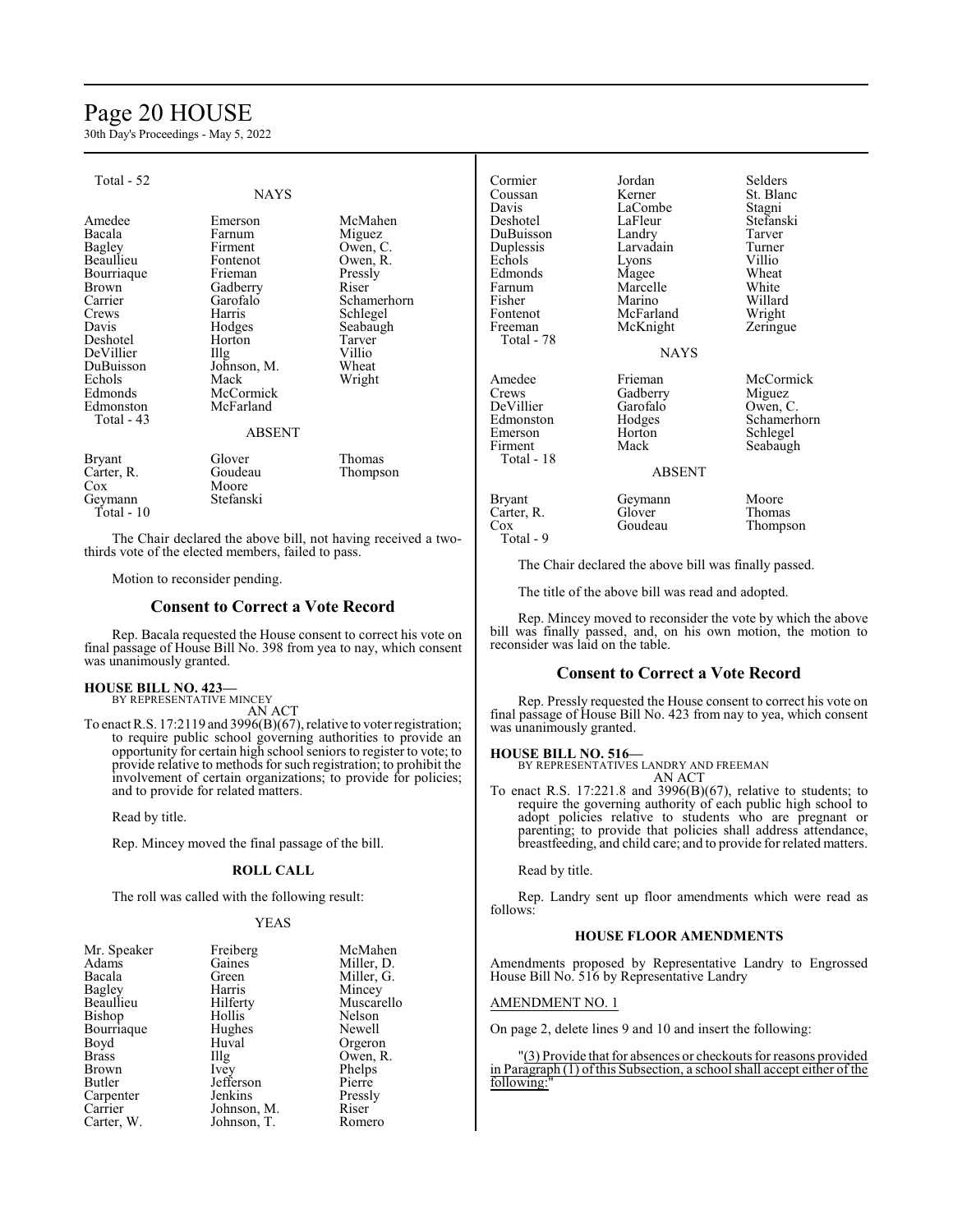# Page 21 HOUSE

30th Day's Proceedings - May 5, 2022

# AMENDMENT NO. 2

On page 2, line 12, after "guardian" insert a period "." and delete the remainder of the line and delete line 13

On motion of Rep. Landry, the amendments were adopted.

Rep. Landry moved the final passage of the bill, as amended.

### **ROLL CALL**

The roll was called with the following result:

#### YEAS

Schamerhorn

| Mr. Speaker<br>Adams<br>Bagley<br>Bishop<br>Bourriaque<br>Boyd<br><b>Brass</b><br>Brown<br>Butler<br>Carpenter<br>Carter, W.<br>Cormier<br>Coussan<br>Davis<br>Duplessis<br>Echols<br>Fisher<br>Freeman<br>Freiberg<br>Gadberry<br>Gaines<br>Total - 61 | Green<br>Harris<br>Hilferty<br>Hughes<br>Huval<br>Ivey<br>Jefferson<br>Jenkins<br>Johnson, M.<br>Johnson, T.<br>Jordan<br>Kerner<br>LaCombe<br>LaFleur<br>Landry<br>Larvadain<br>Lyons<br>Magee<br>Marcelle<br>Marino<br>McKnight<br><b>NAYS</b> | McMahen<br>Miller, D.<br>Miller, G.<br>Nelson<br>Newell<br>Orgeron<br>Owen, C.<br>Phelps<br>Pierre<br>Pressly<br>Schlegel<br>Selders<br>St. Blanc<br>Stagni<br>Stefanski<br>Tarver<br>White<br>Willard<br>Zeringue |
|---------------------------------------------------------------------------------------------------------------------------------------------------------------------------------------------------------------------------------------------------------|--------------------------------------------------------------------------------------------------------------------------------------------------------------------------------------------------------------------------------------------------|--------------------------------------------------------------------------------------------------------------------------------------------------------------------------------------------------------------------|
| Amedee<br>Bacala<br>Beaullieu<br>Carrier<br>Crews<br>DeVillier<br>DuBuisson<br>Edmonds<br>Edmonston<br>Emerson<br>Farnum<br>Firment<br>Total - 34                                                                                                       | Fontenot<br>Frieman<br>Garofalo<br>Hodges<br>Hollis<br>Horton<br>Illg<br>Mack<br>McCormick<br>McFarland<br>Miguez<br>Mincey<br><b>ABSENT</b>                                                                                                     | Muscarello<br>Owen, R.<br>Riser<br>Romero<br>Schamerho:<br>Seabaugh<br>Turner<br>Villio<br>Wheat<br>Wright                                                                                                         |
| <b>Bryant</b><br>Carter, R.<br>Cox<br>Deshotel<br>Total - 10                                                                                                                                                                                            | Geymann<br>Glover<br>Goudeau<br>Moore                                                                                                                                                                                                            | Thomas<br>Thompson                                                                                                                                                                                                 |

The Chair declared the above bill was finally passed.

The title of the above bill was read and adopted.

Rep. Landry moved to reconsider the vote by which the above bill was finally passed, and, on her own motion, the motion to reconsider was laid on the table.

# **Consent to Correct a Vote Record**

Rep. Pressly requested the House consent to correct his vote on final passage of House Bill No. 516 from nay to yea, which consent was unanimously granted.

#### **HOUSE BILL NO. 526—**

BY REPRESENTATIVES EDMONDS,CHARLES OWEN, AND SCHLEGEL

#### AN ACT

To enact R.S. 17:88.1 and 3996(B)(67), relative to school board fiscal information; to require each city, parish, and other local public school board to post certain fiscal information on its website; to provide deadlines; to require the treasurer to post certain fiscal information relative to school boards on the website of the Department of the Treasury; to provide relative to charter schools; and to provide for related matters.

Read by title.

On motion of Rep. Edmonds, the bill was recommitted to the Committee on Appropriations.

#### **HOUSE BILL NO. 532—**

BY REPRESENTATIVE HUVAL AN ACT

To enact R.S. 22:36, relative to health insurance coverage for fire employees; to generally prohibit a health insurance issuer from refusing enrollment ofretired fire employees based solely on the status of retirement; to prohibit discrimination between active and retired fire employees for purposes of insurance coverage; to provide for definitions; and to provide for related matters.

Read by title.

Rep. Huval sent up floor amendments which were read as follows:

#### **HOUSE FLOOR AMENDMENTS**

Amendments proposed by Representative Huval to Engrossed House Bill No. 532 by Representative Huval

### AMENDMENT NO. 1

On page 1, line 5, after "coverage;" insert "to provide for applicability;"

#### AMENDMENT NO. 2

On page 1, at the end of line 9, insert a semicolon  $"\cdot$ ;" and "applicability"

#### AMENDMENT NO. 3

On page 1, line 18, change " $C$ ." to " $C(1)$ "

#### AMENDMENT NO. 4

On page 2, between lines 2 and 3, add the following:

"(2) Notwithstanding the provisions ofthis Section, this Section shall not be construed to require a municipality, parish, or fire protection district to offer health insurance coverage to early retiree fire employees, nor prohibit a municipality, parish, or fire protection district from offering health insurance coverage to only active fire employees, nor prohibit a health insurance issuer from offering coverage that complies with such eligibility decision of the municipality, parish, or fire protection district.

On motion of Rep. Huval, the amendments were adopted.

Rep. Huval moved the final passage of the bill, as amended.

**ROLL CALL**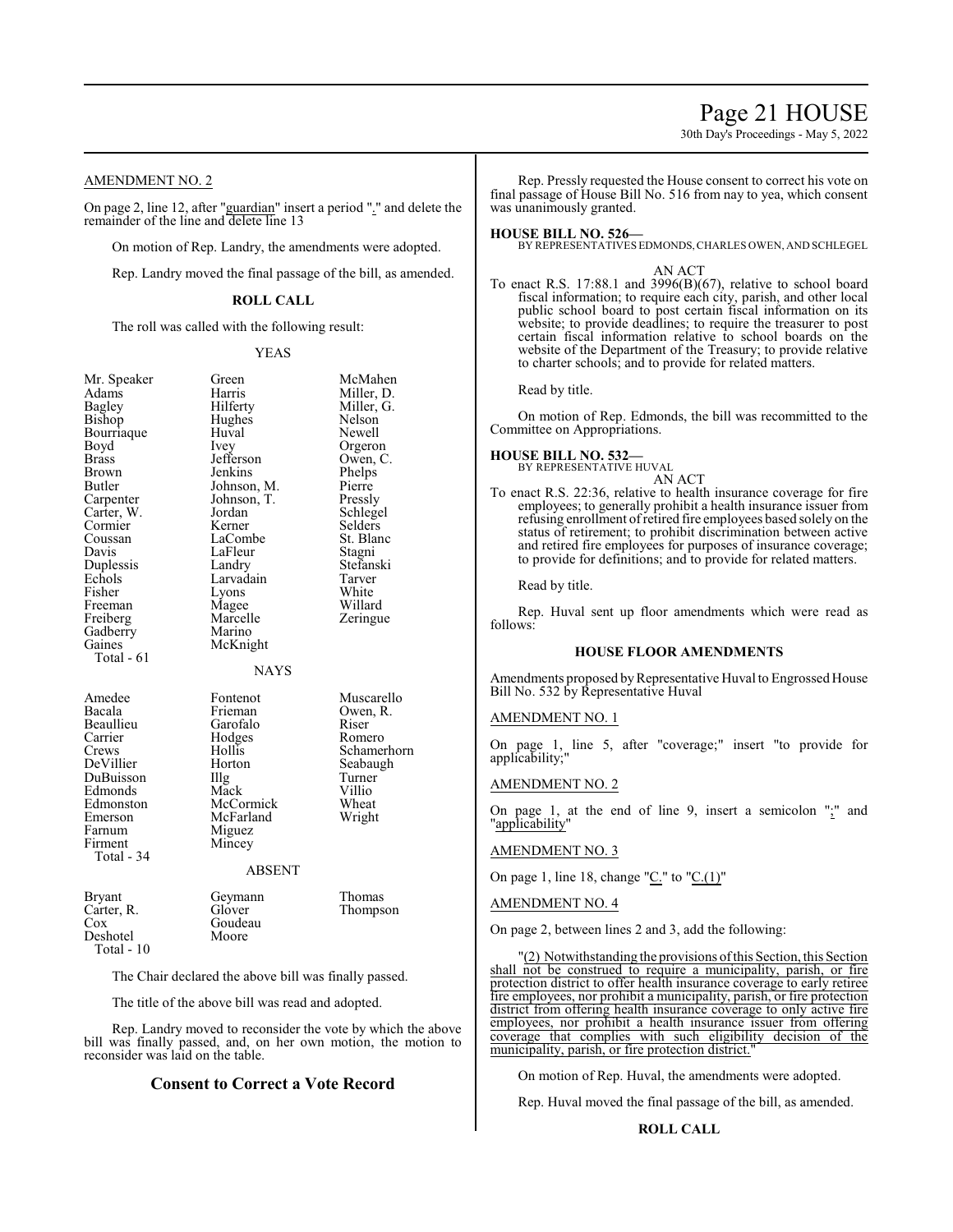# Page 22 HOUSE

30th Day's Proceedings - May 5, 2022

| The roll was called with the following result:                                                                                                                                                                         |                                                                                                                                                                                  |                                                                                                                                                                                      | The roll was called with the following result:                                                                                                                                                    |                                                                                                                                                                                    |                                                                                                                                                                                   |  |
|------------------------------------------------------------------------------------------------------------------------------------------------------------------------------------------------------------------------|----------------------------------------------------------------------------------------------------------------------------------------------------------------------------------|--------------------------------------------------------------------------------------------------------------------------------------------------------------------------------------|---------------------------------------------------------------------------------------------------------------------------------------------------------------------------------------------------|------------------------------------------------------------------------------------------------------------------------------------------------------------------------------------|-----------------------------------------------------------------------------------------------------------------------------------------------------------------------------------|--|
| <b>YEAS</b>                                                                                                                                                                                                            |                                                                                                                                                                                  |                                                                                                                                                                                      |                                                                                                                                                                                                   | <b>YEAS</b>                                                                                                                                                                        |                                                                                                                                                                                   |  |
| Mr. Speaker<br>Adams<br>Amedee<br>Bacala<br><b>Bagley</b><br>Beaullieu<br>Bishop<br>Bourriaque<br>Boyd<br><b>Brass</b><br><b>Brown</b><br>Carpenter<br>Carrier<br>Carter, W.<br>Cormier<br>Coussan                     | Frieman<br>Gadberry<br>Gaines<br>Garofalo<br>Green<br>Harris<br>Hilferty<br>Hodges<br>Hollis<br>Horton<br>Hughes<br>Huval<br>Illg<br>Ivey<br>Jefferson<br>Jenkins                | Miller, D.<br>Miller, G.<br>Mincey<br>Muscarello<br>Nelson<br>Newell<br>Orgeron<br>Owen, C.<br>Owen, R.<br>Phelps<br>Pierre<br>Pressly<br>Riser<br>Romero<br>Schamerhorn<br>Schlegel | Mr. Speaker<br>Adams<br>Amedee<br>Bacala<br>Bagley<br>Beaullieu<br>Bishop<br>Bourriaque<br>Boyd<br><b>Brass</b><br><b>Brown</b><br><b>Butler</b><br>Carpenter<br>Carrier<br>Carter, W.<br>Cormier | Freiberg<br>Frieman<br>Gadberry<br>Gaines<br>Garofalo<br>Green<br>Harris<br>Hilferty<br>Hodges<br>Hollis<br>Horton<br>Hughes<br>Huval<br>Illg<br>Ivey<br>Jefferson                 | McFarland<br>McKnight<br>McMahen<br>Miguez<br>Miller, D.<br>Miller, G.<br>Mincey<br>Muscarello<br>Nelson<br>Newell<br>Orgeron<br>Owen, R.<br>Phelps<br>Pierre<br>Pressly<br>Riser |  |
| Crews<br>Davis<br>Deshotel<br>DeVillier<br>DuBuisson<br>Duplessis<br>Echols<br>Edmonds<br>Edmonston<br>Emerson<br>Farnum<br>Firment<br>Fisher<br>Fontenot<br>Freeman<br>Freiberg<br>Total - 94                         | Johnson, M.<br>Johnson, T.<br>Jordan<br>Kerner<br>LaCombe<br>LaFleur<br>Landry<br>Larvadain<br>Lyons<br>Mack<br>Marcelle<br>Marino<br>McFarland<br>McKnight<br>McMahen<br>Miguez | Seabaugh<br><b>Selders</b><br>St. Blanc<br>Stagni<br>Stefanski<br>Tarver<br>Thompson<br>Turner<br>Villio<br>Wheat<br>White<br>Willard<br>Wright<br>Zeringue                          | Coussan<br>Crews<br>Davis<br>Deshotel<br>DeVillier<br>DuBuisson<br>Duplessis<br>Echols<br>Edmonston<br>Emerson<br>Farnum<br>Firment<br>Fisher<br>Fontenot<br>Freeman<br>Total - 93                | Jenkins<br>Johnson, M.<br>Johnson, T.<br>Jordan<br>Kerner<br>LaCombe<br>LaFleur<br>Landry<br>Larvadain<br>Lyons<br>Mack<br>Magee<br>Marcelle<br>Marino<br>McCormick<br><b>NAYS</b> | Romero<br>Schamerhorn<br>Schlegel<br>Seabaugh<br>Selders<br>St. Blanc<br>Stagni<br>Stefanski<br>Turner<br>Villio<br>Wheat<br>White<br>Willard<br>Wright<br>Zeringue               |  |
| Total - 0                                                                                                                                                                                                              | <b>NAYS</b><br><b>ABSENT</b>                                                                                                                                                     |                                                                                                                                                                                      | Total - 0                                                                                                                                                                                         | <b>ABSENT</b>                                                                                                                                                                      |                                                                                                                                                                                   |  |
| <b>Bryant</b><br>Butler<br>Carter, R.<br>Cox<br>Total - 11                                                                                                                                                             | Geymann<br>Glover<br>Goudeau<br>Magee                                                                                                                                            | McCormick<br>Moore<br>Thomas                                                                                                                                                         | <b>Bryant</b><br>Carter, R.<br>$\cos$<br>Edmonds<br>Total - 12                                                                                                                                    | Geymann<br>Glover<br>Goudeau<br>Moore                                                                                                                                              | Owen, C.<br>Tarver<br>Thomas<br>Thompson                                                                                                                                          |  |
| The Chair declared the above bill was finally passed.                                                                                                                                                                  |                                                                                                                                                                                  |                                                                                                                                                                                      | The Chair declared the above bill was finally passed.<br>The title of the above bill was read and adopted.                                                                                        |                                                                                                                                                                                    |                                                                                                                                                                                   |  |
| The title of the above bill was read and adopted.<br>Rep. Huval moved to reconsider the vote by which the above<br>bill was finally passed, and, on his own motion, the motion to<br>reconsider was laid on the table. |                                                                                                                                                                                  | reconsider was laid on the table.                                                                                                                                                    |                                                                                                                                                                                                   | Rep. Stefanski moved to reconsider the vote by which the above<br>bill was finally passed, and, on his own motion, the motion to                                                   |                                                                                                                                                                                   |  |

#### **HOUSE BILL NO. 628—** BY REPRESENTATIVE BRYANT

AN ACT

To amend and reenact R.S. 15:574.4(A)(2), relative to parole; to provide relative to parole eligibility; to provide that persons convicted of an offense that is both a crime of violence and a sex offense shall not be eligible for parole; to provide for prospective and retroactive application; and to provide for related matters.

Read by title.

Rep. Stefanski moved the final passage of the bill.

# **ROLL CALL**

**HOUSE BILL NO. 649—** BY REPRESENTATIVES HILFERTY, FREIBERG, AND LANDRY AN ACT

To amend and reenactR.S. 17:81.6(A), 235.1(B)(4)(a), and 416.1(B), relative to student discipline; to prohibit corporal punishment in public schools; and to provide for related matters.

Read by title.

# **Acting Speaker Coussan in the Chair**

Rep. Hilferty moved the final passage of the bill.

#### **ROLL CALL**

The roll was called with the following result: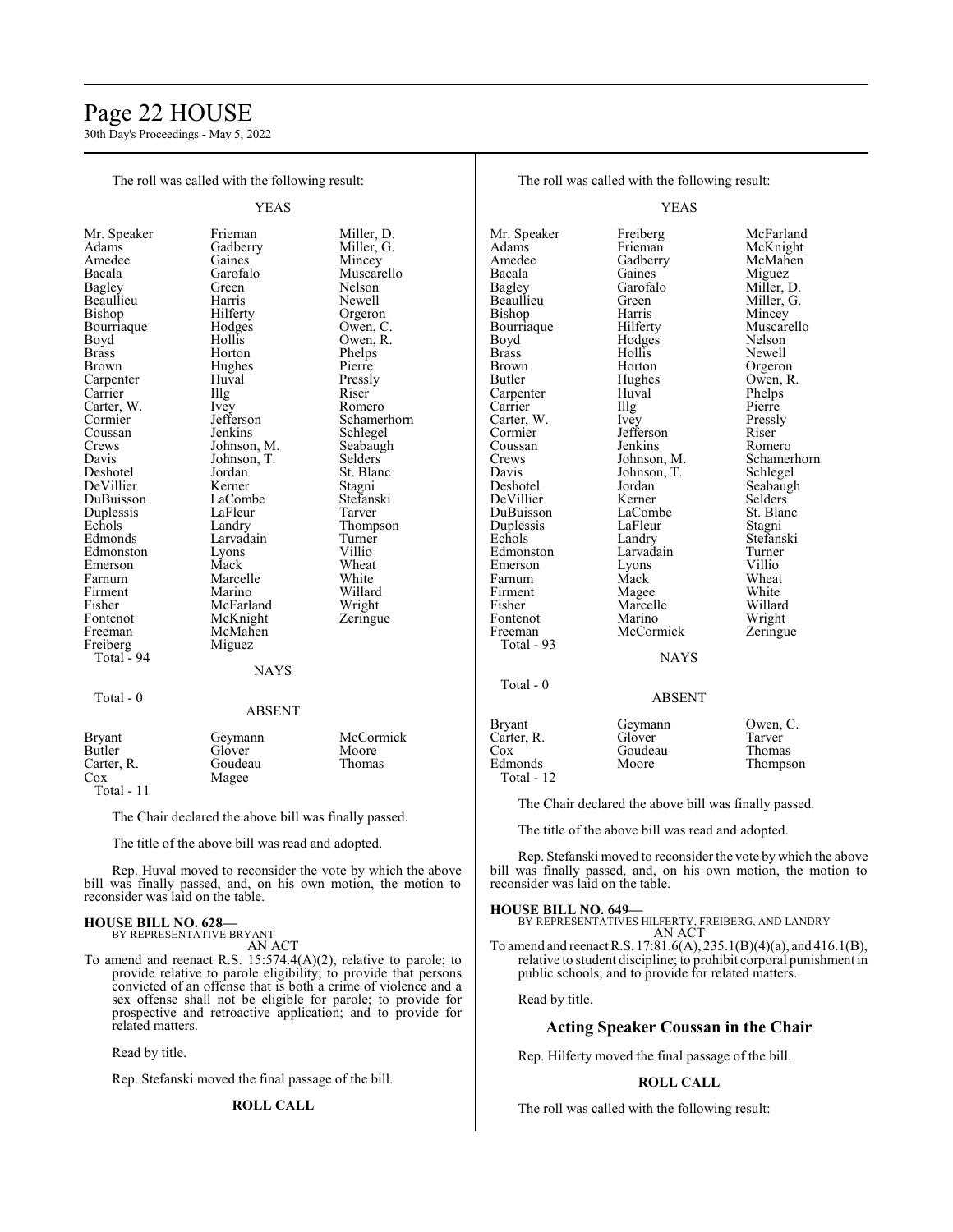# Page 23 HOUSE

30th Day's Proceedings - May 5, 2022

|                                                                                                                                                                               | <b>YEAS</b>                                                                                                                                                                                |                                                                                                                                                                              |
|-------------------------------------------------------------------------------------------------------------------------------------------------------------------------------|--------------------------------------------------------------------------------------------------------------------------------------------------------------------------------------------|------------------------------------------------------------------------------------------------------------------------------------------------------------------------------|
| Bishop<br>Boyd<br>Brass<br>Brown<br>Butler<br>Carpenter<br>Carter, W.<br>Davis<br>DuBuisson<br>Duplessis<br>Fisher<br>Freeman<br>Freiberg<br>Gaines<br>Green<br>Harris        | Hollis<br>Hughes<br>Huval<br>$\prod_{i=1}^{n}$<br>Jefferson<br>Jenkins<br>Johnson, M.<br>Johnson, T.<br>Jordan<br>Kerner<br>LaFleur<br>Landry<br>Larvadain<br>Magee<br>Marino<br>McFarland | Miller, G.<br>Muscarello<br>Nelson<br>Newell<br>Orgeron<br>Phelps<br>Pierre<br>Pressly<br>Schlegel<br>Selders<br>St. Blanc<br>Stagni<br>Villio<br>White<br>Willard<br>Wright |
| Hilferty<br>Total - 51                                                                                                                                                        | McKnight                                                                                                                                                                                   | Zeringue                                                                                                                                                                     |
|                                                                                                                                                                               | <b>NAYS</b>                                                                                                                                                                                |                                                                                                                                                                              |
| Adams<br>Amedee<br>Bacala<br><b>Bagley</b><br>Beaullieu<br>Bourriaque<br>Carrier<br>Cormier<br>Crews<br>Deshotel<br>DeVillier<br>Echols<br>Edmonds<br>Edmonston<br>Total - 42 | Emerson<br>Farnum<br>Firment<br>Fontenot<br>Frieman<br>Gadberry<br>Garofalo<br>Hodges<br>Horton<br>Ivey<br>LaCombe<br>Lyons<br>Mack<br>Marcelle                                            | McCormick<br>McMahen<br>Miguez<br>Miller, D.<br>Mincey<br>Owen, C.<br>Owen, R.<br>Riser<br>Romero<br>Schamerhorn<br>Stefanski<br>Tarver<br>Turner<br>Wheat                   |
|                                                                                                                                                                               | <b>ABSENT</b>                                                                                                                                                                              |                                                                                                                                                                              |
| Mr. Speaker<br><b>Bryant</b><br>Carter, R.<br>Coussan                                                                                                                         | Cox<br>Geymann<br>Glover<br>Goudeau                                                                                                                                                        | Moore<br>Seabaugh<br>Thomas<br>Thompson                                                                                                                                      |

The Chair declared the above bill failed to pass.

Motion to reconsider pending.

# **HOUSE BILL NO. 709—** BY REPRESENTATIVE SELDERS

AN ACT

To enact R.S. 40:2154(C), relative to behavioral health services; to provide relative to services of facilities, agencies, institutions, societies, corporations, partnerships, unincorporated associations, and groups licensed as behavioral health services providers by the Louisiana Department of Health; to authorize such providers to furnish services to clients and patients regardless of the location of those persons within the state; and to provide for related matters.

Read by title.

Rep. Selders moved the final passage of the bill.

#### **ROLL CALL**

The roll was called with the following result:

#### YEAS

Total - 12

Adams Gadberry McMahen

Amedee Gaines Miguez<br>
Bacala Garofalo Miller. Bourriaque Hodge<br>Bovd Hollis Boyd Hollis Orgeron<br>Brass Horton Owen, C Brass Horton Owen, C.<br>Brown Hughes Owen, R. Carpenter IIIg Pierre<br>Carrier Ivey Pressly Carrier Ivey Pressl<br>Carter, W. Jefferson Riser Carter, W. Jefferson Riser<br>Cormier Jenkins Romero Cormier Jenkins<br>Crews Johnson M Davis Jordan Schlegel<br>Deshotel Kerner Seabaugl DeVillier LaCombe<br>
DuBuisson LaFleur DuBuisson LaFleur St. Blanc<br>Echols Landry Stagni Echols Landry Stagni Edmonston Lyons Thomp<br>Emerson Mack Turner Emerson Mack Turner<br>
Firment Magee Villio Firment Magee Villio<br>Fisher Marcelle Wheat Fontenot Marino White<br>
Freeman McCormick Willard Freiberg McFarland<br>Frieman McKnight Total - 90 Total - 0

Marcelle Wheat<br>
Marino White

Bacala Garofalo Miller, D.<br>Bagley Green Miller, G. Bagley Green Miller, G. Beaulieu Harris Muscarello<br>Bishop Hilferty Nelson Hilferty<br>Hodges Newell Brown Hughes Owen, R.<br>Butler Huval Phelps Huval Phelps<br>Illg Pierre Johnson, M. Schamerhorn<br>Jordan Schlegel Kerner Seabaugh<br>LaCombe Selders Edmonds Larvadain Stefanski<br>Edmonston Lyons Thompson McCormick Willard<br>
McFarland Wright Zeringue

**NAYS** 

### ABSENT

Mr. Speaker Duplessis Johnson, T.<br>Bryant Farnum Mincey Mincey<br>Moore Carter, R. Geymann Moore<br>Coussan Glover Tarver Coussan Glover Tarver<br>
Cox Goudeau Thomas Goudeau Total - 15

The Chair declared the above bill was finally passed.

The title of the above bill was read and adopted.

Rep. Selders moved to reconsider the vote by which the above bill was finally passed, and, on his own motion, the motion to reconsider was laid on the table.

### **Speaker Schexnayder in the Chair**

**HOUSE BILL NO. 746—**

BY REPRESENTATIVE DUPLESSIS AN ACT

To enact R.S. 15:905(F), relative to juvenile institutions; to provide relative to solitary confinement in juvenile facilities; to provide relative to a definition; to provide relative to documentation; to provide relative to submission of reports; to provide relative to training; and to provide for related matters.

Read by title.

Rep. Horton, on behalf of the Legislative Bureau, sent up floor amendments which were read as follows:

#### **HOUSE FLOOR AMENDMENTS**

Amendments proposed by Representative Horton on behalf of the Legislative Bureau to Engrossed House Bill No. 746 by Representative Duplessis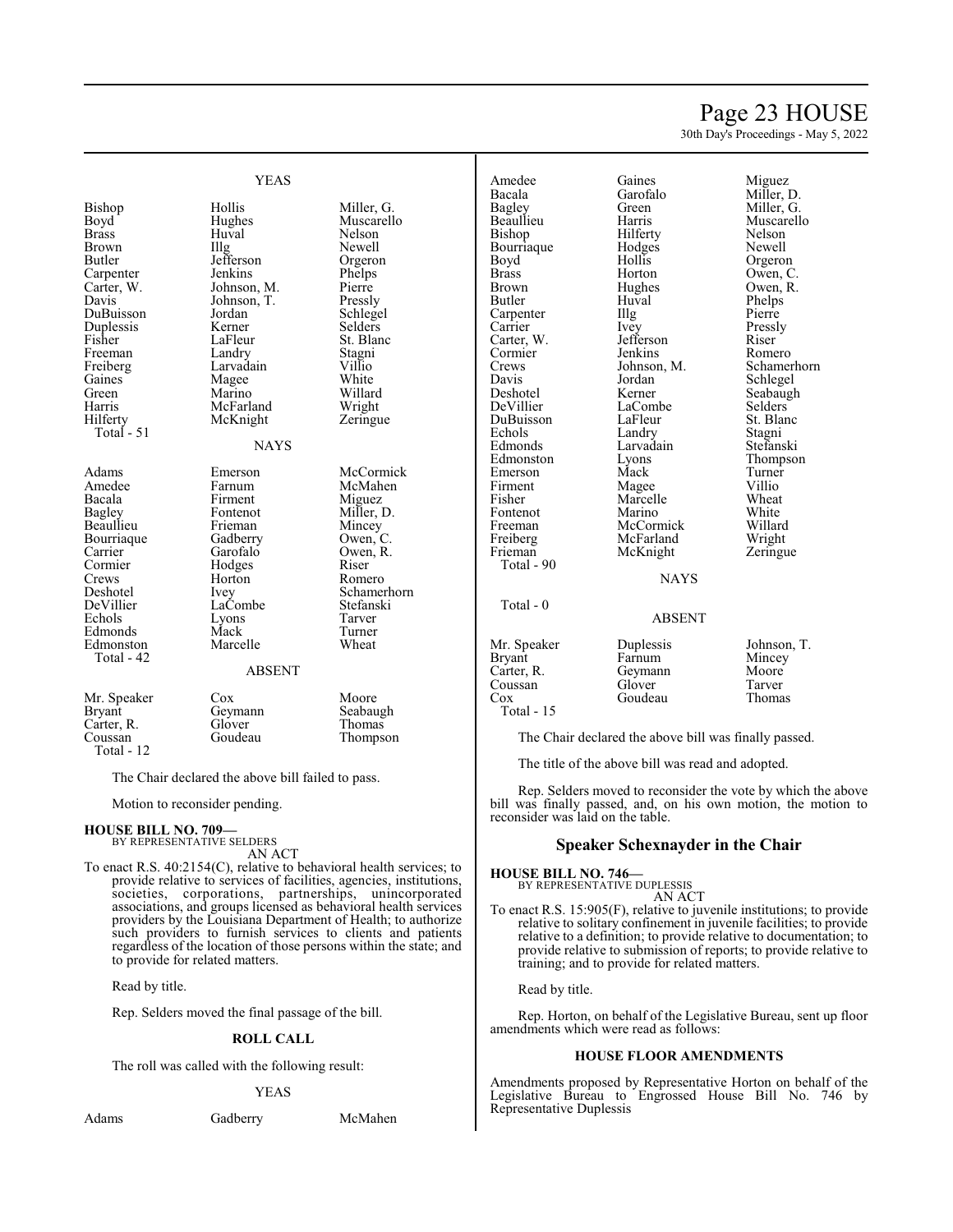# Page 24 HOUSE

30th Day's Proceedings - May 5, 2022

# AMENDMENT NO. 1

On page 1, line 17, following "during" delete the remainder of the line and insert "regularly scheduled sleeping hours. It includes but is not limited to any

### AMENDMENT NO. 2

On page 2, line 3, change "never" to "not"

### AMENDMENT NO. 3

On page 2, line 11, following "may" and before "under" change "only be held in solitary confinement" to "be held in solitary confinement only"

### AMENDMENT NO. 4

On page 2, line 18, change "Paragraph" to "Subparagraph"

### AMENDMENT NO. 5

On page 2, line 21, change "Paragraph" to "Subparagraph"

### AMENDMENT NO. 6

On page 2, line 24, following "shall" and before "for" change "only be held in solitary confinement" to "be held in solitary confinement only"

### AMENDMENT NO. 7

On page 3, line 9, change "must" to "shall"

AMENDMENT NO. 8

On page 5, line 24, following "aggregate" and before "data" delete ","

#### AMENDMENT NO. 9

On page 6, line 2, following "including" and before "but" delete ","

On motion of Rep. Horton, the amendments were adopted.

Rep. Duplessis sent up floor amendments which were read as follows:

#### **HOUSE FLOOR AMENDMENTS**

Amendments proposed by Representative Duplessis to Engrossed House Bill No. 746 by Representative Duplessis

# AMENDMENT NO. 1

On page 2, delete line 29 in its entirety and on page 3 delete lines 1 through 4 in their entirety and insert the following:

"If a mental health professional determines that the juvenile continues to pose a serious and immediate threat of physical harm to the juvenile or others after eight hours, the juvenile may be transported to a mental health facility upon the recommendation of a mental health professional, or the facility staff shall implement a mental health crisis plan that allows for the juvenile to return to the general population safely.

(c) If, after an in-person evaluation by a mental health professional at the facility, it is determined that these option are not practicable, the juvenile may be placed into solitary confinement for an additional period oftime not to exceed eight-hour increments only upon recommendation of the mental health professional.

(i) Each additional eight-hour increment must be preceded by an additional evaluation by a mental health professional and a recommendation by the mental health professional that the juvenile may continue to be placed into solitary confinement.

(ii) Under no circumstances shall the juvenile who has been evaluated pursuant to this Subparagraph be held in solitary confinement for longer than twenty-four hours.

On motion of Rep. Duplessis, the amendments were adopted.

Rep. Duplessis sent up floor amendments which were read as follows:

### **HOUSE FLOOR AMENDMENTS**

Amendments proposed by Representative Duplessis to Engrossed House Bill No. 746 by Representative Duplessis

### AMENDMENT NO. 1

On page 1, line 9, after "agreements" insert a semicolon ";" and "solitary confinement"

### AMENDMENT NO. 2

On page 2, line 9, after "no" and before "shall" change "circumstances" to "circumstance"

#### AMENDMENT NO. 3

On page 2, line 11, after "may" delete the remainder of the line and insert "be held in solitary confinement only under either of the"

### AMENDMENT NO. 4

On page 3, line 6, after "this" and before "is" change "Section" to "Subsection"

# AMENDMENT NO. 5

On page 3, line 29, after "regained" and before "and" change "self control" to "self-control"

### AMENDMENT NO. 6

On page 5, at the beginning of line 22, change "Section" to "Subsection"

# AMENDMENT NO. 7

On page 5, line 24, after "aggregate" and before "data" delete the comma",

# AMENDMENT NO. 8

On page 6, line 2, after "including" and before "but" delete the comma ","

#### AMENDMENT NO. 9

On page 6, line 12, after "any, of" and before "suicides" delete the 'completed"

#### AMENDMENT NO. 10

On page 6, line 16, after "justice" and before "and" delete the comma ","

On motion of Rep. Duplessis, the amendments were adopted.

Rep. Duplessis moved the final passage of the bill, as amended.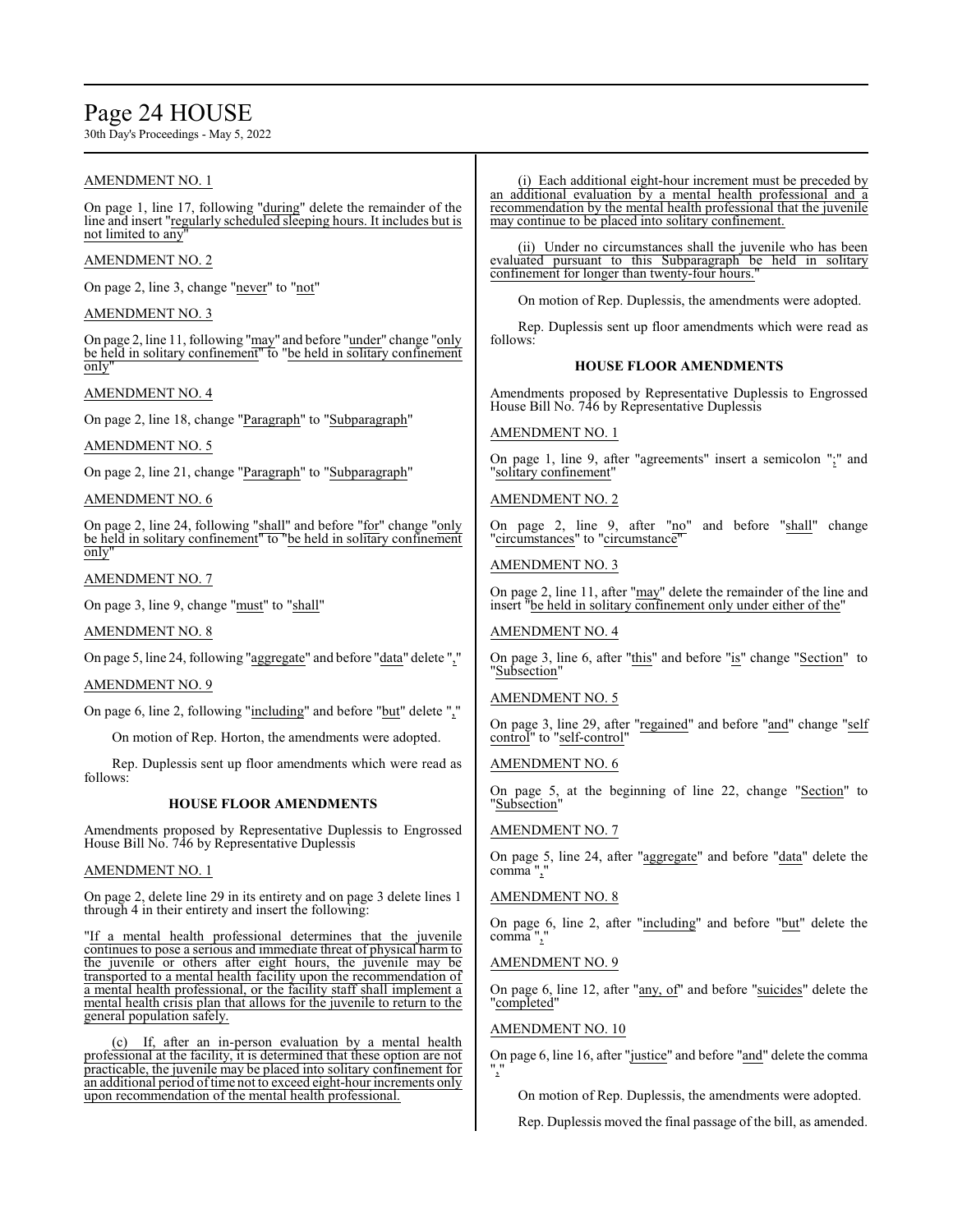# Page 25 HOUSE

30th Day's Proceedings - May 5, 2022

# **ROLL CALL**

The roll was called with the following result:

#### YEAS

| Mr. Speaker   | Gadberry      | McKnight    |
|---------------|---------------|-------------|
| Adams         | Gaines        | McMahen     |
| Amedee        | Garofalo      | Miguez      |
| Bacala        | Green         | Miller, D.  |
| <b>Bagley</b> | Harris        | Miller, G.  |
| Beaullieu     | Hilferty      | Muscarello  |
| Bourriaque    | Hodges        | Nelson      |
| Boyd          | Hollis        | Newell      |
| <b>Brass</b>  | Horton        | Owen, C.    |
| <b>Brown</b>  | Hughes        | Owen, R.    |
| Butler        | Huval         | Phelps      |
| Carpenter     | Ivey          | Pierre      |
| Carter, W.    | Jefferson     | Pressly     |
| Cormier       | Jenkins       | Riser       |
| Coussan       | Johnson, M.   | Romero      |
| Crews         | Johnson, T.   | Schamerhorn |
| Davis         | Jordan        | Schlegel    |
| Deshotel      | Kerner        | Selders     |
| DeVillier     | LaCombe       | St. Blanc   |
| DuBuisson     | LaFleur       | Stagni      |
| Duplessis     | Landry        | Stefanski   |
| Echols        | Larvadain     | Tarver      |
| Edmonds       | Lyons         | Turner      |
| Edmonston     | Mack          | Villio      |
| Emerson       | Magee         | White       |
| Farnum        | Marcelle      | Willard     |
| Fisher        | Marino        | Wright      |
| Freeman       | McCormick     | Zeringue    |
| Freiberg      | McFarland     |             |
| Total - 86    |               |             |
|               | <b>NAYS</b>   |             |
| Carrier       | Frieman       | Seabaugh    |
| Firment       | Mincey        |             |
| Fontenot      | Orgeron       |             |
| Total - 7     |               |             |
|               | <b>ABSENT</b> |             |
| Bishop        | Geymann       | Moore       |
| <b>Bryant</b> | Glover        | Thomas      |
| Carter, R.    | Goudeau       | Thompson    |
| Cox           | Illg          | Wheat       |
| Total - 12    |               |             |

The Chair declared the above bill was finally passed.

The title of the above bill was read and adopted.

Rep. Duplessis moved to reconsider the vote bywhich the above bill was finally passed, and, on his own motion, the motion to reconsider was laid on the table.

#### **HOUSE BILL NO. 820—** BY REPRESENTATIVE VILLIO

AN ACT

To enact R.S. 14:230.1, relative to forfeiture; to provide for definitions; to provide relative to seizure and forfeiture; to provide relative to criminal offenses; to provide for exceptions; to provide for court proceedings; to provide relative to actions of law enforcement; to provide relative to court judgments; to provide for certain time periods; to provide relative to the applicability of remedies; to provide for the allocation of proceeds; and to provide for related matters.

Read by title.

Rep. Villio sent up floor amendments which were read as follows:

#### **HOUSE FLOOR AMENDMENTS**

Amendments proposed byRepresentative Villio to Engrossed House Bill No. 820 by Representative Villio

#### AMENDMENT NO. 1

On page 3, line 22, after "and determination" and before the period " insert "following conviction or agreement between the parties"

On motion of Rep. Villio, the amendments were adopted.

Rep. Villio moved the final passage of the bill, as amended.

#### **ROLL CALL**

The roll was called with the following result:

YEAS

Mr. Speaker Freiberg McKnight<br>Adams Frieman McMahen Adams Frieman McMahen<br>Amedee Gadberry Miguez Amedee Gadberry<br>Bacala Gaines Bacala Gaines Miller, D.<br>Bagley Garofalo Miller, G. Bagley Garofalo Miller, G.<br>Beaullieu Green Mincey Beaullieu Green Mincey<br>Bishop Harris Muscare Harris Muscarello<br>Hilferty Nelson Bourriaque Hilferty Nelson<br>Boyd Hodges Newell Boyd Hodges<br>Brass Hollis Brass Hollis Orgeron<br>Brown Horton Owen, C Brown Horton Owen, C.<br>Butler Hughes Phelps Phelps Hughes Phelps<br>Huval Pierre Carpenter Huv<br>Carrier Hllg Carter, W. Ivey Riser Cormier Jefferson<br>Coussan Jenkins Coussan Jenkins Schamerhorn<br>Crews Johnson, M. Schlegel Crews Johnson, M. Schlegel<br>Davis Johnson, T. Seabaugh Johnson, T. Seabaug<br>Jordan Selders Deshotel Jordan Selders DeVillier Kerner St. Blanch<br>DuBuisson LaCombe Stagni DuBuisson LaCombe Stagni Duplessis LaFleur Stefans<br>Echols Landry Tarver Echols Landry<br>Edmonds Larvadain Larvadain Thompson<br>
Lyons Turner Edmonston Lyons Turner<br>Emerson Mack Villio Emerson Mack Villio<br>
Farnum Magee Wheat Farnum Magee Wheat<br>
Firment Marcelle White Firment Marcelle White<br>
Fisher Marino Willard Fisher Marino Willard<br>Fontenot McCormick Wright Fontenot McCormick Wright<br>
Freeman McFarland Zeringue McFarland Total - 96 **NAYS**  Total - 0 ABSENT Bryant Geymann Moore<br>Carter, R. Glover Owen, R. Carter, R. Glover Owen, R<br>Cox Goudeau Thomas Goudeau Total - 9

Pressly

The Chair declared the above bill was finally passed.

The title of the above bill was read and adopted.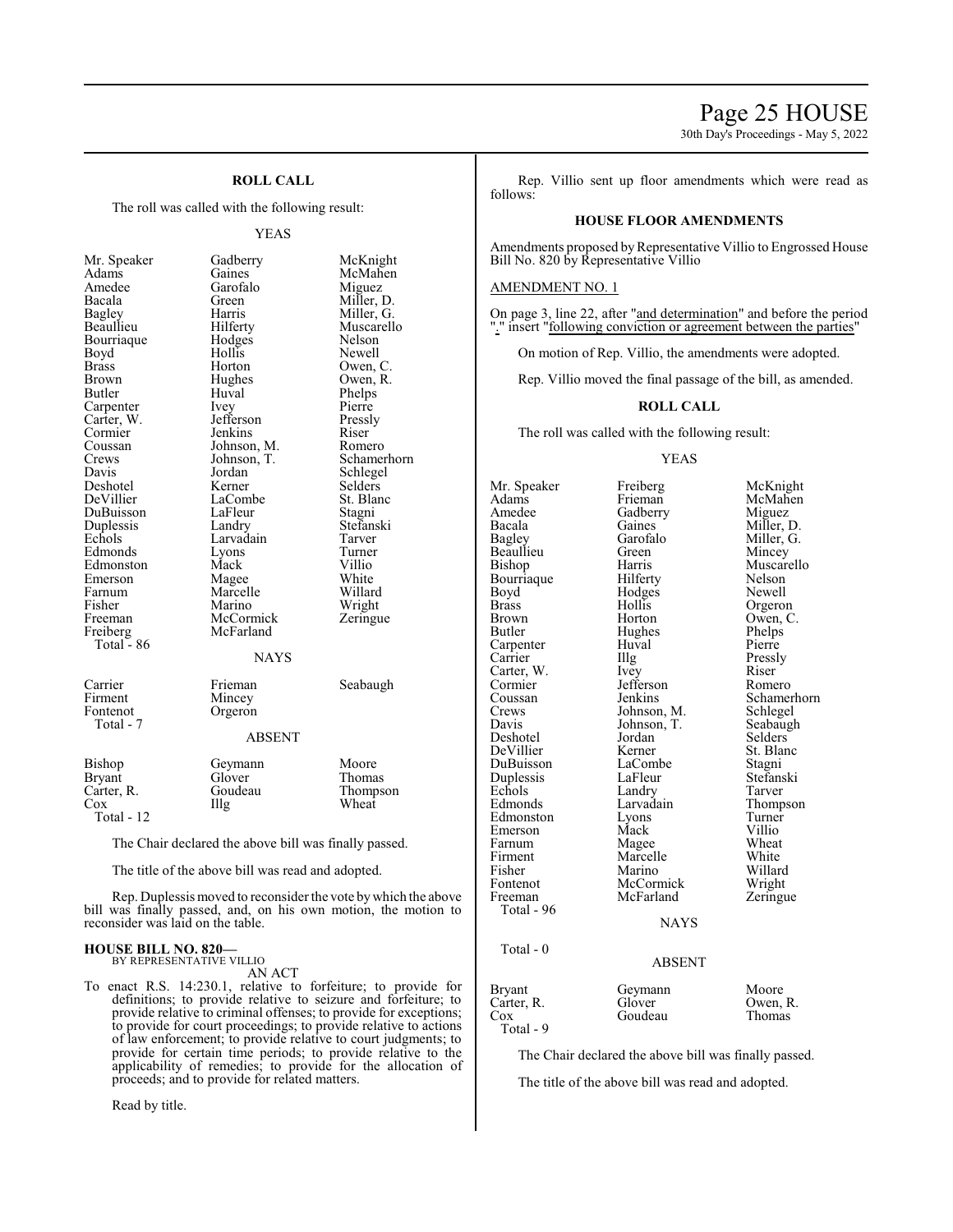# Page 26 HOUSE

30th Day's Proceedings - May 5, 2022

Rep. Villio moved to reconsider the vote bywhich the above bill was finally passed, and, on her own motion, the motion to reconsider was laid on the table.

### **HOUSE BILL NO. 831—**

BY REPRESENTATIVE FIRMENT AN ACT

To enact R.S. 22:1338, relative to additional living expense coverage for homeowner's insurance; to provide for an advance payment in the event of a total loss; to provide for payment after the advance period; and to provide for related matters.

Read by title.

Rep. Firment sent up floor amendments which were read as follows:

### **HOUSE FLOOR AMENDMENTS**

Amendments proposed by Representative Firment to Engrossed House Bill No. 831 by Representative Firment

### AMENDMENT NO. 1

On page 1, line 8, delete "covered"

# AMENDMENT NO. 2

On page 1, line 11, change "expenses" to "expenses, as defined in the policy,

On motion of Rep. Firment, the amendments were adopted.

Rep. Firment moved the final passage of the bill, as amended.

#### **ROLL CALL**

The roll was called with the following result:

#### YEAS

| Mr. Speaker   | Frieman     | Miguez      |
|---------------|-------------|-------------|
| Adams         | Gadberry    | Miller, D.  |
| Amedee        | Gaines      | Miller, G.  |
| Bacala        | Garofalo    | Mincey      |
| <b>Bagley</b> | Green)      | Muscarello  |
| Beaullieu     | Harris      | Nelson      |
| Bishop        | Hilferty    | Newell      |
| Bourriaque    | Hodges      | Orgeron     |
| Boyd          | Hollis      | Owen, C.    |
| <b>Brass</b>  | Horton      | Owen, R.    |
| Brown         | Hughes      | Phelps      |
| Butler        | Huval       | Pierre      |
| Carpenter     | Illg        | Pressly     |
| Carrier       | Ivey        | Riser       |
| Carter, W.    | Jefferson   | Romero      |
| Cormier       | Jenkins     | Schamerhorn |
| Coussan       | Johnson, M. | Schlegel    |
| Crews         | Johnson, T. | Seabaugh    |
| Davis         | Jordan      | Selders     |
| Deshotel      | Kerner      | St. Blanc   |
| DeVillier     | LaCombe     | Stagni      |
| DuBuisson     | LaFleur     | Stefanski   |
| Echols        | Landry      | Tarver      |
| Edmonds       | Larvadain   | Thompson    |
| Edmonston     | Lyons       | Turner      |
| Emerson       | Mack        | Villio      |
| Farnum        | Magee       | Wheat       |
| Firment       | Marino      | White       |
| Fisher        | McCormick   | Willard     |
| Fontenot      | McFarland   | Wright      |
| Freeman       | McKnight    | Zeringue    |

| Freiberg<br>Total $-95$                                            | McMahen<br><b>NAYS</b>                   |                        |
|--------------------------------------------------------------------|------------------------------------------|------------------------|
| Total $-0$                                                         | <b>ABSENT</b>                            |                        |
| <b>Bryant</b><br>Carter, R.<br>$\cos$<br>Duplessis<br>$Total - 10$ | Geymann<br>Glover<br>Goudeau<br>Marcelle | Moore<br><b>Thomas</b> |

The Chair declared the above bill was finally passed.

The title of the above bill was read and adopted.

Rep. Firment moved to reconsider the vote by which the above bill was finally passed, and, on his own motion, the motion to reconsider was laid on the table.

#### **HOUSE BILL NO. 844—**

BY REPRESENTATIVE ADAMS

AN ACT To amend and reenact R.S. 40:966(B)(3) and (G) and 967(B)(4) and  $(E)(1)$ , relative to the Uniform Controlled Dangerous Substances Law; to provide relative to penalties for distribution or possession with intent to distribute heroin; to provide relative to penalties for distribution or possession with intent to distribute fentanyl and carfentanil; to increase the minimum term of imprisonment; to provide relative to penalties when substantial assistance is provided; to provide relative to treatment for heroin and fentanyl or carfentanil as a condition of probation; to provide for an effective date; and to provide for related matters.

Read by title.

# **Motion**

On motion of Rep. Adams, the bill was returned to the calendar.

#### **Notice of Intention to Call**

Pursuant to House Rule No. 8.20(A), Rep. Adams gave notice of his intention to call House Bill No. 844 from the calendar on Tuesday, May 10, 2022.

### **Suspension of the Rules**

On motion of Rep. Freeman, the rules were suspended in order to take up and consider House and House Concurrent Resolutions on Third Reading for Final Consideration at this time.

# **House and House Concurrent Resolutions on Third Reading for Final Consideration**

The following House and House Concurrent Resolutions on third reading for final consideration were taken up and acted upon as follows:

#### **HOUSE CONCURRENT RESOLUTION NO. 64—** BY REPRESENTATIVE FREEMAN

A CONCURRENT RESOLUTION

To urge and request the Department of Children and Family Services to conduct a study to evaluate the Alternatives to Abortion Initiative and to submit a written report of its findings and recommendations to the Legislature of Louisiana.

Called from the calendar.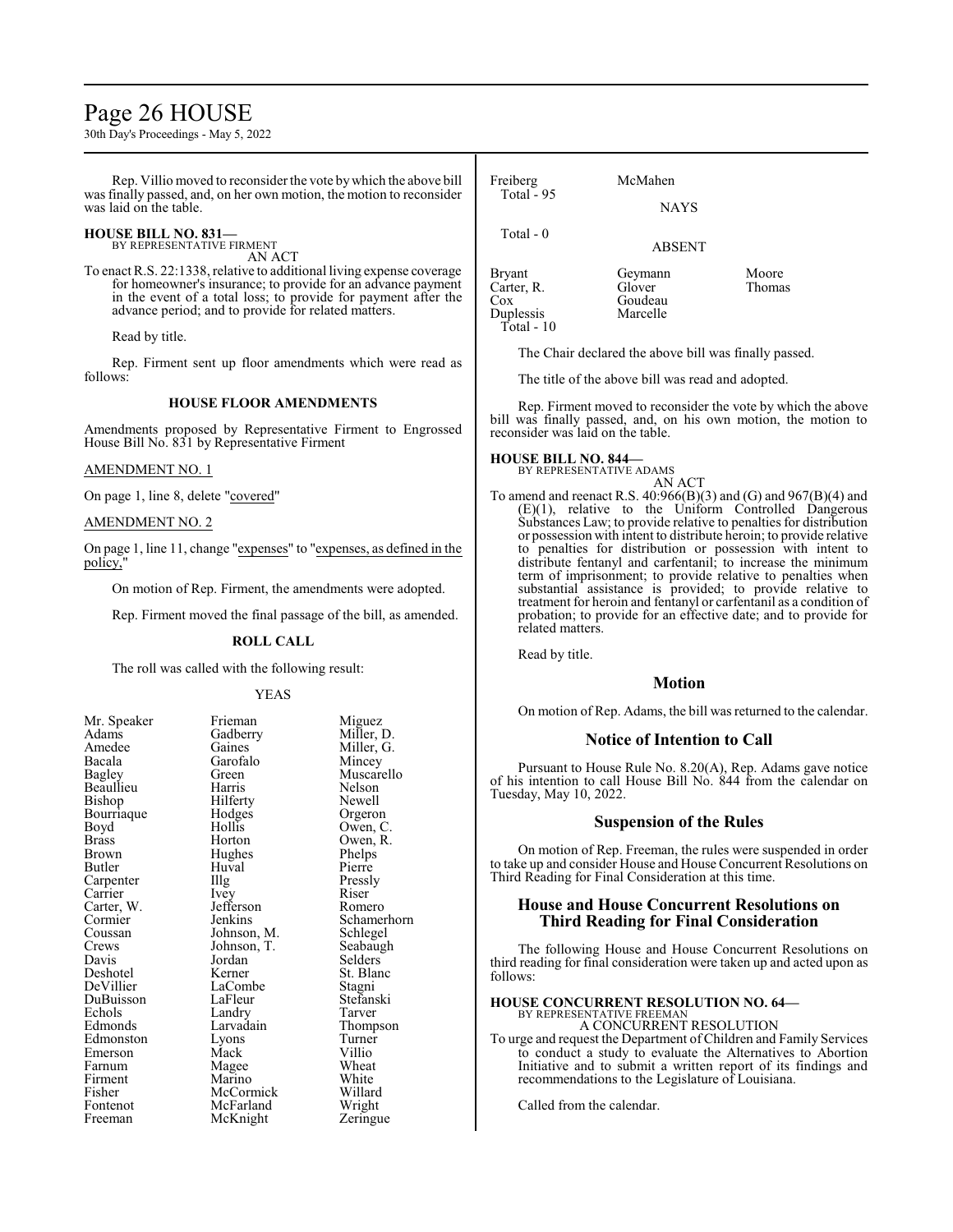# Page 27 HOUSE

30th Day's Proceedings - May 5, 2022

Read by title.

# **Motion**

On motion of Rep. Freeman, the resolution was returned to the calendar.

# **Notice of Intention to Call**

Pursuant to House Rule No. 8.20(A), Rep. Freeman gave notice of her intention to call House Concurrent Resolution No. 64 from the calendar on Wednesday, May 11, 2022.

# **House Bills and Joint Resolutions on Third Reading and Final Passage**

The following House Bills and Joint Resolutions on third reading and final passage were taken up and acted upon as follows:

# **HOUSE BILL NO. 415—** BY REPRESENTATIVE MARINO

AN ACT

To amend and reenact R.S. 32:668(A)(introductory paragraph), relative to the administrative driving privileges hearing; to remove the exclusion of a law enforcement officer from appearing at an administrative hearing procedure regarding the revocation, suspension, or denial of a license or permit; to remove the rebuttable presumption applicable to a suspension hearing on certain driving privileges; and to provide for related matters.

Called from the calendar.

Read by title.

# **Motion**

On motion ofRep. Marino, the bill was returned to the calendar.

# **Notice of Intention to Call**

Pursuant to House Rule No. 8.20(A), Rep. Marino gave notice of his intention to call House Bill No. 415 from the calendar on Wednesday, May 11, 2022.

# **HOUSE BILL NO. 303—**

BY REPRESENTATIVE FREEMAN AN ACT

To amend and reenact R.S. 51:2602(A), 2603(10) through (12), 2606(A)(1) through (5), 2607(A) and (C), and 2608 and to enact R.S. 51:2603(13) and (14), relative to discrimination in the sale orrental ofhousing; to prohibit discriminatory housing practices based on sexual orientation and gender identity; to provide for definitions; and to provide for related matters.

Called from the calendar.

Read by title.

#### **Motion**

On motion of Rep. Freeman, the bill was returned to the calendar.

# **Notice of Intention to Call**

Pursuant to House Rule No. 8.20(A), Rep. Freeman gave notice of her intention to call House Bill No. 303 from the calendar on Monday, May 9, 2022.

#### **HOUSE BILL NO. 986—**

BY REPRESENTATIVE EDMONDS

AN ACT

To amend and reenact R.S. 17:194(B)(introductory paragraph) and to repeal R.S. 17:194(B)(1) and  $(2)$ , relative to school nutrition programs; to provide relative to the use of state funds for school nutrition programs; and to provide for related matters.

Called from the calendar.

Read by title.

# **Motion**

On motion of Rep. Edmonds, the bill was returned to the calendar.

# **Notice of Intention to Call**

Pursuant to House Rule No. 8.20(A), Rep. Edmonds gave notice of his intention to call House Bill No. 986 from the calendar on Tuesday, May 10, 2022.

**HOUSE BILL NO. 452—** BY REPRESENTATIVE FREIBERG

AN ACT

To amend and reenact R.S. 17:236(A) and 416.13(D)(3)(f)(i) and (v) and to enact Chapter 43-C of Title 17 of the Louisiana Revised Statutes of 1950, to be comprised of R.S. 17:4037.1 through 4037.8, relative to elementary and secondary education; to provide relative to parental options under certain circumstances related to bullying in public schools; to create and provide for the administration of a program to provide state funding for the education of certain students who have been victims of bullying and who are not enrolled in public school; to provide relative to the eligibility of students, schools, and service providers participating in the program; to provide relative to program funds; to provide relative to the testing of students participating in the program; to require the state Department of Education to submit annual reports to the legislature relative to the program; to provide relative to rules; to provide relative to definitions; to provide for an effective date; and to provide for related matters.

Called from the calendar.

Read by title.

Rep. Mincey sent up floor amendments which were read as follows:

#### **HOUSE FLOOR AMENDMENTS**

Amendments proposed by Representative Mincey to Reengrossed House Bill No. 452 by Representative Freiberg

#### AMENDMENT NO. 1

On page 3, line 19, after "bullying" delete the remainder of the line, and on line 20, delete "the behavior was sexual in nature and involved sexual assault" and insert "that involved sexual assault as defined in R.S. 46:2184"

On motion of Rep. Mincey, the amendments were adopted.

# **Acting Speaker Stefanski in the Chair**

Rep. Freiberg moved the final passage of the bill, as amended.

# **ROLL CALL**

The roll was called with the following result: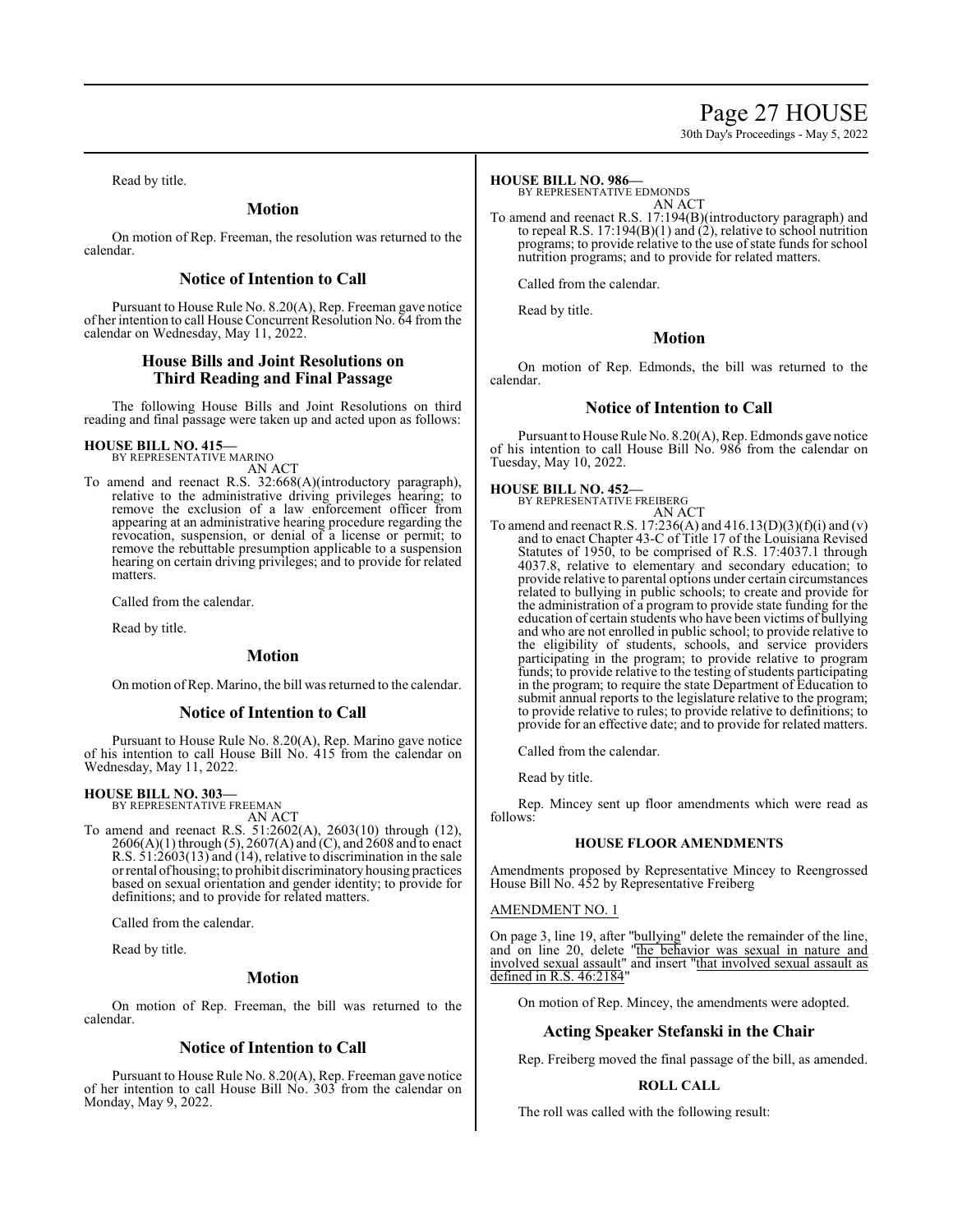# Page 28 HOUSE

30th Day's Proceedings - May 5, 2022

|                                                                                                                                                                                                                                              | YEAS                                                                                                                                                                                                                                         |                                                                                                                                                                                                                                                   |
|----------------------------------------------------------------------------------------------------------------------------------------------------------------------------------------------------------------------------------------------|----------------------------------------------------------------------------------------------------------------------------------------------------------------------------------------------------------------------------------------------|---------------------------------------------------------------------------------------------------------------------------------------------------------------------------------------------------------------------------------------------------|
| Adams<br>Amedee<br>Bacala<br>Beaullieu<br>Bishop<br>Bourriaque<br>Butler<br>Carrier<br>Cormier<br>Coussan<br>Crews<br>Davis<br>Deshotel<br>DeVillier<br>DuBuisson<br>Echols<br>Edmonds<br>Emerson<br>Farnum<br>Firment<br>Fisher<br>Fontenot | Freeman<br>Freiberg<br>Frieman<br>Gadberry<br>Garofalo<br>Hilferty<br>Hodges<br>Horton<br>Huval<br>Illg<br>Ivey<br>Johnson, M.<br>Kerner<br>Mack<br>Magee<br>Marino<br>McCormick<br>McFarland<br>McKnight<br>McMahen<br>Miguez<br>Miller, G. | Mincey<br>Muscarello<br>Nelson<br>Orgeron<br>Owen, C.<br>Owen, R.<br>Pressly<br>Riser<br>Romero<br>Schamerhorn<br>Schlegel<br>Seabaugh<br>Selders<br>St. Blanc<br>Stefanski<br>Tarver<br>Turner<br>Villio<br>Wheat<br>White<br>Wright<br>Zeringue |
| Total - 66                                                                                                                                                                                                                                   | <b>NAYS</b>                                                                                                                                                                                                                                  |                                                                                                                                                                                                                                                   |
| Bagley<br>Brass<br>Brown<br>Carter, W.<br>Duplessis<br>Edmonston<br>Total - 18                                                                                                                                                               | Green<br>Jefferson<br>Jenkins<br>LaCombe<br>LaFleur<br>Landry<br><b>ABSENT</b>                                                                                                                                                               | Lyons<br>Miller, D.<br>Newell<br>Phelps<br>Pierre<br>Willard                                                                                                                                                                                      |
| Mr. Speaker<br>Boyd<br>Bryant<br>Carpenter<br>Carter, R.<br>Cox<br>Gaines<br>Total - 21                                                                                                                                                      | Geymann<br>Glover<br>Goudeau<br>Harris<br>Hollis<br>Hughes<br>Johnson, T.                                                                                                                                                                    | Jordan<br>Larvadain<br>Marcelle<br>Moore<br>Stagni<br>Thomas<br>Thompson                                                                                                                                                                          |

The Chair declared the above bill was finally passed.

The title of the above bill was read and adopted.

Rep. Freiberg moved to reconsider the vote by which the above bill was finally passed, and, on her own motion, the motion to reconsider was laid on the table.

# **Consent to Correct a Vote Record**

Rep. Bagley requested the House consent to correct his vote on final passage of House Bill No. 452 from yea to nay, which consent was unanimously granted.

### **Consent to Correct a Vote Record**

Rep. Edmonston requested the House consent to record her vote on final passage of House Bill No. 452 as nay, which consent was unanimously granted.

#### **HOUSE BILL NO. 598—** BY REPRESENTATIVE SELDERS

AN ACT

To amend and reenact R.S. 40:1730.33, relative to building codes and inspections; to provide for the applicability of building codes; to provide for determining the applicable codes; to expressly require the inspector to conduct inspections under the

proper codes; to provide for the resolution of ambiguity in determining the applicable code; to provide for the scope of inspector authority; and to provide for related matters.

Called from the calendar.

Read by title.

Rep. Selders sent up floor amendments which were read as follows:

### **HOUSE FLOOR AMENDMENTS**

Amendments proposed by Representative Selders to Engrossed House Bill No. 598 by Representative Selders

#### AMENDMENT NO. 1

On page 1, line 14, delete the comma "," and delete the remainder of the line, and insert the following:

when performing inspections on residential structures for the purposes of allowing occupancy and reconnecting utilities. When conducting inspections to allow occupancy or reconnecting utilities to an existing residential structure, the intent of the inspection is to ascertain the general safety of the structure and its appropriateness for occupancy.

#### AMENDMENT NO. 2

On page 1, line 20, after "available, the" and before "ofthe applicable parish<sup>"</sup> delete "director" and insert "building official"

#### AMENDMENT NO. 3

On page 2, line 4, change "planning director" to "building official"

#### AMENDMENT NO. 4

On page 2, line 7, change "planning director" to "building official"

On motion of Rep. Selders, the amendments were adopted.

#### **Motion**

On motion of Rep. Selders, the bill, as amended, was returned to the calendar.

### **HOUSE BILL NO. 1036—**

BY REPRESENTATIVES CHARLES OWEN, CORMIER, SCHAMERHORN,<br>AND WRIGHT AN ACT

To enact R.S. 2:135.4, relative to the types of acceptable payments at airports; to authorize air carrier airports to receive certain payments for transactions; to prohibit air carrier airports from refusing to accept certain payments for transactions; to provide for exceptions; and to provide for related matters.

Called from the calendar.

Read by title.

# **Motion**

On motion of Rep. Charles Owen, the bill was returned to the calendar.

#### **Notice of Intention to Call**

Pursuant to House Rule No. 8.20(A), Rep. Charles Owen gave notice of his intention to call House Bill No. 1036 from the calendar on Monday, May 9, 2022.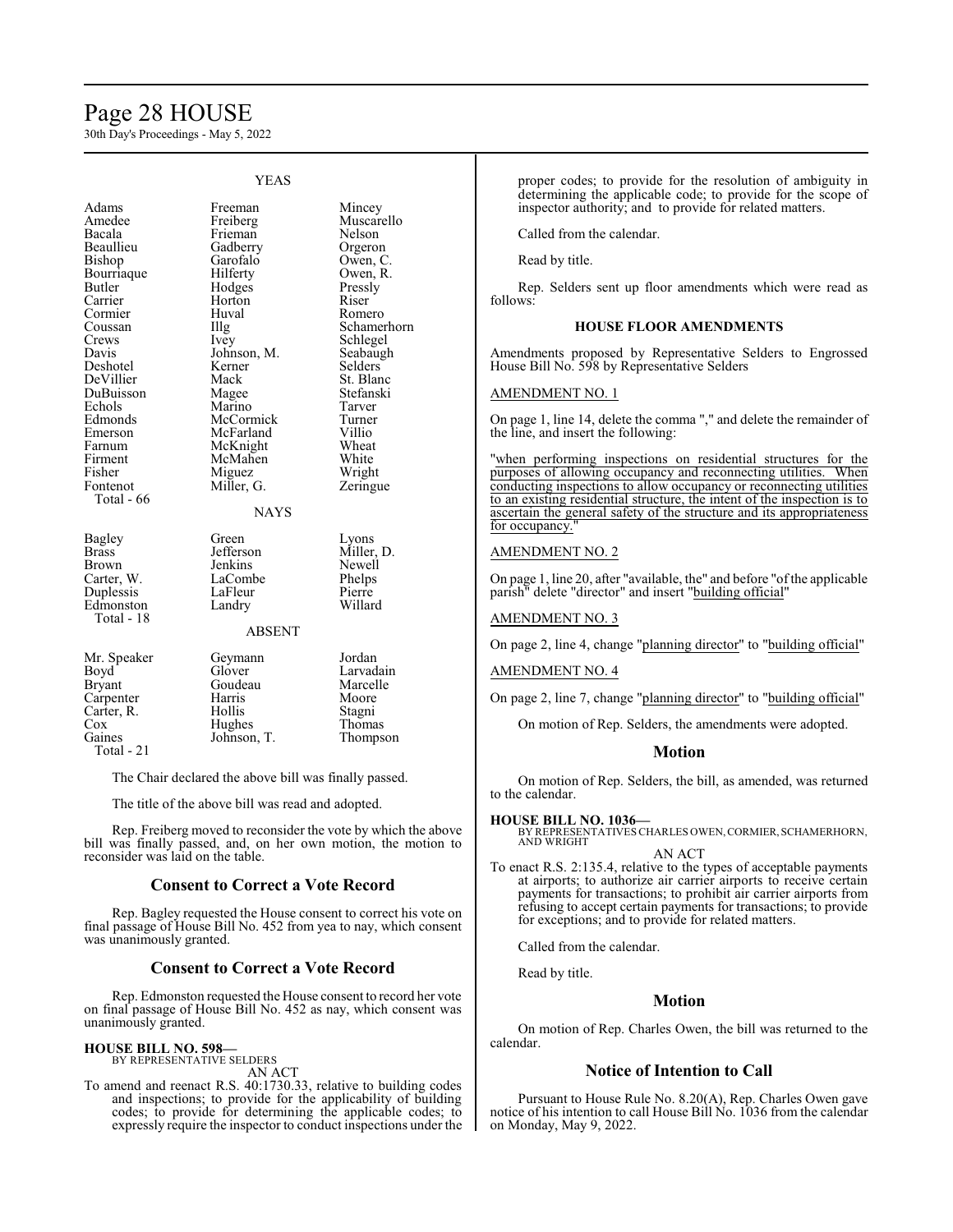30th Day's Proceedings - May 5, 2022

# **Notice of Intention to Call**

Pursuant to House Rule No. 8.20(A), Rep. Bagley gave notice of his intention to call House Bill No. 289 from the calendar on Monday, May 9, 2022.

# **Notice of Intention to Call**

Pursuant to House Rule No. 8.20(A), Rep. Wright gave notice of his intention to call House Bill No. 640 from the calendar on Monday, May 9, 2022.

# **Suspension of the Rules**

On motion of Rep. Michael Johnson, the rules were suspended in order to take up and consider Introduction of Resolutions, House and House Concurrent at this time.

# **Introduction of Resolutions, House and House Concurrent**

The following members introduced the following entitled House and House Concurrent Resolutions, which were read the first time by their titles and placed upon the calendar for their second reading:

**HOUSE RESOLUTION NO. 115—** BY REPRESENTATIVES MIKE JOHNSON, BACALA, AND FONTENOT A RESOLUTION

To designate the week of May 9-15, 2022, as Police Week in the state and to commend the service of law enforcement officers.

Read by title.

On motion of Rep. Michael Johnson, and under a suspension of the rules, the resolution was adopted.

# **HOUSE CONCURRENT RESOLUTION NO. 104—** BY REPRESENTATIVE WRIGHT

A CONCURRENT RESOLUTION

To urge and request the Department of Revenue to study the feasibility of accepting virtual currency as a form of payment of taxes, licenses, fees, penalties, and interest that have been delegated to the department for collection and to submit a written report of its findings, including any recommendations for legislation, to the House Committee on Ways and Means and the Senate Committee on Revenue and Fiscal Affairs no later than March 1, 2024.

Read by title.

Lies over under the rules.

# **Privileged Report of the Legislative Bureau**

# May 5, 2022

To the Speaker and Members of the House of Representatives:

I am directed by your Legislative Bureau to submit the following report:

Senate Bill No. 36 Reported without amendments.

Senate Bill No. 40 Reported without amendments.

Senate Bill No. 44 Reported without amendments.

Senate Bill No. 53

#### Reported without amendments.

Senate Bill No. 66 Reported without amendments.

Senate Bill No. 70 Reported without amendments.

Senate Bill No. 77 Reported without amendments.

Senate Bill No. 94 Reported without amendments.

Senate Bill No. 98 Reported with amendments.

Senate Bill No. 136 Reported without amendments.

Senate Bill No. 148 Reported without amendments.

Senate Bill No. 161 Reported without amendments.

Senate Bill No. 169 Reported without amendments.

Senate Bill No. 191 Reported without amendments.

Senate Bill No. 194 Reported without amendments.

Senate Bill No. 198 Reported without amendments.

Senate Bill No. 206 Reported with amendments.

Senate Bill No. 230 Reported without amendments.

Senate Bill No. 320 Reported without amendments.

Senate Bill No. 360 Reported without amendments.

Senate Bill No. 366 Reported without amendments.

Senate Bill No. 377 Reported with amendments.

Senate Bill No. 411 Reported without amendments.

Senate Bill No. 447 Reported without amendments.

Senate Bill No. 448 Reported without amendments.

Senate Bill No. 449 Reported without amendments.

Respectfully submitted,

DODIE HORTON Chair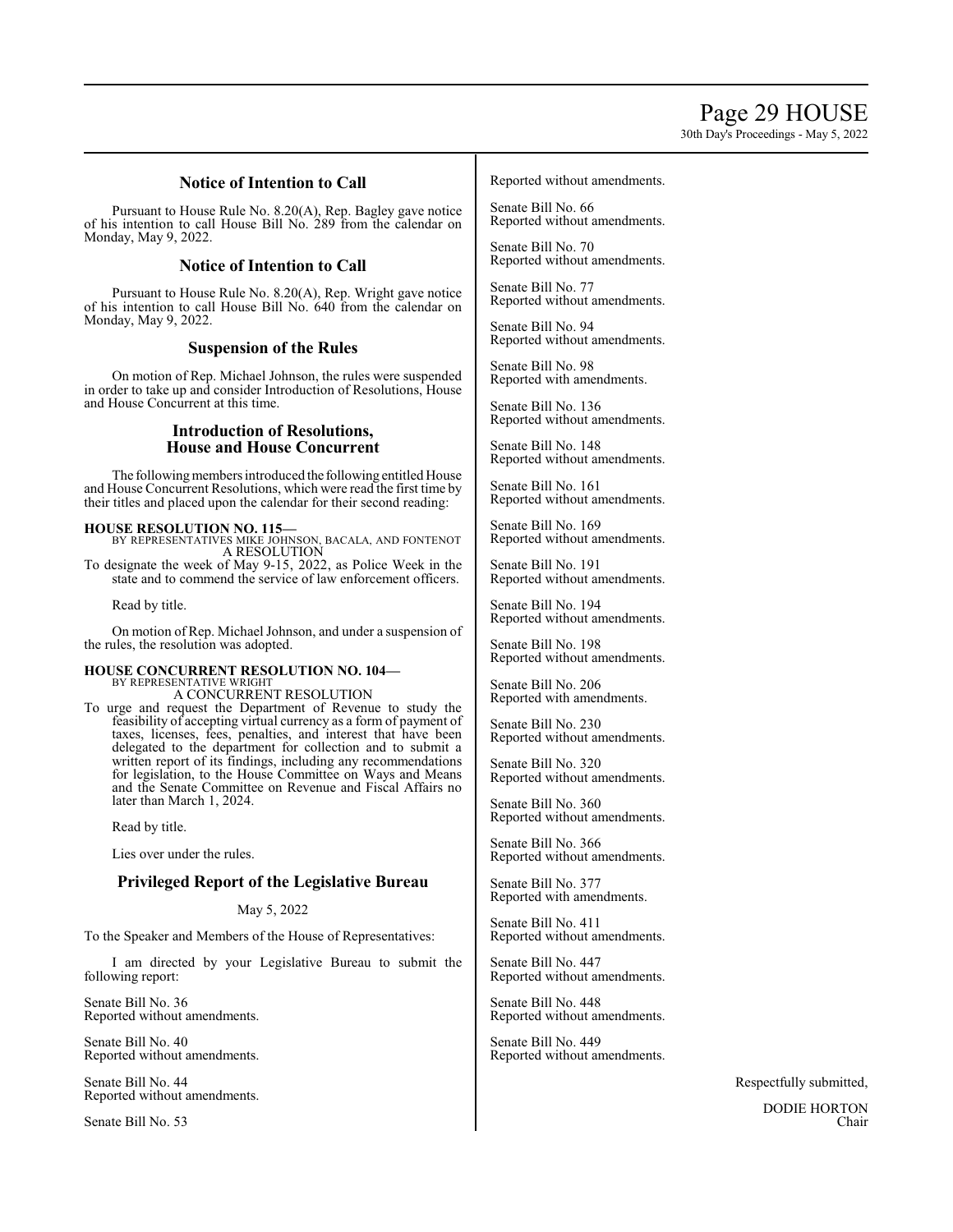# **House Bills and Joint Resolutions on Third Reading and Final Passage**

The following House Bills and Joint Resolutions on third reading and final passage were taken up and acted upon as follows:

#### **HOUSE BILL NO. 598—** BY REPRESENTATIVE SELDERS

AN ACT

To amend and reenact R.S. 40:1730.33, relative to building codes and inspections; to provide for the applicability of building codes; to provide for determining the applicable codes; to expressly require the inspector to conduct inspections under the proper codes; to provide for the resolution of ambiguity in determining the applicable code; to provide for the scope of inspector authority; and to provide for related matters.

Called from the calendar.

Read by title.

Rep. Selders moved the final passage of the bill, as amended.

#### **ROLL CALL**

The roll was called with the following result:

YEAS

| Adams<br>Bacala<br>Bagley<br>Beaullieu<br>Bishop<br>Bourriaque<br>Boyd<br><b>Brass</b><br>Brown<br>Butler<br>Carrier<br>Carter, W.<br>Cormier<br>Coussan<br>Crews<br>Davis<br>DeVillier<br>DuBuisson<br>Duplessis<br>Echols<br>Edmonds<br>Edmonston<br>Emerson<br>Farnum<br>Firment<br>Fisher<br>Fontenot<br>Freeman<br>Freiberg<br>Total - 87<br>Total - 0 | Frieman<br>Gadberry<br>Garofalo<br>Glover<br>Green<br>Hilferty<br>Hodges<br>Horton<br>Hughes<br>Huval<br>Illg<br>Ivey<br>Jefferson<br>Jenkins<br>Johnson, M.<br>Jordan<br>Kerner<br>LaCombe<br>LaFleur<br>Landry<br>Larvadain<br>Lyons<br>Mack<br>Magee<br>Marino<br>McCormick<br>McFarland<br>McKnight<br>McMahen<br><b>NAYS</b> | Miguez<br>Miller, G.<br>Mincey<br>Muscarello<br>Nelson<br>Newell<br>Orgeron<br>Owen, C.<br>Owen, R.<br>Phelps<br>Pierre<br>Pressly<br>Riser<br>Romero<br>Schamerhorn<br>Schlegel<br>Seabaugh<br>Selders<br>St. Blanc<br>Stagni<br>Stefanski<br>Thompson<br>Turner<br>Villio<br>Wheat<br>White<br>Willard<br>Wright<br>Zeringue |
|-------------------------------------------------------------------------------------------------------------------------------------------------------------------------------------------------------------------------------------------------------------------------------------------------------------------------------------------------------------|-----------------------------------------------------------------------------------------------------------------------------------------------------------------------------------------------------------------------------------------------------------------------------------------------------------------------------------|--------------------------------------------------------------------------------------------------------------------------------------------------------------------------------------------------------------------------------------------------------------------------------------------------------------------------------|
|                                                                                                                                                                                                                                                                                                                                                             | <b>ABSENT</b>                                                                                                                                                                                                                                                                                                                     |                                                                                                                                                                                                                                                                                                                                |
| Mr. Speaker<br>Amedee<br>Bryant<br>Carpenter<br>Carter, R.<br>Cox<br>Total - 18                                                                                                                                                                                                                                                                             | Deshotel<br>Gaines<br>Geymann<br>Goudeau<br>Harris<br>Hollis                                                                                                                                                                                                                                                                      | Johnson, T.<br>Marcelle<br>Miller, D.<br>Moore<br>Tarver<br>Thomas                                                                                                                                                                                                                                                             |

The Chair declared the above bill was finally passed.

The title of the above bill was read and adopted.

Rep. Selders moved to reconsider the vote by which the above bill was finally passed, and, on his own motion, the motion to reconsider was laid on the table.

#### **Consent to Correct a Vote Record**

Rep. Stagni requested the House consent to record his vote on final passage of House Bill No. 598 as yea, which consent was unanimously granted.

### **Notice of Intention to Call**

Pursuant to House Rule No. 8.20(A), Rep. Turner gave notice of his intention to call House Bill No. 226 from the calendar on Thursday, May 12, 2022.

### **Suspension of the Rules**

On motion of Rep. Zeringue, the rules were suspended to permit the Committee on Appropriations to meet on Monday, May 9, 2022, and consider the following legislative instruments that were not listed on the weekly committee schedule as required by House Rule 14.23:

House Bill Nos. 524, 526 and 1018

#### **Suspension of the Rules**

On motion of Rep. Gregory Miller, the rules were suspended to permit the Committee on Civil Law and Procedure to meet on Monday, May 9, 2022, and consider the following legislative instruments that were not listed on the weekly committee schedule as required by House Rule 14.23:

House Bill Nos. 178 and 179

#### **Suspension of the Rules**

On motion ofRep. Davis, the rules were suspended to permit the Committee on Commerce to meet on Monday, May 9, 2022, and consider the following legislative instruments that were not listed on the weekly committee schedule as required by House Rule 14.23:

House Bill No. 342

### **Suspension of the Rules**

On motion of Rep. Wright, the rules were suspended to permit the Committee on Transportation, Highways and Public Works to meet on Monday, May 9, 2022, and consider the following legislative instruments that were not listed on the weekly committee schedule as required by House Rule 14.23:

House Resolution Nos. 104 and 105

Senate Bill No. 453

#### **Leave of Absence**

Rep. Robert Carter - 1 day

Rep. Goudeau - 1 day

#### **Adjournment**

On motion of Rep. Thompson, at 5:02 P.M., the House agreed to adjourn until Monday, May 9, 2022, at 2:00 P.M.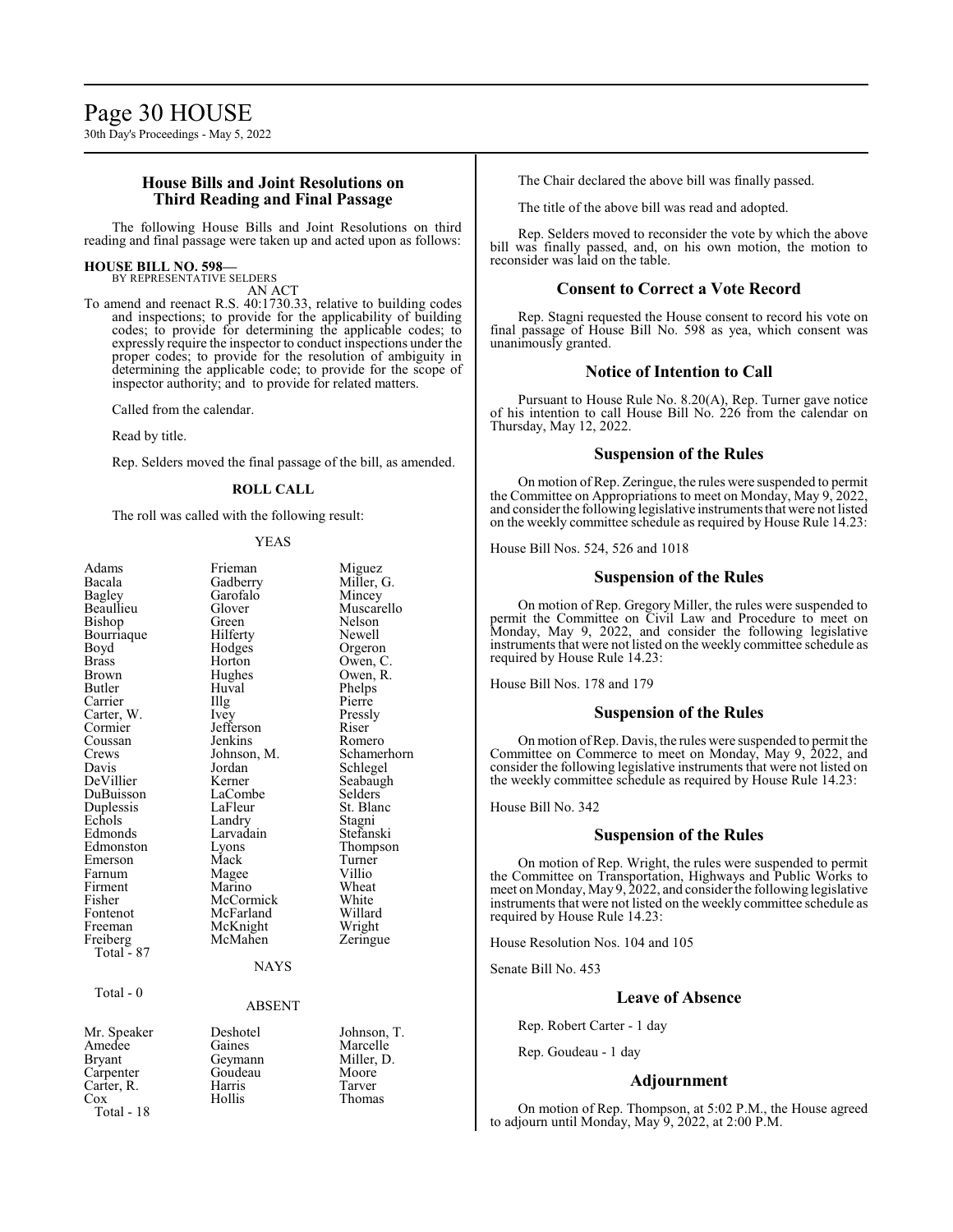# Page 31 HOUSE

30th Day's Proceedings - May 5, 2022

Acting Speaker Stefanski declared the House adjourned until 2:00 P.M., Monday, May 9, 2022.

> MICHELLE D. FONTENOT Clerk of the House

ANGELA S. SMITH Assistant Clerk of the House / Journal Clerk

# **Committee Meeting Notices**

The following committees posted notices as follows:

Committee on Appropriations

Will meet at: 9:00 a.m.

Date: Monday, May 9, 2022

Location: Committee Room 5

Remarks:

- **HB 78 ZERINGUE FISCAL CONTROLS** Provides relative to the state's annual comprehensive financial report
- **HB 100 DESHOTEL FUNDS/FUNDING** Provides relative to the Avoyelles Parish Local Government Gaming Mitigation Fund
- **HB 494 ROMERO ALCOHOLIC BEVERAGES** Provides relative to brewery operations
- **HB 524 LYONS (TBA) EXCEPTIONAL PERSONS**  Establishes a program for needs assessment and coordination of services for people with disabilities affected by disasters **(Subject to Rule Suspension)**
- **HB526 EDMONDS(TBA) SCHOOLS/FINANCE** Requires school boards to post certain fiscal information on their websites **(Subject to Rule Suspension)**
- **HB 692 LARVADAIN INSURANCE DEPARTMENT**  Provides for the Louisiana Named Storm Insurance Fraud Prevention Authority
- **HB 707 DUPLESSIS CRIMINAL/RECORDS** Provides relative to the expungement of criminal records
- **HB 909 EDMONDS CHILDREN/DCFS** Establishes a continuum of care program for certain pregnant women and parents of young children
- **HB 933 STAGNI NURSING HOMES** Provides relative to emergency preparedness among licensed nursing homes
- **HB 958 MILLER, D. HEALTH CARE/PROVIDERS**  Provides for licensure and regulation of nurse staffing agencies by the Louisiana Department of Health
- **HB 1018 EDMONDS (TBA) FUNDS/FUNDING** Establishes the TemporarySales Tax Fund and provides for deposit of certain state sales tax revenue into the fund **(Subject to Rule Suspension)**
- **HCR 23 HARRIS, LANCE SCHOOLS/FINANCE-MFP**  Provides for legislative approval of the MFP formula for FY 2022-2023
- **SB 3 ALLAIN COASTAL RESOURCES** Provides for distribution of monies collected from enforcement actions of coastal use permits. (8/1/22)
- **SB 23 ALLAIN NATURAL RESOURCES DEPT**  Provides for the deposit of monies into the Oilfield Site Restoration Fund. (gov sig)
- **SB 48 REESE FUNDS/FUNDING** Provides for changes to the Water Sector Program. (gov sig)
- **SB 260 HEWITT FUNDS/FUNDING** Provides relative to the Community and Family Support System Fund. (8/1/22)

Any person who does not feel comfortable giving testimony in person may submit a prepared statement in accordance with House Rule 14.33 in lieu of appearing before the committee:

A. Any interested person or any committee member may file with the committee a prepared statement concerning a specific instrument or matter under consideration by the committee or concerning any matter within the committee's scope of authority, and the committee records shall reflect receipt of such statement and the date and time thereof.

B. Any person who files a prepared statement which contains data or statistical information shall include in such prepared statement sufficient information to identify the source of the data or statistical information. For the purposes of this Paragraph, the term "source" shall mean a publication, website, person, or other source fromwhich the data or statistical information contained in the prepared statement was obtained by the person or persons who prepared the statement.

[OTE: Statements emailed to h-app@legis.la.gov and received prior to noon on Friday, May 6, 2022, will be distributed to the committee members prior to the meeting.

> JEROME "ZEE" ZERINGUE Chairman

Committee on Civil Law and Procedure

Will meet at: 9:30 a.m.

Date: Monday, May 9, 2022

Location: Committee Room 4

Remarks:

- **HB 29 NELSON APPROPRIATIONS** (Constitutional Amendment) To require the legislature to appropriate no less than fifty percent of nonrecurring state revenues for application to certain state retirement system unfunded accrued liability
- **HB 31 TARVER, PHILLIP RETIREMENT/STATE SYSTEMS** (Constitutional Amendment) Dedicates a certain amount of state nonrecurring revenue to state retirement systems for supplemental benefit payments
- **HB177 EDMONSTON DISCRIMINATION** (Constitutional Prohibits discrimination based on vaccination or immunity status
- **HB 178 VILLIO (TBA) VOTERS/VOTING** (Constitutional Amendment) Provides relative to the right to vote **(Subject to Rule Suspension)**
- **HB 179 WRIGHT (TBA) GOVERNOR/POWERS-VETO**  (Constitutional Amendment) Removes the line item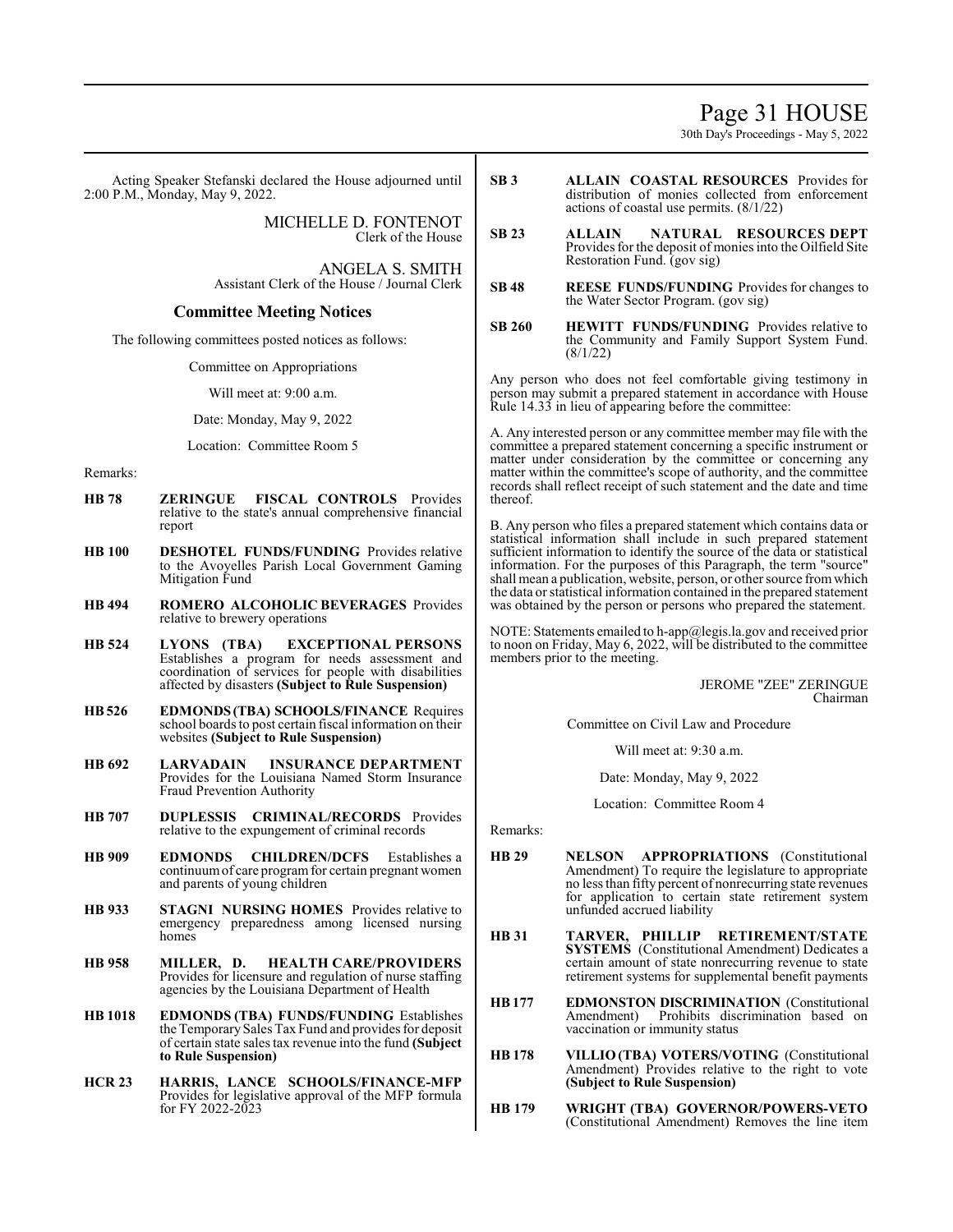# Page 32 HOUSE

30th Day's Proceedings - May 5, 2022

veto power of the governor **(Subject to Rule Suspension)**

- **HB 288 LANDRY ASSESSORS** (Constitutional Amendment) Provides for term limits for tax assessors
- **HB 667 PHELPS DISCRIMINATION** Prohibits race discrimination based on natural hairstyles
- **SCR 18 CONNICK CIVIL PROCEDURE** Requests the Louisiana State Law Institute to study and make recommendations regarding reply memoranda in response to a motion for summary judgment.
- **SB 103 FOIL MALPRACTICE** Provides relative to legal malpractice. (7/1/22)
- **SB 214 LUNEAU CIVIL PROCEDURE** Provides for deposition or trial testimony of out-of-state insurance claims adjusters who are licensed or registered in the state. (8/1/22)
- **SB 284 FOIL CIVIL PROCEDURE** Provides relative to garnishments. (8/1/22)
- **SB 489 JACKSON FAMILY LAW** Provides for suspension of certain licenses for failure to comply with subpoenas, or warrants, or court orders in paternity or child support cases. (gov sig)

Any person who does not feel comfortable giving testimony in person may submit a prepared statement in accordance with House Rule 14.33 in lieu of appearing before the committee:

A. Any interested person or any committee member may file with the committee a prepared statement concerning a specific instrument or matter under consideration by the committee or concerning any matter within the committee's scope of authority, and the committee records shall reflect receipt of such statement and the date and time thereof.

B. Any person who files a prepared statement which contains data or statistical information shall include in such prepared statement sufficient information to identify the source of the data or statistical information. For the purposes of this Paragraph, the term "source" shall mean a publication, website, person, or other source fromwhich the data or statistical information contained in the prepared statement was obtained by the person or persons who prepared the statement.

NOTE: Statements emailed to h-clp@legis.la.gov and received prior to noon on Friday, May 6, 2022, will be distributed to the committee members prior to the meeting.

|                         | <b>GREGORY A. MILLER</b><br>Chairman |
|-------------------------|--------------------------------------|
| Committee on Commerce   |                                      |
| Will meet at: 9:30 a.m. |                                      |
|                         |                                      |

Date: Monday, May 9, 2022

Location: Committee Room 1

Remarks:

- **HB 342 HODGES (TBA) FINANCIAL INSTITUTIONS**  Provides relative to discrimination by financial institutions **(Subject to Rule Suspension)**
- **HB 950 BOYD FINANCIAL INSTITUTIONS** Provides relative to mortgage companies
- **HB 985 WRIGHT COMMERCE** Provides relative to virtual currency
- **HB 987 DESHOTEL PRIVACY** Provides relative to the protection of data
- **HB 993 EDMONDS COUNSELORS** Provides a right of conscience protection for marriage and family therapists
- **HB 1038 DESHOTEL UTILITIES** Provides relative to broadband
- **SB 110 REESE UTILITIES** Creates the Louisiana Electric Utility Energy Transition Securitization Act. (gov sig)
- **SB 133 MILLIGAN BANKS/BANKING** Eliminates the requirement that a customer execute an affidavit on certain bank accounts. (8/1/22)
- **SB152 ABRAHAM MOTOR VEHICLES** Provides relative to certain unauthorized acts of motor vehicle manufacturers, distributors, wholesalers, distributor branches, factory branches, and converters. (8/1/22)
- **SB 174 REESE BANKS/BANKING** Provides relative to shareholder remedies within the state banking code. (8/1/22)
- **SB 179 REESE CHARITABLE ORGANIZATIONS**  Provides relative to annual filing and reporting requirements of charitable organizations. (gov sig)
- **SB 196 CATHEY COMMERCIAL REGULATIONS**  Prohibits the importation of crude oil and petroleum products from the Russian Federation into Louisiana. (gov sig)
- **SB 305 FOIL CONSUMERS/PROTECTION** Provides for the disclosure of certain information on websites and online services. (8/1/22)
- **SB 318 FOIL ADVERTISING** Provides relative to the advertising, promoting, and conducting of certain live musical performances. (8/1/22)
- **SB 354 CATHEY COMMERCIAL REGULATIONS**  Provides for the "Louisiana Consumer Fuel Choice Act". (gov sig)
- **SB 367 HENRY, CAMERON REAL ESTATE** Provides relative to the Louisiana Real Estate Appraisers Board. (gov sig)
- **SB 442 WARD CONSUMERS/PROTECTION** Provides relative to certain third-party sellers on the online marketplace. (1/1/23)
- **SCR 4 CATHEY FEES/LICENSES/PERMITS** Repeals administrative licensing requirements relative to residential specialty classifications.

Any person who does not feel comfortable giving testimony in person may submit a prepared statement in accordance with House Rule 14.33 in lieu of appearing before the committee:

A. Any interested person or any committee member may file with the committee a prepared statement concerning a specific instrument or matter under consideration by the committee or concerning any matter within the committee's scope of authority, and the committee records shall reflect receipt of such statement and the date and time thereof.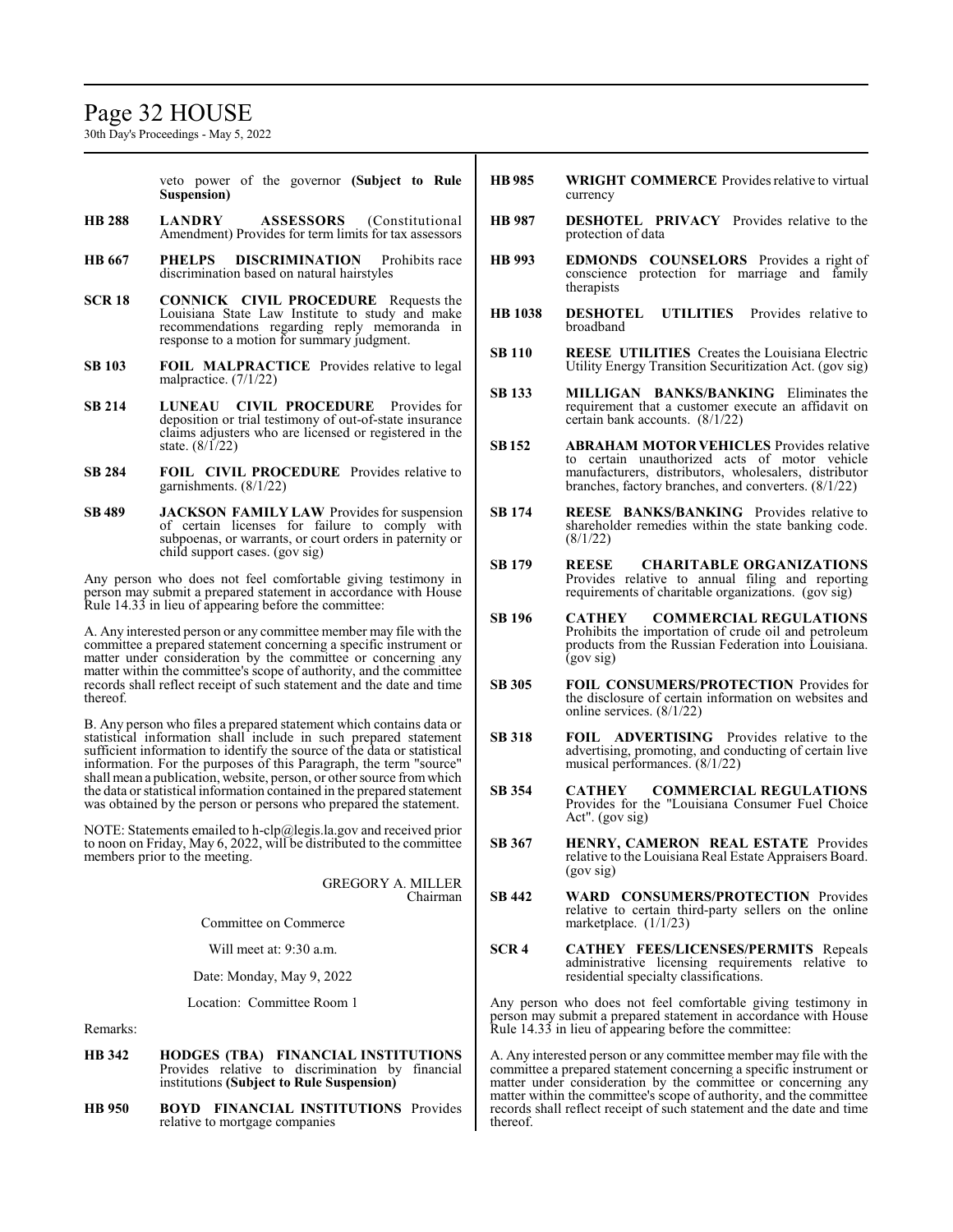# Page 33 HOUSE

30th Day's Proceedings - May 5, 2022

B. Any person who files a prepared statement which contains data or statistical information shall include in such prepared statement sufficient information to identify the source of the data or statistical information. For the purposes of this Paragraph, the term "source" shall mean a publication, website, person, or other source from which the data or statistical information contained in the prepared statement was obtained by the person or persons who prepared the statement.

NOTE: Statements emailed to h-com@legis.la.gov and received prior to noon on Friday, May 6, 2022, will be distributed to the committee members prior to the meeting.

> PAULA P. DAVIS Chairman

Committee on Transportation, Highways and Public Works

Will meet at: 10:00 a.m.

Date: Monday, May 9, 2022

Location: Committee Room 3

Remarks:

- **HR 104 DUPLESSIS (TBA) TRANSPORTATION** Creates a task force to study and make recommendations on protective measures for improving the safety of ridesharing services **(Subject to Rule Suspension)**
- **HR 105 DUPLESSIS (TBA) TRANSPORTATION** Creates a task force to study and make policy recommendations relative to ridesharing options for persons with disabilities **(Subject to Rule Suspension)**
- **HB 871 MARCELLE MTR VEHICLE/DRIVER LIC** Provides relative to reinstatement fees for an arrested person's failure to honor a written promise to appear
- **SB 19 MORRIS, JAY TRAFFIC** Provides for police officers to use electronic forms. (8/1/22)
- **SB 68 MILLS, FRED PORTS/HARBORS/TERMINALS** Provides relative to the Port of Iberia. (8/1/22)
- **SB 78 REESE PROCUREMENT CODE** Increases threshold amount that requires a public bid for the procurement of certain law enforcement vehicles by a local government unit. (8/1/22)
- **SB 100 CATHEY DRIVER EDUCATION** Exempts certain visa holders from Louisiana driver education requirements. (8/1/22)
- **SB127 CARTER, GARY PUBLICCONTRACTS** Provides for certain advertising requirements for small purchase bids. (Gov sig)
- **SB 302 BARROW FEES/LICENSES/PERMITS** Provides for changing the special prestige license plate for Girl Scouts. (8/1/22)
- **SB 389 REESE TAX/INCOME/PERSONAL** Provides relative to the suspension of driver's licenses for failure to pay taxes. (Gov sig)
- **SB 423 FOIL CONTRACTS** Provides relative to public contracts, works, and improvements. (8/1/22)
- **SB 453 MCMATH (TBA) MOTOR VEHICLES** Provides relative to low speed autonomous motor vehicles. (8/1/22) **(Subject to Rule Suspension)**

**SB 477 SMITH, G. WEIGHTS/MEASURES** Provides relative to issuance of a special permit for the operation of a combination of vehicles or tandem loads hauling containers to and from port facilities. (Gov sig)

Any person who does not feel comfortable giving testimony in person may submit a prepared statement in accordance with House Rule 14.33 in lieu of appearing before the committee:

A. Any interested person or any committee member may file with the committee a prepared statement concerning a specific instrument or matter under consideration by the committee or concerning any matter within the committee's scope of authority, and the committee records shall reflect receipt of such statement and the date and time thereof.

B. Any person who files a prepared statement which contains data or statistical information shall include in such prepared statement sufficient information to identify the source of the data or statistical information. For the purposes of this Paragraph, the term "source" shall mean a publication, website, person, or other source fromwhich the data or statistical information contained in the prepared statement was obtained by the person or persons who prepared the statement.

NOTE: Statements emailed to h-thpw@legis.la.gov and received prior to noon on Friday, May 6, 2022, will be distributed to the committee members prior to the meeting.

> MARK WRIGHT Chairman

Committee on Ways and Means

Will meet at: 10:00 a.m.

Date: Monday, May 9, 2022

Location: Committee Room 6

Remarks:

- **SB 12 REESE TAX/TAXATION** Provides for an extension ofthe Competitive Projects Payroll Incentive Program. (gov sig)
- **SB 41 REESE TAX/TAXATION** Provides for the Louisiana Quality Jobs Program Act. (gov sig)
- **SB 87 CATHEY CAPITAL OUTLAY** Provides relative to the capital outlay process. (gov sig)
- **SB 95 ALLAIN TAX/LOCAL** Creates the multi-parish audit program for local sales tax. (7/1/22)
- **SB 172 REESE BONDS** Provides relative to costs of issuance and the reporting requirements for bonds approved by the State Bond Commission. (7/1/22)
- **SB 364 REESE TAX/AD VALOREM** Provides for the rulemaking authority of the Louisiana Tax Commission. (8/1/22)
- **SB 488 HEWITT TAX/AD VALOREM** Authorizes millage rate increases in certain parishes. (8/1/22)

Any person who does not feel comfortable giving testimony in person may submit a prepared statement in accordance with House Rule 14.33 in lieu of appearing before the committee:

A. Any interested person or any committee member may file with the committee a prepared statement concerning a specific instrument or matter under consideration by the committee or concerning any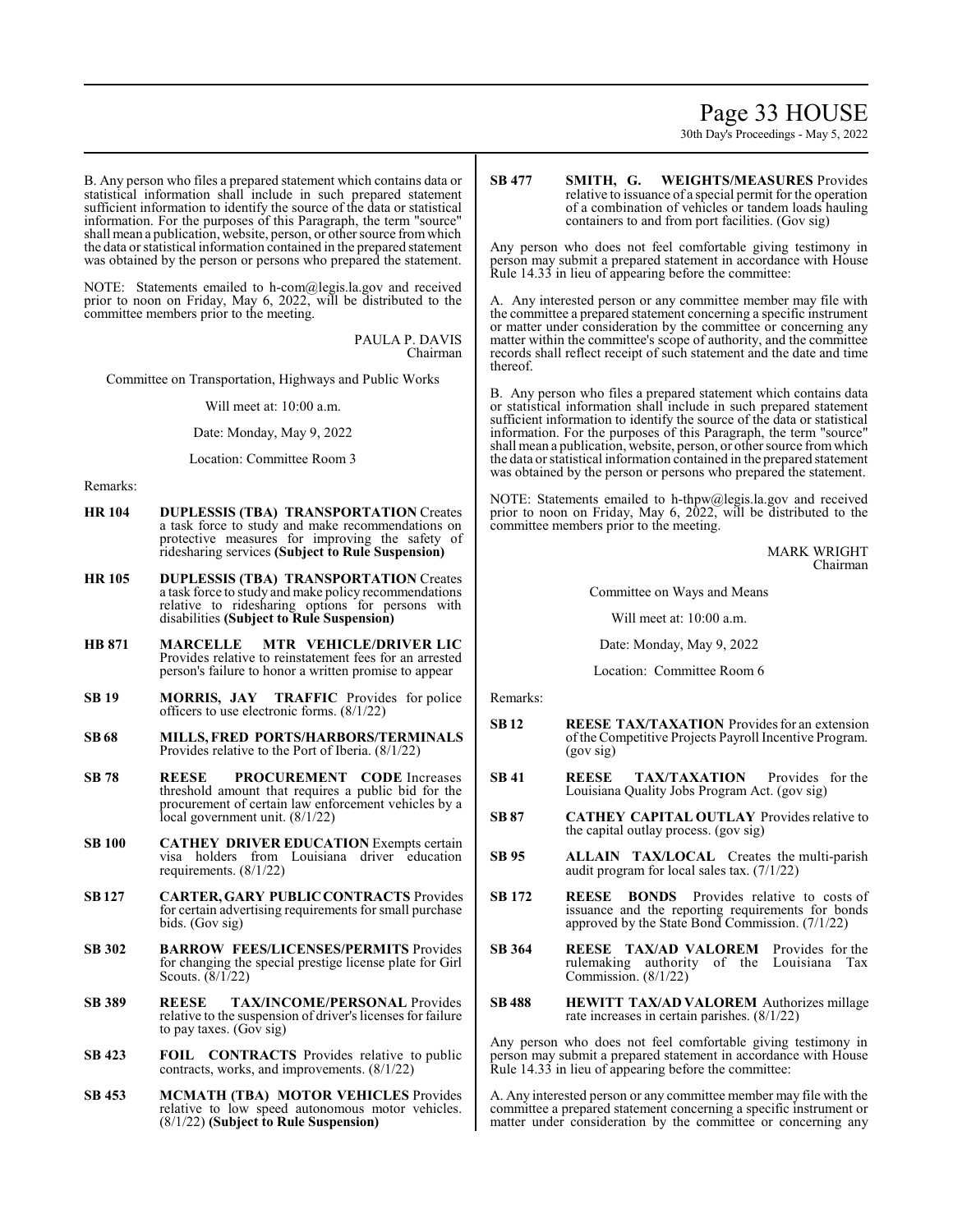# Page 34 HOUSE

30th Day's Proceedings - May 5, 2022

matter within the committee's scope of authority, and the committee records shall reflect receipt of such statement and the date and time thereof.

B. Any person who files a prepared statement which contains data or statistical information shall include in such prepared statement sufficient information to identify the source of the data or statistical information. For the purposes of this Paragraph, the term "source" shall mean a publication, website, person, or other source fromwhich the data or statistical information contained in the prepared statement was obtained by the person or persons who prepared the statement.

NOTE: Statements emailed to hwmc@legis.la.gov and received prior to noon on Friday, May 6, 2022, will be distributed to the committee members prior to the meeting.

> STUART J. BISHOP Chairman

# **Weekly Committee Schedules**

The following committees posted weekly committee schedules as follows:

Committee on Administration of Criminal Justice

Tuesday, May 10, 2022

Committee Room 6

 $9.30 a m$ 

# INSTRUMENTS TO BE HEARD:

- **HB 175 LANDRY PUBLIC SFTY/CORRECTIONS** Provides relative to copayments made by inmates upon receiving medical or dental treatment
- **SB 64 CONNICK CRIME/PUNISHMENT** Provides relative to crimes of violence and sex offenses
- **SB 71 CONNICK JUVENILES** Provides relative to the district attorney's discretion to prosecute a juvenile as an adult for certain offenses
- **SB 72 CONNICK JUVENILE JUSTICE** Provides relative to the authority of juvenile courts in certain proceedings
- **SB 182 FIELDS LAW ENFORCEMENT** Provides relative to revocation of P.O.S.T. certification
- **SB 285 SMITH, G. GAMING** Makes technical changes to update cross references to gaming laws and authorizes the Louisiana Gaming Control Board to conduct open meetings via video conferencing
- **SB 290 CORTEZ GAMING** Provides relative to the regulation of sports wagering
- **SB 323 CLOUD JUVENILE JUSTICE** Provides relative to juveniles in the criminal justice system
- **SB 335 JACKSON JUVENILE JUSTICE** Provides for a juvenile in a correctional facility to serve additional time when he commits an assault or battery on an employee of the facility or another juvenile in the facility or a simple or aggravated escape
- **SB 337 SMITH, G. CRIME/PUNISHMENT** Increases sentence for operating a vehicle while under suspension for certain prior offenses
- **SB 370 HARRIS, JIMMY JUVENILES** Provides for parent participation after adjudication of a delinquent act committed by their juvenile child
- **SB 400 FIELDS STATE AGENCIES** Provides for the administration of the Department of Public Safety and Corrections, public safety services

Any person who does not feel comfortable giving testimony in person may submit a prepared statement in accordance with House Rule 14.33 in lieu of appearing before the committee:

A. Any interested person or any committee member may file with the committee a prepared statement concerning a specific instrument or matter under consideration by the committee or concerning any matter within the committee's scope of authority, and the committee records shall reflect receipt of such statement and the date and time thereof.

B. Any person who files a prepared statement which contains data or statistical information shall include in such prepared statement sufficient information to identify the source of the data or statistical information. For the purposes of this Paragraph, the term "source" shall mean a publication, website, person, or other source from which the data or statistical information contained in the prepared statement was obtained by the person or persons who prepared the statement.

NOTE: Statements emailed to h-acrj@legis.la.gov and received prior to noon on Monday, May 9, 2022, will be distributed to the committee members prior to the meeting.

Wednesday, May 11, 2022

Committee Room 6

#### 9:30 a.m.

#### INSTRUMENTS TO BE HEARD:

- **SB 142 MORRIS, JAY CRIMINAL JUSTICE** Prohibits felony violent or sex offenders from being released under certain circumstances
- **SB 157 MILLIGAN CRIMINAL RECORDS** Provides for access to criminal history records and identification files by the office of technology services
- **SB 273 FOIL PROBATION/PAROLE** Provides parole eligibility for certain offenders
- **SB 315 WOMACK CONTROL DANGER SUBSTANCE** Provides relative to fentanyl and carfentanil
- **SB 359 JACKSON SEIZURES/SALES** Provides for civil forfeiture reform
- **SB 379 PEACOCK WEAPONS** Prohibits possession of firearms, ammunition, or electric weapons or devices by certain felons
- **SB 393 WHITE, B WEAPONS** Designates the crime of possession of a firearm by a felon as a crime of violence
- **SB 396 MORRIS, JAY CRIMINAL PROCEDURE** Provides relative to a surety's bail obligation after the issuance of a notice of warrant of arrest

Any person who does not feel comfortable giving testimony in person may submit a prepared statement in accordance with House Rule 14.33 in lieu of appearing before the committee: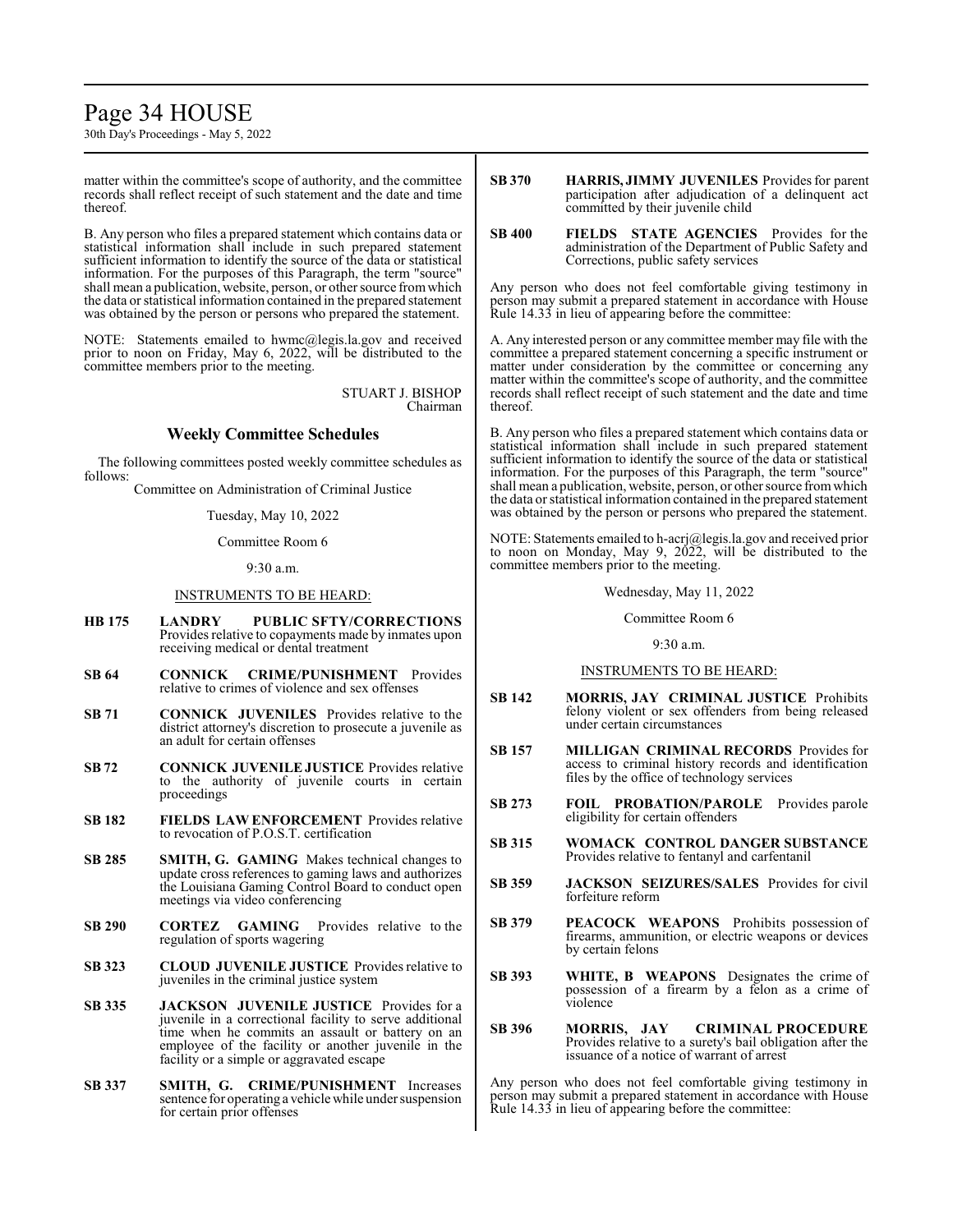# Page 35 HOUSE

30th Day's Proceedings - May 5, 2022

A. Any interested person or any committee member may file with the committee a prepared statement concerning a specific instrument or matter under consideration by the committee or concerning any matter within the committee's scope of authority, and the committee records shall reflect receipt of such statement and the date and time thereof.

B. Any person who files a prepared statement which contains data or statistical information shall include in such prepared statement sufficient information to identify the source of the data or statistical information. For the purposes of this Paragraph, the term "source" shall mean a publication, website, person, or other source fromwhich the data or statistical information contained in the prepared statement was obtained by the person or persons who prepared the statement.

NOTE: Statements emailed to h-acrj@legis.la.gov and received prior to noon on Tuesday, May 10, 2022, will be distributed to the committee members prior to the meeting.

LEGISLATIVE INSTRUMENTS MAY BE DELETED (DOES NOT REQUIRE<br>HOUSE RULES SUSPENSION) OR ADDED (REQUIRES HOUSE RULES<br>SUSPENSION) PRIOR TO THE MEETING DATE. (HOUSE RULES 14.23 AND<br>14.24) SEETHE DAILY NOTICE OF COMMITTEE MEETINGS

JOSEPH A. MARINO, III Chairman

Committee on Agriculture, Forestry, Aquaculture, and Rural Development

Thursday, May 12, 2022

Committee Room 3

1:00 p.m.

#### INSTRUMENTS TO BE HEARD:

- **SCR 8 CATHEY RURAL DEVELOPMENT** Requests the Senate and House committees on agriculture, forestry, aquaculture, and rural development to meet and function as a joint committee to study and make recommendations regarding the appropriate level of support to further the missions, goals, and priorities of the Louisiana State University Agricultural Center and the Southern University Agricultural Research and Extension Center.
- **SB 437 MILLS, ROBERT SELF INSURANCE** Authorizes the creation of Louisiana Timber and Agriculture Transportation Group Self-Insurance Funds. (8/1/22)

Any person who does not feel comfortable giving testimony in person may submit a prepared statement in accordance with House Rule 14.33 in lieu of appearing before the committee:

A. Any interested person or any committee member may file with the committee a prepared statement concerning a specific instrument or matter under consideration by the committee or concerning any matter within the committee's scope of authority, and the committee records shall reflect receipt of such statement and the date and time thereof.

B. Any person who files a prepared statement which contains data or statistical information shall include in such prepared statement sufficient information to identify the source of the data or statistical information. For the purposes of this Paragraph, the term "source" shall mean a publication, website, person, or other source fromwhich the data or statistical information contained in the prepared statement was obtained by the person or persons who prepared the statement.

NOTE: Statements emailed to h-agri@legis.la.gov and received prior to noon on Wednesday, May 11, 2022, will be distributed to the committee members prior to the meeting.

LEGISLATIVE INSTRUMENTS MAY BE DELETED (DOES NOT REQUIRE<br>HOUSE RULES SUSPENSION) OR ADDED (REQUIRES HOUSE RULES<br>SUSPENSION) PRIOR TO THE MEETING DATE. (HOUSE RULES 14.23 AND<br>14.24) SEE THE DAILY NOTICE OF COMMITTEE MEETING TO MEETING DATE.

> JACK G. MCFARLAND Chairman

Committee on Education

Tuesday, May 10, 2022

Committee Room 1

 $9.00 a m$ 

#### INSTRUMENTS TO BE HEARD:

- **HCR 1 IVEY VACCINES/VACCINATION** Suspends provisions of law authorizing the exclusion of unimmunized persons from in-person attendance at schools and day care centers under certain circumstances
- **HB380 MUSCARELLO SCHOOLS/TRANSPORTATION** Provides relative to school buses
- **HB 413 FONTENOT VACCINES/VACCINATION** Requires communication issued to students or parents about a COVID-19 vaccine requirement or certain other vaccine requirements to include information about the authorized exemption from these requirements
- **HB 427 AMEDEE VACCINES/VACCINATION** Prohibits the administration of vaccines to minors on school property and at school-sponsored events
- **HB 428 AMEDEE EDUCATION** Prohibits the State Board of Elementary and Secondary Education and the state Department of Education from recommending any vaccine or medical procedure
- **HB 440 PHELPS CURRICULA** Provides relative to eating disorder instruction in schools
- **HB 531 AMEDEE VACCINES/VACCINATION** Provides for civil remedies for a student who is denied entry into school because of immunization requirements
- **HB 536 COX TOPS** Lowers the minimum ACT score required for initial qualification for a TOPS-Tech Award from 17 to 15
- **HB 782 PHELPS SCHOOLS/ADMINISTRATORS** Provides relative to the appointment of school principals
- **HB 792 PHELPS STUDENTS** Provides relative to literacy instruction and reading support services for certain students in grades six through 12
- **HB 808 HODGES EDUCATION** Expands the Parents' Bill of Rights for Public Schools
- **HB 819 COX SCHOOLS/EMPLOYEES** Provides relative to extended sick leave for school bus operators and public school employees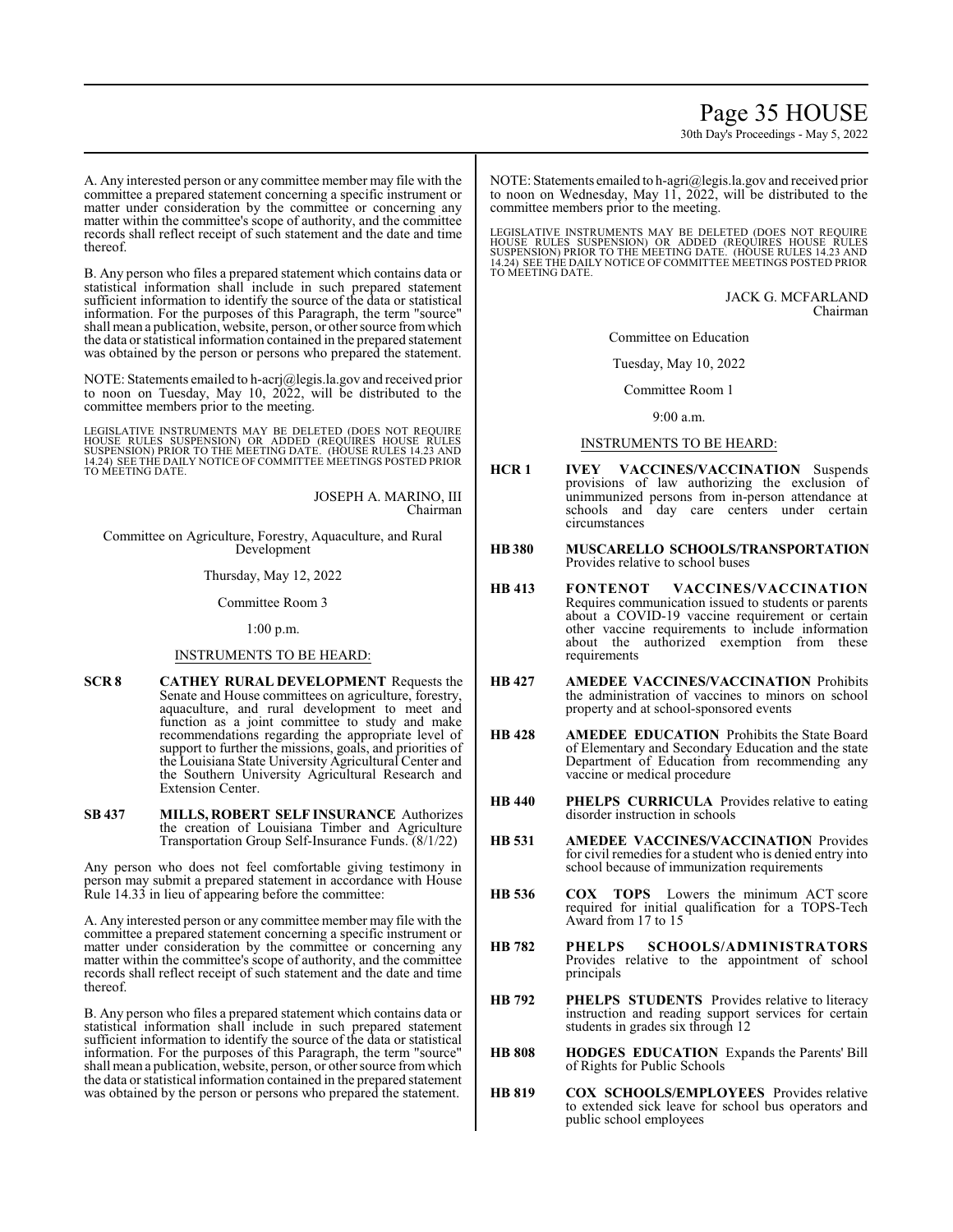# Page 36 HOUSE

30th Day's Proceedings - May 5, 2022

#### **HB 983 BISHOP, S. STUDENT/TUITION** Authorizes the transfer of funds from a START account to a START K12 account

Any person who does not feel comfortable giving testimony in person may submit a prepared statement in accordance with House Rule 14.33 in lieu of appearing before the committee:

A. Any interested person or any committee member may file with the committee a prepared statement concerning a specific instrument or matter under consideration by the committee or concerning any matter within the committee's scope of authority, and the committee records shall reflect receipt of such statement and the date and time thereof.

B. Any person who files a prepared statement which contains data or statistical information shall include in such prepared statement sufficient information to identify the source of the data or statistical information. For the purposes of this Paragraph, the term "source" shall mean a publication, website, person, or other source fromwhich the data or statistical information contained in the prepared statement was obtained by the person or persons who prepared the statement.

NOTE: Statements emailed to h-educ@legis.la.gov and received prior to noon on Monday, May 9, 2022, will be distributed to the committee members prior to the meeting.

Wednesday, May 11, 2022

Committee Room 1

9:00 a.m.

Any legislative instrument listed on the agenda for Tuesday, May 10, that is not disposed of may be carried over to the meeting on Wednesday, May 11. (House Rule 14.24(A))

#### INSTRUMENTS TO BE HEARD:

- **SCR 6 CATHEY POSTSECONDARY ED** Creates a task force to study and make recommendations relative to tenure policies of public postsecondary education institutions.
- **SB 45 FOIL SPECIAL EDUCATION** Requires all public school governing authorities to adopt certain policies relative to cameras in certain classrooms by December 31, 2022. (gov sig)
- **SB 47 FIELDS EARLY CHILDHOOD ED** Requires public schools to work to develop a mixed provider delivery model of prekindergarten instruction. (gov sig)
- **SB 50 HEWITT SCHOOLS** Provides for public school choice in certain high school programs. (gov sig)
- **SB 76 FIELDS POSTSECONDARY ED** Provides that certain graduate students shall be exempt from mandatory student fees. (8/1/24)
- **SB 126 CATHEY SCHOOLS** Provides relative to funding for university lab schools. (gov sig)
- **SB 131 MIZELL POSTSECONDARY ED** Requires public postsecondary education boards and institutions to adopt policies to acceptable use of computers and internet services. (gov sig)
- **SB 145 TALBOT SCHOOLS** Authorizes certain charter school proposals to be made directly to BESE. (gov sig)
- **SB 176 FIELDS SPECIAL EDUCATION** Amends the Blind Persons' Literacy Rights and Education Act. (gov sig)
- **SB 177 FIELDS ELEMENTARY EDUCATION** Changes school year for certain requirements relative to entering first grade. (gov sig)
- **SB 178 FIELDS TOPS** Provides for TOPS exceptions due to Hurricane Ida. (gov sig)
- **SB 190 HEWITT TEACHERS** Establishes the Computer Science Education Act. (gov sig)
- **SB 250 CONNICK AMUSEMENTS/SPORTS** Provides relative to the compensation of intercollegiate athletes for the use of their name, image, or likeness. (gov sig)
- **SB 261 FIELDS POSTSECONDARY ED** Provides for public postsecondaryeducation transfer pathways. (gov sig)
- **SB 317 FOIL TUITION** Provides in-state residency status for public postsecondary tuition fees to certain members and veterans of the military. (gov sig)
- **SB 407 BOUIE SCHOOLS** Requires schools to store epinephrine in the classrooms of certain students. (gov sig)

Any person who does not feel comfortable giving testimony in person may submit a prepared statement in accordance with House Rule 14.33 in lieu of appearing before the committee:

A. Any interested person or any committee member may file with the committee a prepared statement concerning a specific instrument or matter under consideration by the committee or concerning any matter within the committee's scope of authority, and the committee records shall reflect receipt of such statement and the date and time thereof.

B. Any person who files a prepared statement which contains data or statistical information shall include in such prepared statement sufficient information to identify the source of the data or statistical information. For the purposes of this Paragraph, the term "source" shall mean a publication, website, person, or other source fromwhich the data or statistical information contained in the prepared statement was obtained by the person or persons who prepared the statement.

NOTE: Statements emailed to h-educ@legis.la.gov and received prior to noon on Tuesday, May 10, 2022, will be distributed to the committee members prior to the meeting.

LEGISLATIVE INSTRUMENTS MAY BE DELETED (DOES NOT REQUIRE<br>HOUSE RULES SUSPENSION) OR ADDED (REQUIRES HOUSE RULES<br>SUSPENSION) PRIOR TO THE MEETING DATE. (HOUSE RULES 14.23 AND<br>14.24) SEE THE DAILY NOTICE OF COMMITTEE MEETING

LANCE HARRIS Chairman

Committee on Health and Welfare

Tuesday, May 10, 2022

#### Committee Room 5

#### 9:30 a.m.

#### INSTRUMENTS TO BE HEARD: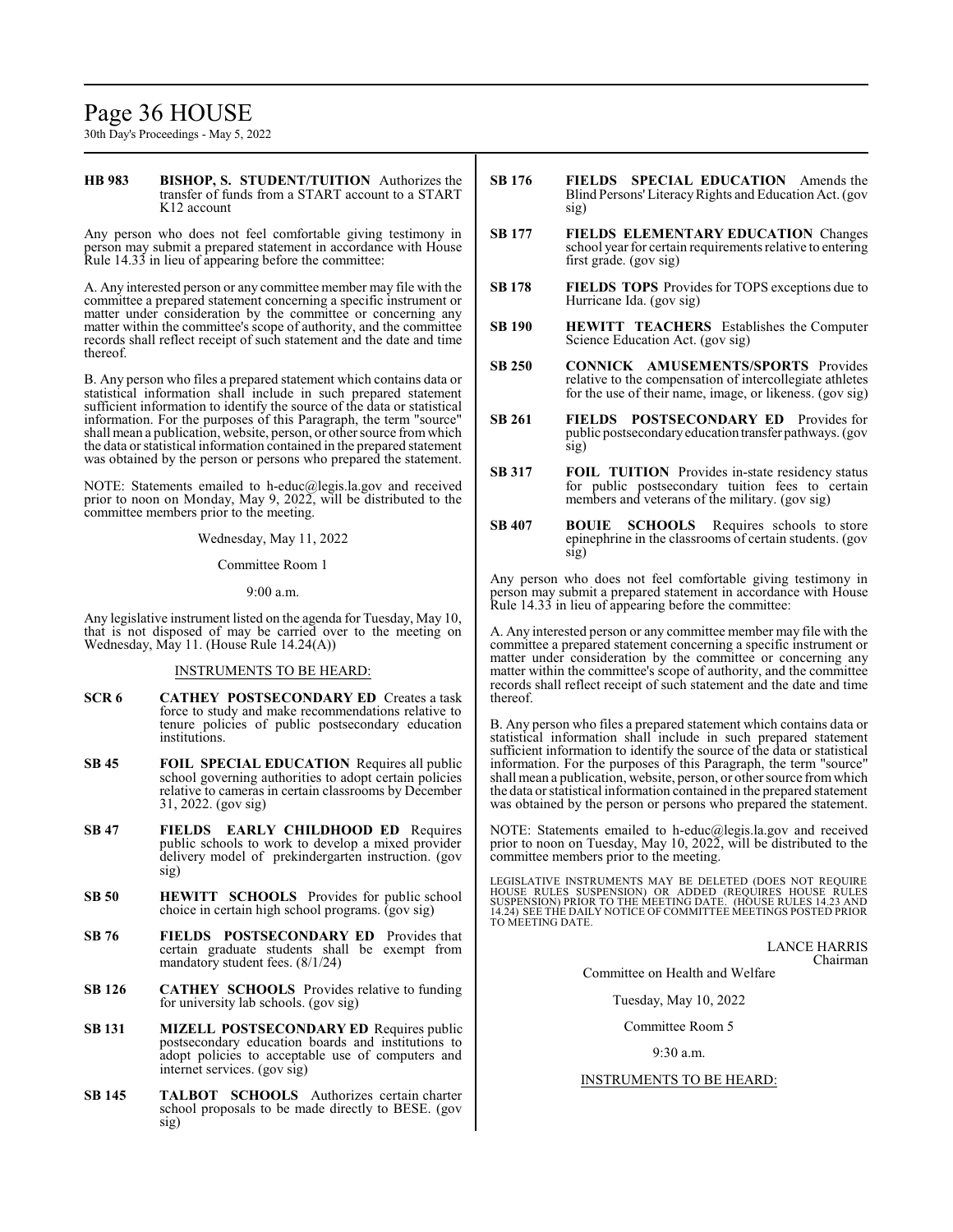# Page 37 HOUSE

30th Day's Proceedings - May 5, 2022

- **HB600 FRIEMAN VACCINES/VACCINATION** Provides for release of opt-out information to the public when state law requires a vaccination or immunization
- **HR 108 ZERINGUE PROCUREMENT** Urges and requests the La. Dept. of Health to explore ways to procure services related to Medicaid Management Information Systems that will reduce administrative costs, lower the chance of federal penalties, and secure high-quality contractors
- **SB 30 MILLS, FRED HEALTH SERVICES** Provides relative to facility need review. (8/1/22)
- **SB 31 MILLS, FRED HEALTH CARE** Provides for the repeal of certain inactive or obsolete healthcare laws.  $(8/1/22)$
- **SB 33 MILLS, FRED NURSING HOMES** Provides relative to alternate electrical power sources in nursing facilities. (gov sig)
- **SB 59 MILLS, FRED MEDICAID** Provides relative to prepayment reviews conducted by Medicaid managed care organizations. (8/1/22)
- **SB 83 MILLS, FRED MEDICAID** Creates the Council on Medicaid Pharmacy Reimbursement. (8/1/22)
- **SB 99 MILLS, FRED HEALTH CARE** Provides relative to permits issued by the Louisiana Board of Pharmacy.  $(8/1/22)$
- **SB 257 MILLS, FRED MEDICAID** Provides relative to Medicaid coverage for continuous glucose monitors. (8/1/22)
- **SB 328 MILLS, FRED OPTOMETRY** Provides relative to the Louisiana State Board of Optometry Examiners. (8/1/22)

Any person who does not feel comfortable giving testimony in person may submit a prepared statement in accordance with House Rule 14.33 in lieu of appearing before the committee:

A. Any interested person or any committee member may file with the committee a prepared statement concerning a specific instrument or matter under consideration by the committee or concerning any matter within the committee's scope of authority, and the committee records shall reflect receipt of such statement and the date and time thereof.

B. Any person who files a prepared statement which contains data or statistical information shall include in such prepared statement sufficient information to identify the source of the data or statistical information. For the purposes of this Paragraph, the term "source" shall mean a publication, website, person, or other source fromwhich the data or statistical information contained in the prepared statement was obtained by the person or persons who prepared the statement.

NOTE: Statements emailed to h-hw@legis.la.gov and received prior to noon on Monday, May 9, 2022, will be distributed to the committee members prior to the meeting.

Wednesday, May 11, 2022

#### Committee Room 5

#### 9:00 a.m.

#### INSTRUMENTS TO BE HEARD:

- **HB673 JORDAN INSURANCE/HEALTH** Provides relative to the regulation of pharmacy benefit managers
- **HB 941 ILLG PHYSICIANS** Provides requirements and limitations relative to certain procedures performed on the spine
- **HB 1045 FREEMAN FUNDS/FUNDING** Provides relative to funding for certain substance abuse services
- **SB62 MIZELL CHILDREN/FAMILYSERVICES DEPT** Provides relative to the state central registry. (8/1/22)
- **SB 104 MIZELL HEALTH CARE** Provides relative to telephone access in outpatient abortion facilities. (gov sig)
- **SB 147 MIZELL SEX OFFENSES** Provides for sexual assault survivors to have access to certain documents from the forensic medical exam. (8/1/22)
- **SB 268 MIZELL HEALTH CARE** Provides relative to opioid treatment programs for pregnant women.  $(1/1/23)$
- **SB 342 JACKSON ABORTION** Provides relative to the application of abortion statutes. (gov sig)
- **SB 388 HEWITT ABORTION** Prohibits the sale of certain abortion-inducing drugs without a prescription and provides for criminal penalties.  $(8/1/22)$

#### OTHER BUSINESS:

Examination by the committee of practices by, and regulation of, pharmacy benefit managers

Any person who does not feel comfortable giving testimony in person may submit a prepared statement in accordance with House Rule 14.33 in lieu of appearing before the committee:

A. Any interested person or any committee member may file with the committee a prepared statement concerning a specific instrument or matter under consideration by the committee or concerning any matter within the committee's scope of authority, and the committee records shall reflect receipt of such statement and the date and time thereof.

B. Any person who files a prepared statement which contains data or statistical information shall include in such prepared statement sufficient information to identify the source of the data or statistical information. For the purposes of this Paragraph, the term "source" shall mean a publication, website, person, or other source fromwhich the data or statistical information contained in the prepared statement was obtained by the person or persons who prepared the statement.

NOTE: Statements emailed to h-hw@legis.la.gov and received prior to noon on Tuesday, May 10, 2022, will be distributed to the committee members prior to the meeting.

LEGISLATIVE INSTRUMENTS MAY BE DELETED (DOES NOT REQUIRE<br>HOUSE RULES SUSPENSION) OR ADDED (REQUIRES HOUSE RULES<br>SUSPENSION) PRIOR TO THE MEETING DATE. (HOUSE RULES 14.23 AND<br>14.24) SEE THE DAILY NOTICE OF COMMITTEE MEETING

LAWRENCE A. "LARRY" BAGLEY Chairman

Committee on House and Governmental Affairs

Tuesday, May 10, 2022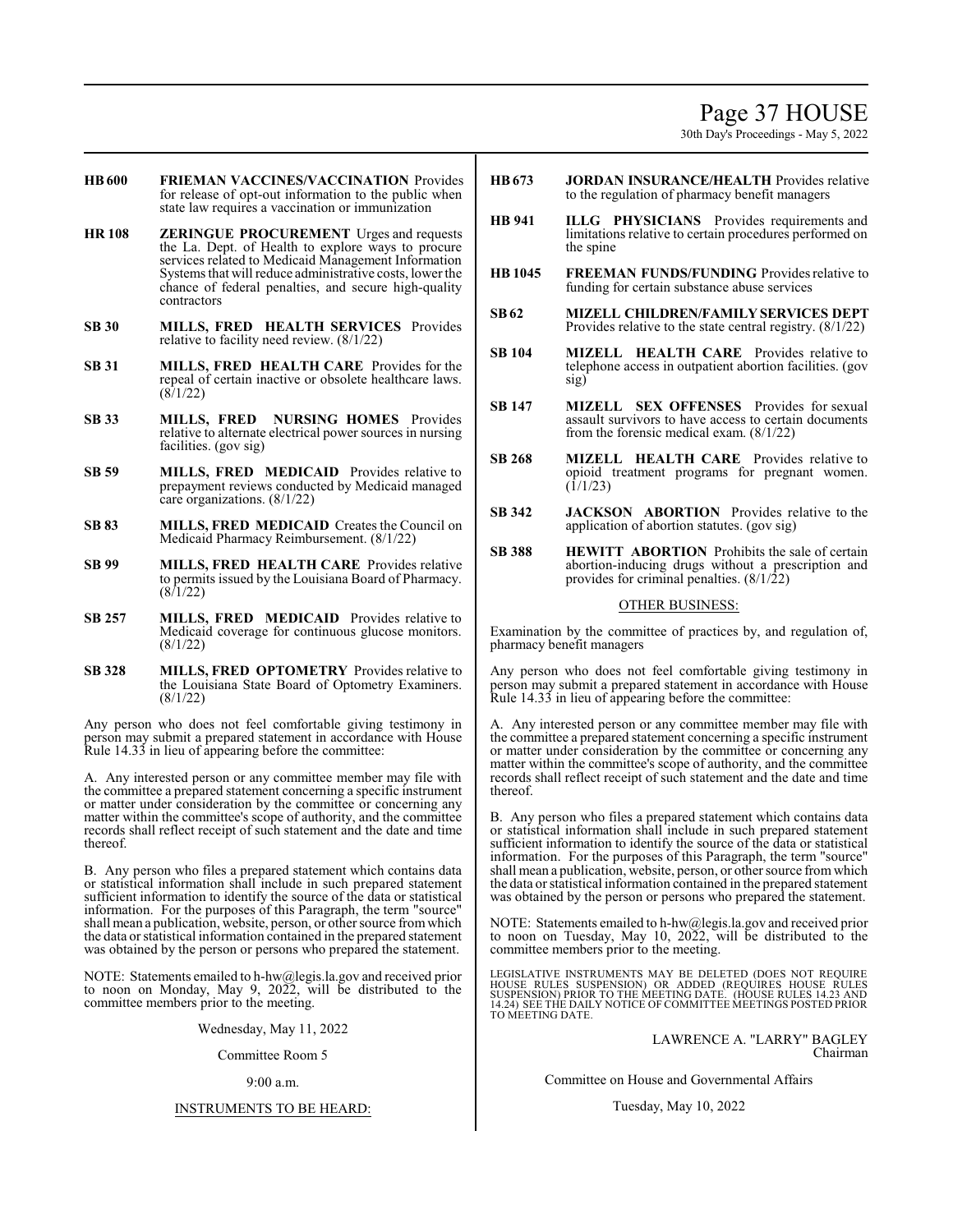30th Day's Proceedings - May 5, 2022

Committee Room 3

#### 9:00 a.m.

#### INSTRUMENTS TO BE HEARD:

- **SB 73 HEWITT LOCAL ELECTIONS** Provides for appointments to fill vacancies in local offices under certain circumstances. (gov sig)
- **SB 74 HEWITT ELECTION CODE** Provides relative to the qualification of poll watchers. (gov sig)
- **SB 193 HEWITT REDISTRICTING** Provides for the reapportionment plans of school boards. (gov sig)
- **SB 197 WHITE, B ETHICS** Allows groundwater district commission members appointed by certain entities that furnish water for rural or municipal use to be employees of such entities. (gov sig)
- **SB 224 HEWITT LEGIS POWERS/FUNCTIONS** Provides for remote operations of the legislature during a gubernatorially declared state of emergency. (gov sig)
- **SB 225 HEWITT LEGIS POWERS/FUNCTIONS** Constitutional Amendment to provide for remote operations of the legislature during a declared emergency.  $(2/3 - CA1\overline{3}sl(A))$
- **SB 258 HEWITT EMERGENCY POWERS** Provides relative to voting and the holding of elections impaired as the result of a declared emergency or disaster. (8/1/22)
- **SB 259 HEWITT STATE AGENCIES** Provides reporting requirements for certain state agencies that administer certain federal and state social service or financial assistance programs. (gov sig)
- **SB 267 HEWITT LOBBYING** Requires disclosure of whether required ethics training has been completed upon registration. (gov sig)
- **SB 333 HEWITT STATE AGENCIES** Provides relative to boards and commissions. (gov sig)
- **SB 490 CORTEZ PUBLIC BUILDINGS/GROUNDS** Provides for security services in the state capitol building. (gov sig)

Any person who does not feel comfortable giving testimony in person may submit a prepared statement in accordance with House Rule 14.33 in lieu of appearing before the committee:

A. Any interested person or any committee member may file with the committee a prepared statement concerning a specific instrument or matter under consideration by the committee or concerning any matter within the committee's scope of authority, and the committee records shall reflect receipt of such statement and the date and time thereof.

B. Any person who files a prepared statement which contains data or statistical information shall include in such prepared statement sufficient information to identify the source of the data or statistical information. For the purposes of this Paragraph, the term "source" shall mean a publication, website, person, or other source fromwhich the data or statistical information contained in the prepared statement was obtained by the person or persons who prepared the statement.

NOTE: Statements emailed to h&ga@legis.la.gov and received prior to noon on Monday, May 9, 2022, will be distributed to the committee members prior to the meeting.

Wednesday, May 11, 2022

Committee Room 3

9:00 a.m.

INSTRUMENTS TO BE HEARD:

- **HB 161 LYONS LEGISLATIVE AFFAIRS** Provides for the vouchered office expense allowance for members of the legislature
- **HB 281 MARCELLE CAMPAIGN FINANCE** Provides relative to the assessment of penalties for failure to timely file required reports
- **HB 615 FREEMAN LAW ENFORCEMENT** Provides relative to law enforcement records
- **HB 739 LYONS PUBLIC BUILDINGS/GROUNDS** Provides for placement of a statue of Oscar James Dunn in the State Capitol
- **HB 811 MIGUEZ ELECTIONS** Prohibits the use of private funds to pay election-related expenses
- **HB 841 BOYD PUBLIC RECORDS** Provides relative to the disclosure of personal information of certain persons
- **HB846 MARCELLE VOTING/REGISTRATION** Provides relative to registration and voting by a person convicted of a felony
- **HB 980 FREEMAN STATE EMPLOYEE/LEAVE** Provides relative to the state employee leave transfer program
- **HB 984 AMEDEE SCHOOLS/BOARDS** Provides relative to school board meetings
- **HCR 36 MILLER, D. HEALTH CARE/PROVIDERS** Continues the Healthcare Workplace Violence Task Force created by HCR No. 121 of the 2021 RS
- **HCR 50 NEWELL TAX/PROPERTY** Requests a study of the practicality and feasibility of phasing-in property tax increases when a property's assessed value increases after reassessment by a percentage of less than fifty percent of the previous year's assessed value
- **HCR 51 MILLER, G. LEGISLATIVE AGCY/LAW INST** Directs the La. State Law Institute to stop printing unconstitutionally adopted language in Article I, Section 10 of the La. Constitution
- **HCR 60 DESHOTEL LEGISLATIVE COMMITTEES** Requests a joint subcommittee of the House Appropriations Committee and Senate Finance Committee to research, evaluate, and make recommendations relative to the office of technology services
- **HCR 81 MINCEY EDUCATION** Creates the Workforce Opportunity and Readiness Task Force to study and report relative to workforce readiness programs and activities in public schools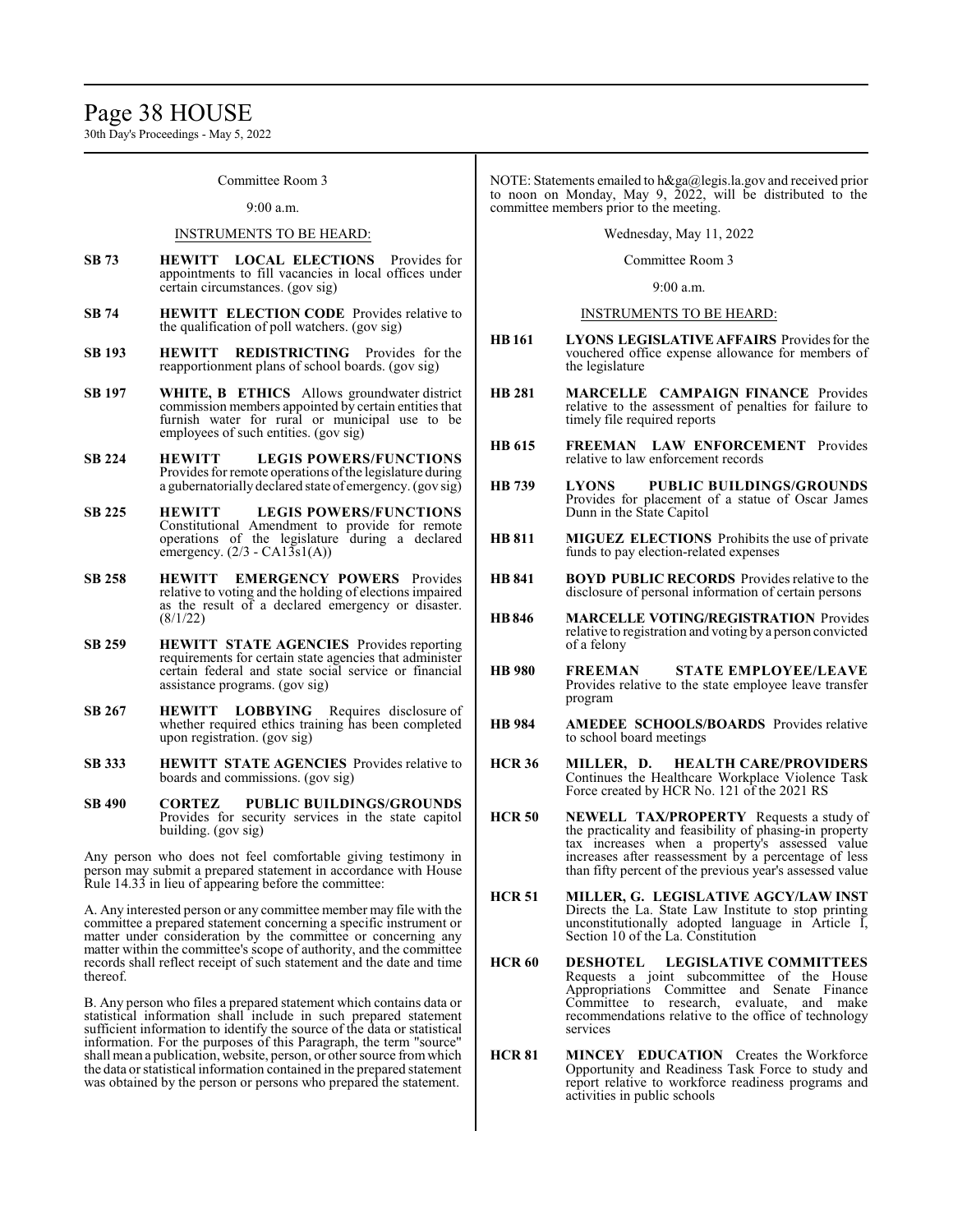# Page 39 HOUSE

30th Day's Proceedings - May 5, 2022

Any person who does not feel comfortable giving testimony in person may submit a prepared statement in accordance with House Rule 14.33 in lieu of appearing before the committee:

A. Any interested person or any committee member may file with the committee a prepared statement concerning a specific instrument or matter under consideration by the committee or concerning any matter within the committee's scope of authority, and the committee records shall reflect receipt of such statement and the date and time thereof.

B. Any person who files a prepared statement which contains data or statistical information shall include in such prepared statement sufficient information to identify the source of the data or statistical information. For the purposes of this Paragraph, the term "source" shall mean a publication, website, person, or other source fromwhich the data or statistical information contained in the prepared statement was obtained by the person or persons who prepared the statement.

NOTE: Statements emailed to h&ga@legis.la.gov and received prior to noon on Tuesday, May 10, 2022, will be distributed to the committee members prior to the meeting.

LEGISLATIVE INSTRUMENTS MAY BE DELETED (DOES NOT REQUIRE<br>HOUSE RULES SUSPENSION) OR ADDED (REQUIRES HOUSE RULES<br>SUSPENSION) PRIOR TO THE MEETING DATE. (HOUSE RULES 14.23 AND<br>14.24) SEE THE DAILY NOTICE OF COMMITTEE MEETING TO MEETING DATE.

> JOHN M. STEFANSKI Chairman

Committee on Insurance

Tuesday, May 10, 2022

NO MEETING IS SCHEDULED

Wednesday, May 11, 2022

Committee Room 2

9:30 a.m.

#### INSTRUMENTS TO BE HEARD:

- **HB116 CARTER, ROBBY INSURANCE/RATES** Provides for the exclusion of advertising expenses in setting rates or making rate filings
- **HB351 JORDAN INSURANCE/AUTOMOBILE** Prohibits the use of certain rating factors in automobile insurance underwriting
- **HB 539 FIRMENT INSURANCE/POLICIES** Provides for property insurance policies
- **HB 856 GEYMANN INSURANCE/PROPERTY** Provides for an appraisal clause in residential property insurance policies
- **HB 935 BOYD INSURERS** Provides for catastrophe claims adjusters
- **SB 90 MILLS, ROBERT HEALTH/ACC INSURANCE** Provides relative to network adequacy for health insurer benefit plans. (1/1/23)
- **SB 141 MORRIS, JAY INSURANCE POLICIES** Prohibits insurance companies from requiring a person or business to have a certain vaccination status or

requiring information froman applicant or policyholder regarding vaccination status. (8/1/22)

**SB 209 STINE INSURERS** Authorizes the commissioner of insurance to order certain penalties to persons engaging in an unfair method of competition or an unfair or deceptive act or practice. (8/1/22)

Any person who does not feel comfortable giving testimony in person may submit a prepared statement in accordance with House Rule 14.33 in lieu of appearing before the committee:

A. Any interested person or any committee member may file with the committee a prepared statement concerning a specific instrument or matter under consideration by the committee or concerning any matter within the committee's scope of authority, and the committee records shall reflect of such statement and the date and time thereof.

B. Any person who files a prepared statement which contains data or statistical information shall include in such prepared statement sufficient information to identify the source of the data or statistical information. For the purposes of this Paragraph, the term "source" shall mean a publication, website, person, or other source fromwhich the data or statistical information contained in the prepared statement was obtained by the person or persons who prepared the statement.

NOTE: Statements emailed to h-ins@legis.la.gov and received prior to noon on Tuesday, May 10, 2022, will be distributed to the committee members prior to the meeting.

LEGISLATIVE INSTRUMENTS MAY BE DELETED (DOES NOT REQUIRE<br>HOUSE RULES SUSPENSION) OR ADDED (REQUIRES HOUSE RULES<br>SUSPENSION) PRIOR TO THE MEETING DATE. (HOUSE RULES 14.23 AND<br>14.24) SEE THE DAILY NOTICE OF COMMITTEE MEETING

MIKE HUVAL Chairman

Committee on Labor and Industrial Relations

Thursday, May 12, 2022

Committee Room 5

9:30 a.m.

#### INSTRUMENTS TO BE HEARD:

- **HB 439 BOYD EMPLOYMENT/DISCRIMINATN** Provides relative to employment discrimination based on gender identity and sexual orientation
- **HB657 DESHOTEL UNEMPLOYMENT COMP** Provides relative to the unemployment compensation maximum weekly benefit amount and extended benefits
- **HB 880 CARTER, WILFORD EMPLOYMENT/WAGES-MINIMUM** Establishes a state minimum wage rate
- **HB 1037 LANDRY EMPLOYMENT** Provides relative to noncompete contracts or agreements
- **HCR 85 JOHNSON, TRAVIS WORKFORCE DEVELOPMENT** Requests the Louisiana Workforce Commission to study the feasibility of creating facilities that provide virtual workshops and training and remote work stations
- **SB 107 LUNEAU WORKFORCE COMMISSION** Recreates the Louisiana Workforce Commission and reauthorizes the Incumbent Worker Training Program. (6/30/22)